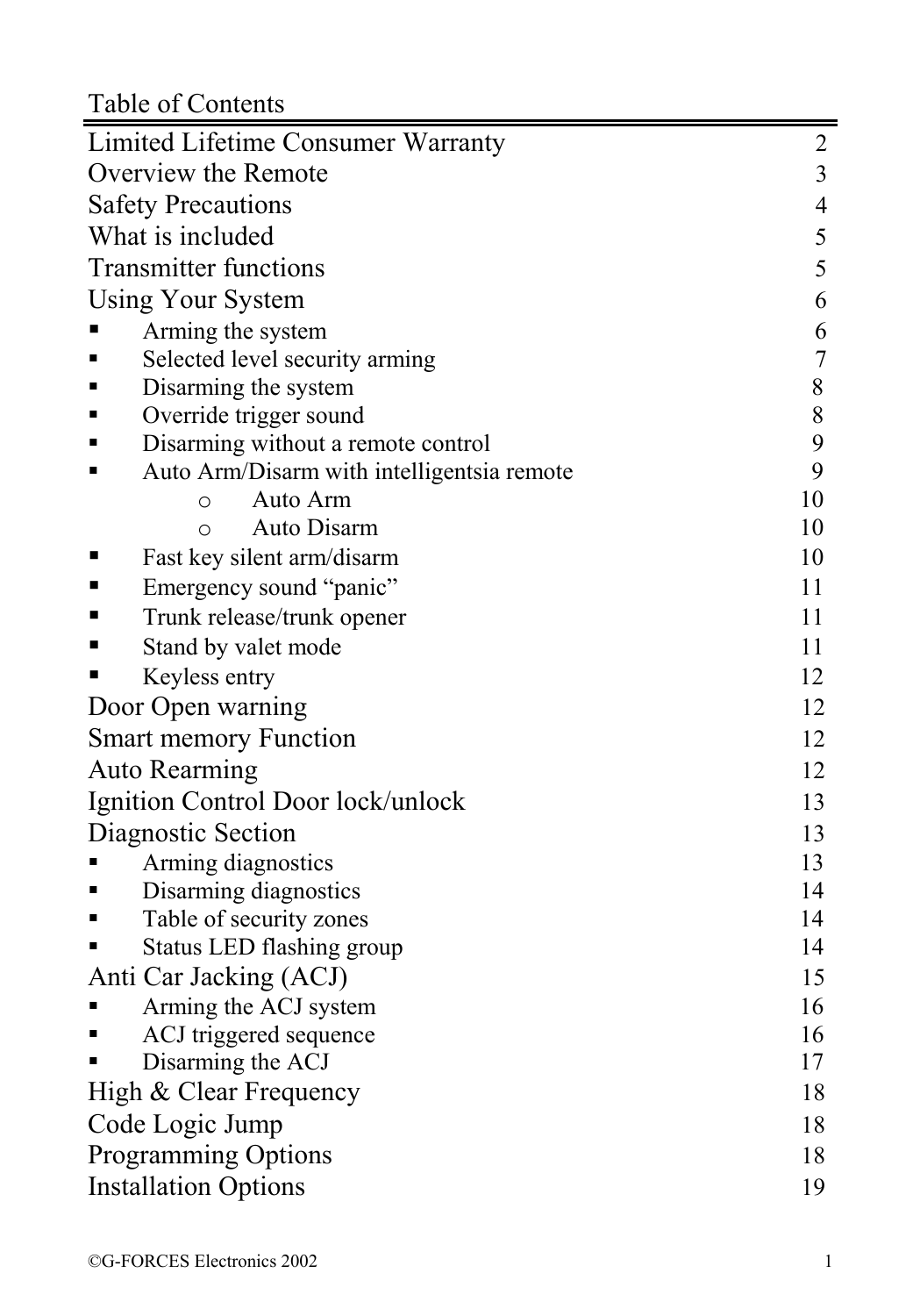Thank you for buying a G-FORCES® a fully-featured vehicle security with anti-carjacking and our unique Intelligentsia Remote® manufactured by G-FORCES® Electronics. This system has been designed to provide years of trouble-free operation. Due to the complexity of this system, it must be installed by an authorized dealer only. Installation of this product by anyone other than an authorized dealer voids the warranty. All dealers are provided with preprinted dealer certificates to verify that they are authorized. Anyway we wish you a lot of enjoyment and pleasure with it.

To fully benefit from capabilities of your system, please read through the user guide carefully and you will get to know all the function of the security system. Please take the time to read it thoroughly prior to using the system.

# **[ Limited Lifetime Consumer Warranty ]**

G-FORCES® Electronics promises to the original purchaser to repair or replace with a comparable reconditioned model any  $G$ -FORCES<sup>®</sup> unit (here after the "unit"), excluding without limitation the siren, the remote transmitters, the associated sensors and accessories, which proves to be defective in workmanship or material under reasonable use during the lifetime of the vehicle provided the following conditions are met: the unit was professionally installed and serviced by an authorized G-FORCES® dealer; the unit will be professionally reinstalled in the vehicle in which it was originally installed by an authorized G-FORCES<sup>®</sup> dealer; and the unit is returned to G-FORCES® Electronics or legal Distributor Area in your country.

Make sure that you receive your warranty card from your authorized dealer, complete the required information and mail the registration portion to  $\widehat{G}$ -FORCES<sup>®</sup> Electronic or legal Distribution Area.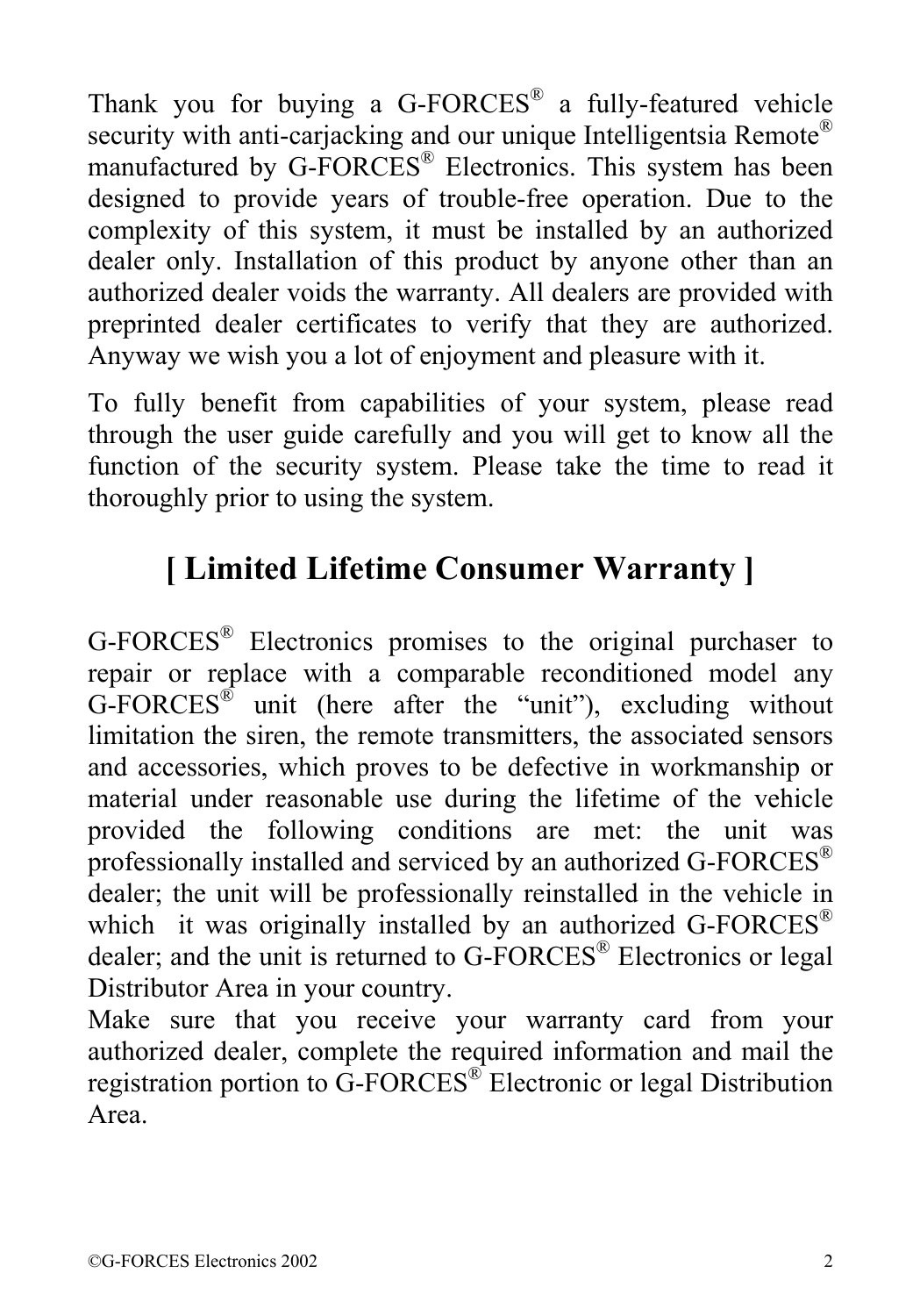# [ OVERVIEW OF THE REMOTE ] With Standard Configuration



The remote control (remote) is a miniature transmitter powered by a small 3 volt battery (2 pieces). Obstructions, electrical or radio interference, weather conditions, window tint or a weak battery can reduce this range. Your remote is the key to your system and can be used to arm and disarm your alarm, lock and unlock your doors, and control optional accessories for open your vehicle's trunk.



Arm/Disarm/Lock/Unlock doors/suspend siren/active Anti Car-Jacking/Exit Anti Car-Jacking functions are usually controlled by pressing this button.



Trunk release only while system is disarming by pressing this button.



Silent Arm/Disarm, suspension of siren functions is usually controlled by pressing this button.



60)

Panic Sound or Car Finder functions are usually controlled by pressing this button.

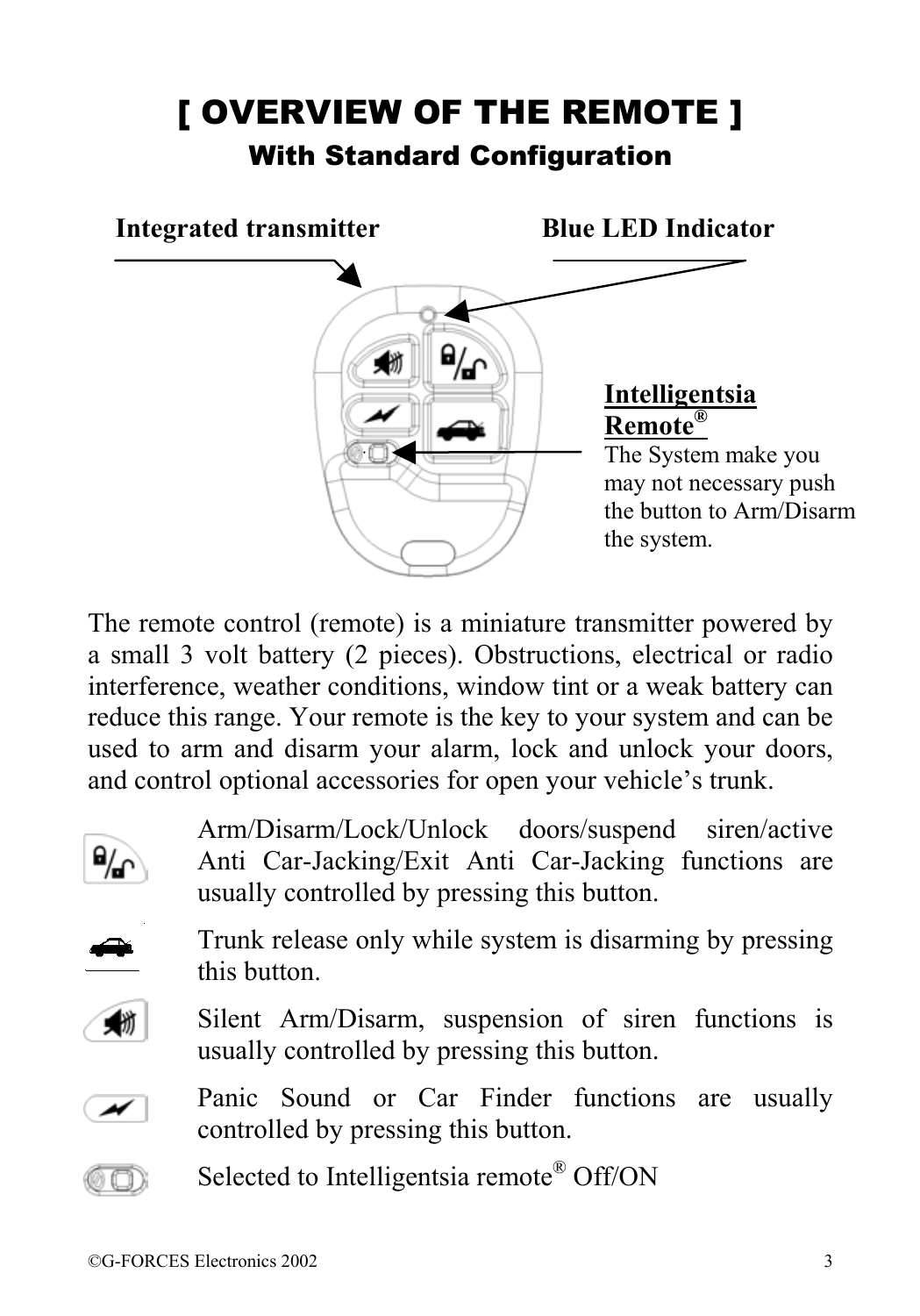# **[ SAFETY PRECAUTIONS ]**

We recommended you use only original G-FORCES<sup>®</sup> Lithium Battery which type CR 2016.



Always installed and serviced by an authorized G-FORCES® dealer.



Switch off the siren chirp when you back too late on silent midnight or near in place pray, e.g. church, mosque, temple, etc.



Keep the main battery voltage is 12 Volt. Lower voltage will make damage or trigger the car alarm system.

#### **Please note:**



Radio's station will effect the range of remote control transmitter to receiver be closer.



We recommended you use only original G-FORCES<sup>®</sup> accessories to avoid possible damage and to comply with the existing regulations.



Uses this system with right operation make you feel safety and make friendly environment near you.



Control unit, siren, remotes and other component is not water resist products; please keep a way from the water.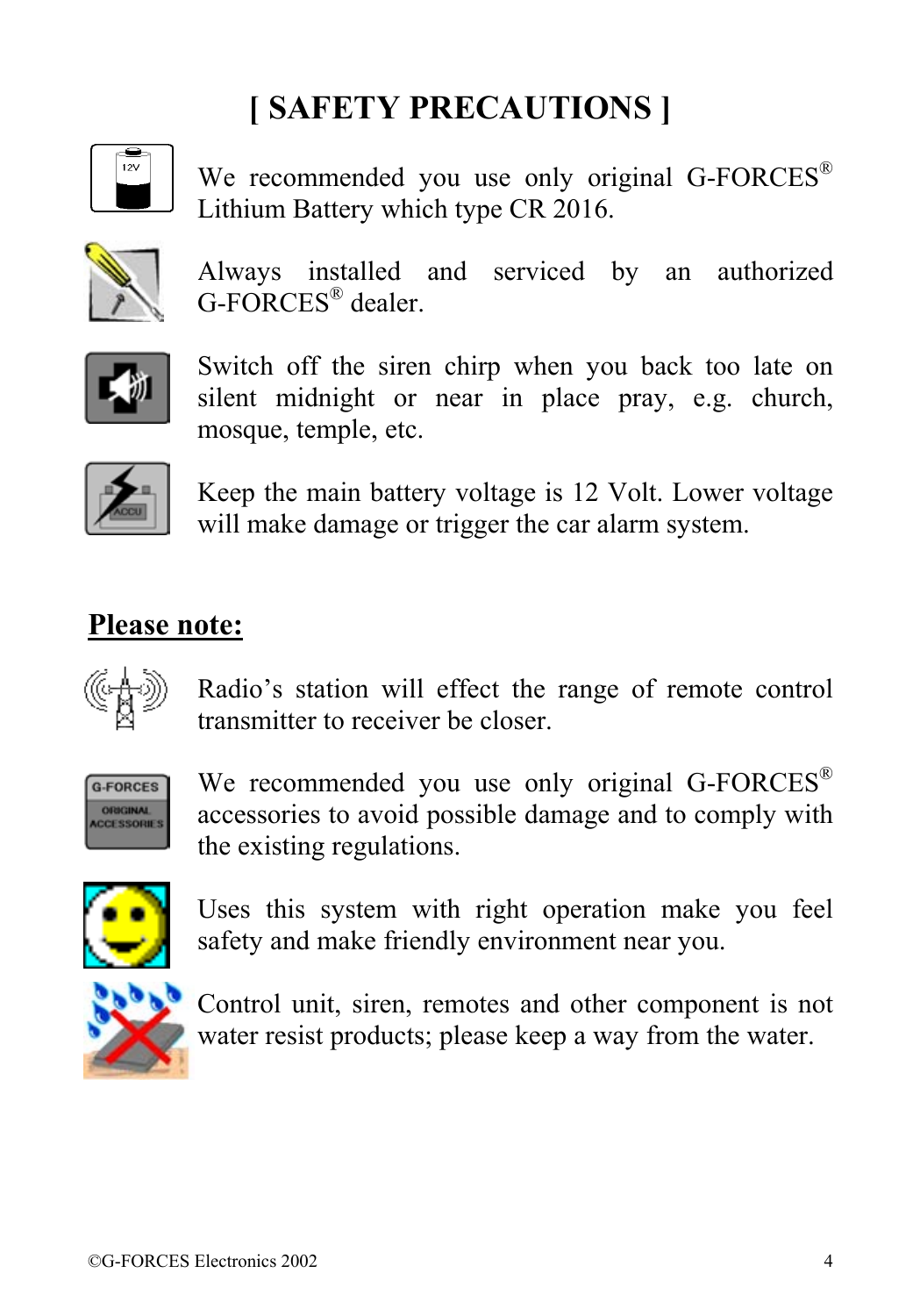# **[ What is Included ]**

Every time you purchase this product; make sure to check the entire component included:

- $\boxtimes$  A pair of four button transmitters with intelligentsia Remote®, one piece as a master remote with carbon finishing.
- $\boxtimes$  4 channel receiver main unit.
- $\boxtimes$  The Intelligent Impact Sensor with Piezo technology.
- $\triangleright$  The medallion siren High output six tones.
- $\boxtimes$  Exlusive LED super bright blue color with new design.
- $\boxtimes$  A push button emergency/programming switch (valet).
- $\triangledown$  Immobilizer starter kill ready circuitry.
- $\nabla$  Xtreme Antenna for more distance.
- $\boxtimes$  Your warranty card.
- $\nabla$  Main harnesses 8 silver wires.
- $\boxtimes$  Central locking harness interfaces 13 silver wires.
- $\boxtimes$  G-FORCES<sup>®</sup> protected sticker.

## **[ Transmitter Functions ]**

The receiver uses a computer-based Automatic Code Learning to learn the transmitter buttons automatically. You can add and program new remote control up to 4 remotes as maximum computer memory stored.

If a new remote control is to be programmed, all existing remote controls must be reprogrammed at the same time.

**Warning: If one transmitter is lost, you must re-program all the other transmitters for safety old code can not transmit to your vehicle system.**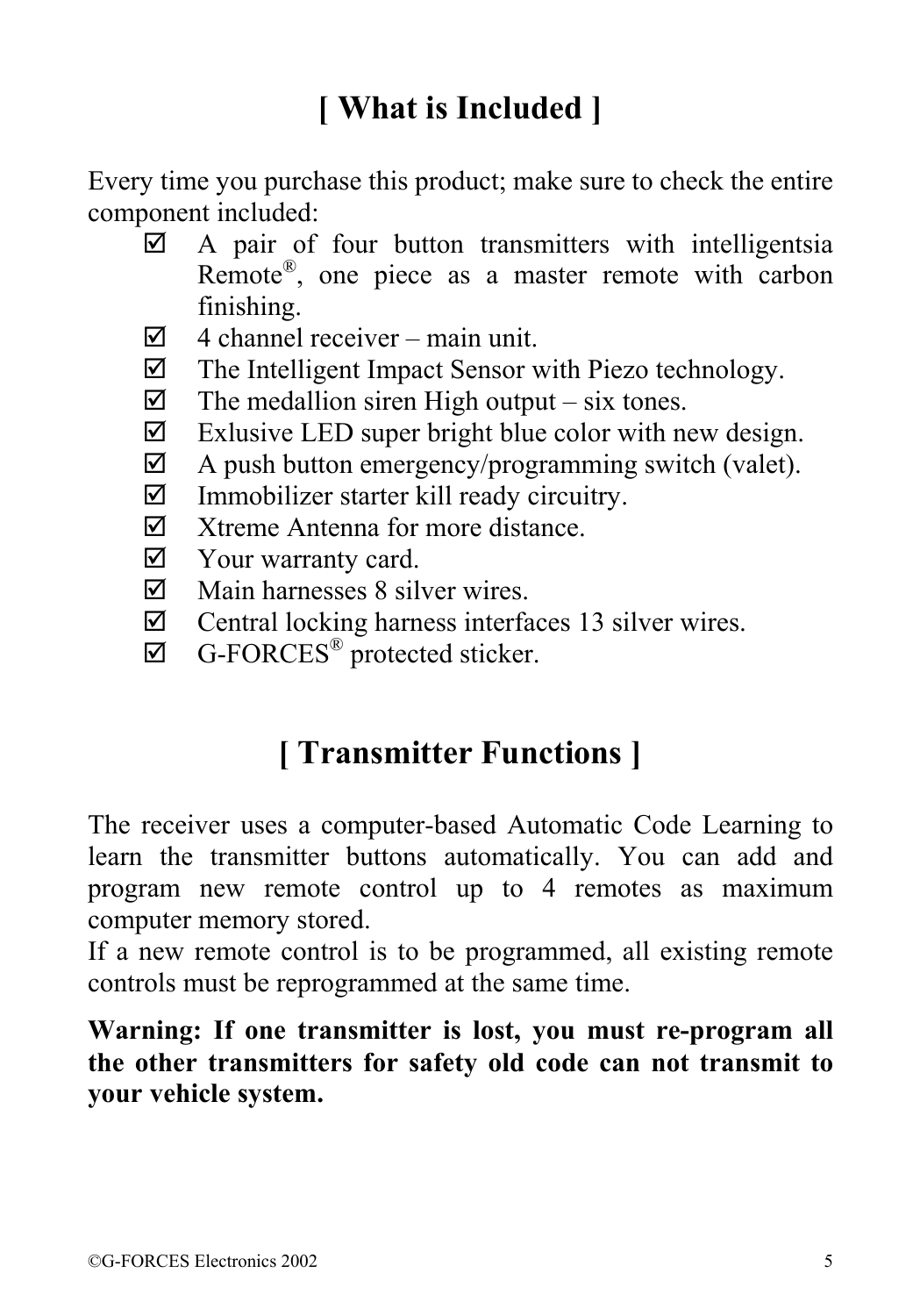## **[ Using Your System ]**

The button numbers used in the descriptions in this manual correspond to the overview of the remote with standard configuration unless otherwise specified.

#### **Arming the system \_\_\_\_\_\_\_\_\_\_\_\_\_\_\_\_\_\_\_\_\_\_\_\_\_\_\_\_\_\_\_\_**

You can arm, or activate the system by pressing  $\frac{a}{r}$  of your transmitter for one second. When the system arms, you will hear a chirp sound from siren and the parking lights flash once. If the vehicle's power door locks have been connected to the system, the doors will lock.

While the system is armed, the Status LED will flash approximately once per second, indicating that the system is actively protecting your vehicle. If you hear 3 chirps from the siren, parking light flash three times and the Status LED flashing 3 times – pause – 3 times – pause… its mean the some doors not properly closed and the system will automatically bypass that sensor zone.

When system finds other sensor or component in malfunction, siren will chirp 5 times. For knowing about the Status LED flashing groups, refer to the Diagnostics Section of this manual book.

#### **Passive Arming:**

The system also can be programmed to arm itself automatically, it is called **Passive Arming**. If the system is programmed in passive arming, it will automatically arm 30 seconds after the ignition is turned off and the system detects you leave the vehicle by opening and closing a door. Whenever the system is in 30 seconds passive arming countdown, the status LED indicator will flash fast twice from condition normal of arm mode. After 30 seconds, the siren will chirp once and the parking light will flash once, the status LED will flash slowly indicate the system now in arming mode.

In passive arming mode, you can select the car to lock door automatically when arming. Please see the programming option.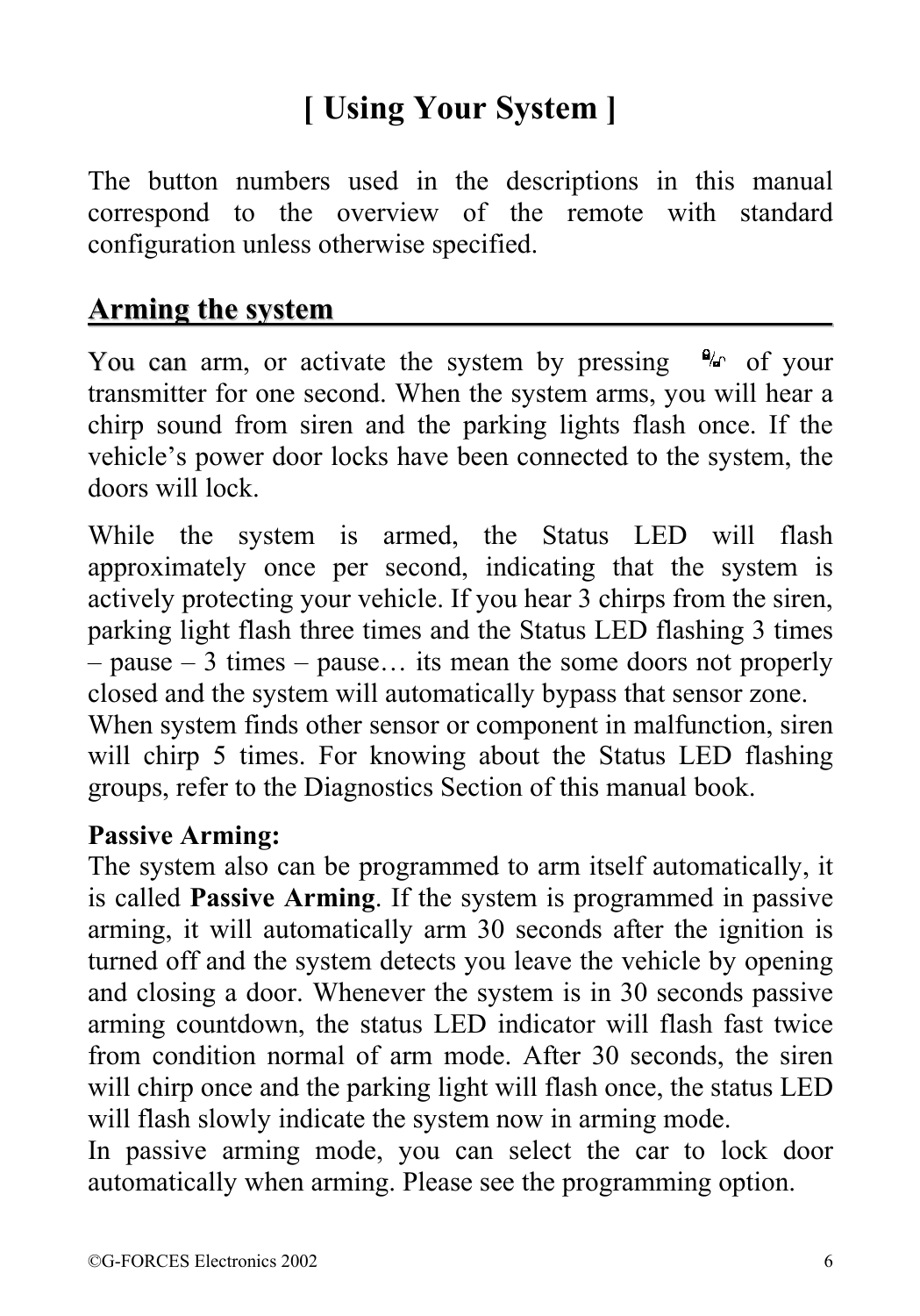**NOTE:** If any protected entry point (such as a door or a switch – protected trunk or hood) is open, the system will not passively arm. Additionally, each time a sensor is triggered during the arming countdown, the 30 seconds countdown starts over.

When armed mode, your vehicle is protected as follows:

- Light impacts will trigger the Pre-warn signal. When triggered, the siren will chirp (twice a second) and the parking light will flashing for 10 seconds.
- Heavy impacts will trigger the system, the siren will sounding for 30 seconds.
- If a door trigger and leave opened, the medallion siren will keep sounding three cycles.  $1 \text{ cycle} = 30 \text{ seconds.}$
- Turning On the ignition key will sounding the medallion siren for 1 cycle.
- The immobilize starter kill will disable the vehicle's starter from cranking.
- Other optional sensors (such as radar sensor or glass sensor) will sound the siren for 1 cycle if triggered.

#### **Selected Level Security Arming\_\_\_\_\_\_\_\_\_\_\_\_\_\_\_\_\_\_\_\_\_\_**

This function allows you to select which of the system's inputs or sensors you want to be active and which you want to be bypassed. (See the Diagnostics Section, Table of Security Zones)

Pressing  $\frac{w}{r}$  to arm the system then pressing  $\frac{w}{r}$  within 5 seconds will activate Level Security Arming. Each time  $\frac{1}{\sqrt{2}}$  is pressed after pressing button  $\frac{a}{r}$  a different security level is selected.

The levels of security are as follows; (Condition alarm is disarmed)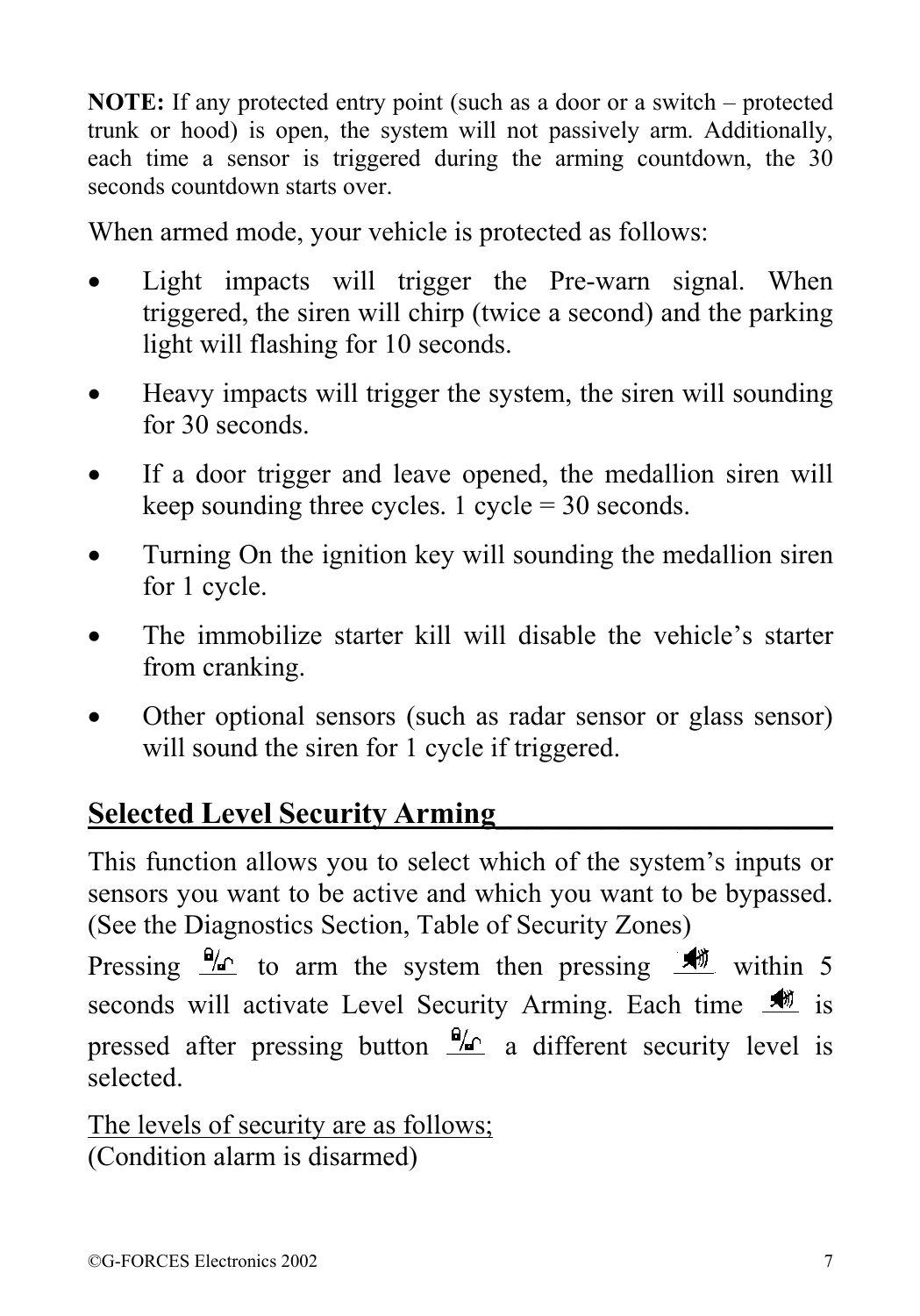- Press button  $\frac{\Theta}{n}$  then 1 time  $\frac{\Theta}{n}$  within five seconds: siren will chirp once and enter the arming mode then long chirp once. This is indicating sensor of zone 1 (plug in optional sensor – ready in this unit) is now bypassed or disable.
- Press button  $\frac{\partial u}{\partial x}$  then 2 times  $\frac{\partial u}{\partial y}$  within five seconds: siren will chirp once and enter the arming mode then two long chirps. This is indicating sensor of zone 2 (Shock sensor "Intelligent Impact sensor") is now bypassed or disable.
- Press button  $\frac{\Theta}{\Theta}$  then  $\frac{\Theta}{\Theta}$  +  $\frac{\Theta}{\Theta}$  at the same time within five seconds: siren will chirp once and enter the arming mode then three long chirps. This is indicating sensor of zone 1 and 2 are now bypassed or disable.

#### **Disarming the system\_\_\_\_\_\_\_\_\_\_\_\_\_\_\_\_\_\_\_\_\_\_\_\_\_\_\_\_\_\_**

To disarm the system, just press button  $\frac{a}{c}$  again. You will hear two chirps, and the parking light will flash twice. If you hear four chirps and the parking light flash four times it means the system has been triggered. This is called Tamper alert. If power locks are connected to the system, the doors will unlock. The vehicle's interior light will automatically turn on (maximum 30 seconds). This function is benefit for you can see in your car before you get in. When you turn the ignition on, the interior light goes out automatically.

#### **Override Trigger Sound\_\_\_\_\_\_\_\_\_\_\_\_\_\_\_\_\_\_\_\_\_\_\_\_\_\_\_\_**

This feature keeps power doors locked if user disarms from remote while siren is on. This system proudly offers high security when you want to silence and reset the system when triggering, without disarming the system. If the system is triggered, pressing the  $\frac{\theta}{n}$ or  $\frac{1}{\sqrt{2}}$  button on the transmitter will only stop the trigger and return the unit to armed state. The system will not disarm, but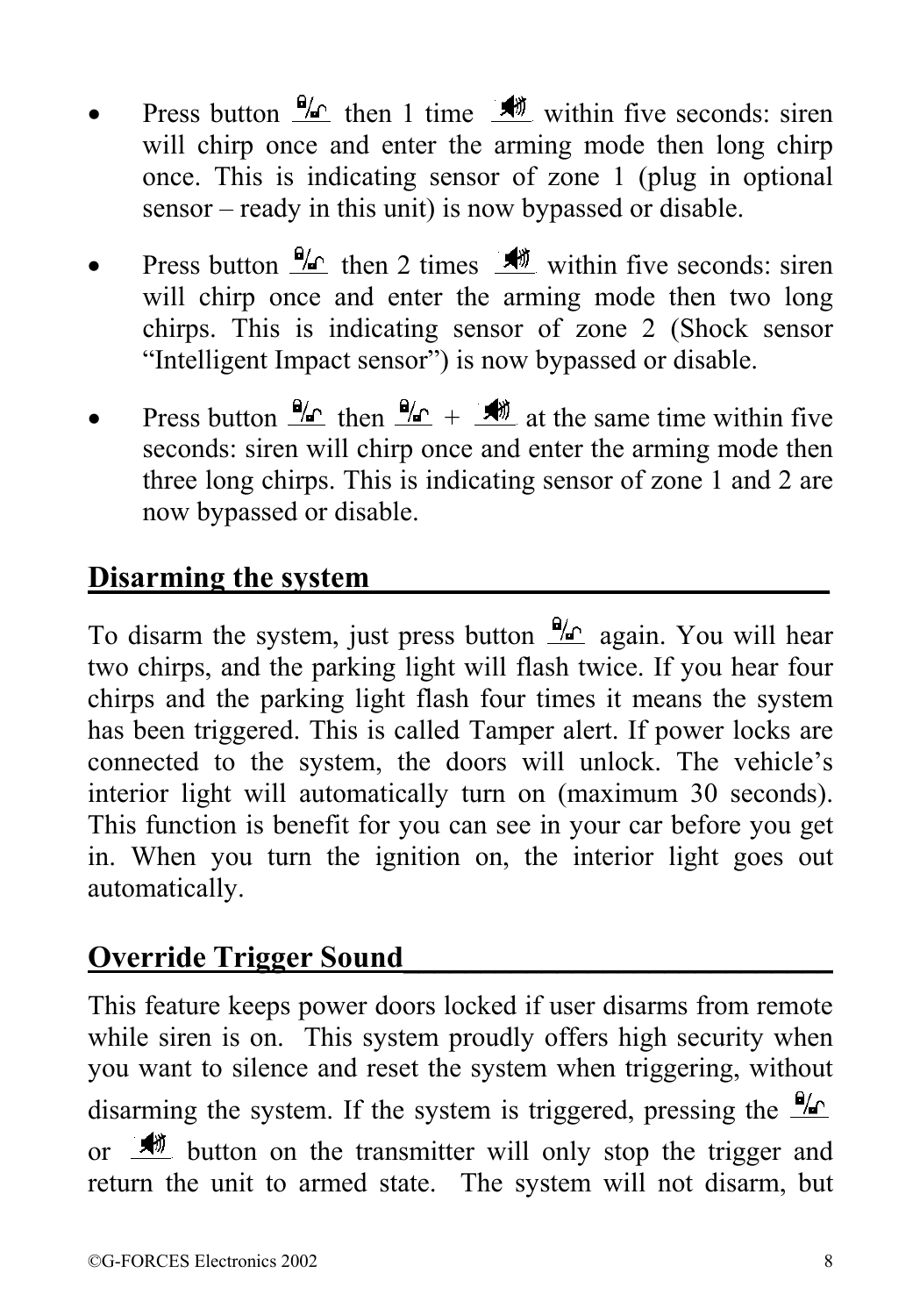rather reset. This prevents you from having to disable the system should you wish to stop the triggered sequence without visually checking the vehicle. Pressing the  $\frac{\omega_{\rho}}{\sqrt{n}}$  after resetting the system, will disarm the system.

## **Disarming without a Remote Control\_(EMERGENCY)\_**

This feature allows you to disarm the system without remote control / transmitter should it be lost, damage or disable. In order to disarm without a remote control/transmitter, you must have the vehicle's ignition key and know where the Valet button is placed. Be sure to check with the installer for the location of Valet button.



To disarm the security system, turn the ignition to "ON" position.

Press Valet Switch three times, siren will chirp four times. The alarm is then disarmed. This process must be finished within 8 seconds after you turn the ignition in "on" position.



### **Auto Arm/Disarm with Intelligentsia Remote®\_\_\_\_\_\_\_\_\_**



 Move the Intelligentsia Remote® switch at your remote control to activate this feature.

When parking, as long as the driver or you with the remote are in the remote area of vehicle of 3-6 meters, the system will arm without pressing the key on transmitter. When you are approaching the vehicle within the range of 3-6 meters, the system will automatically disarm.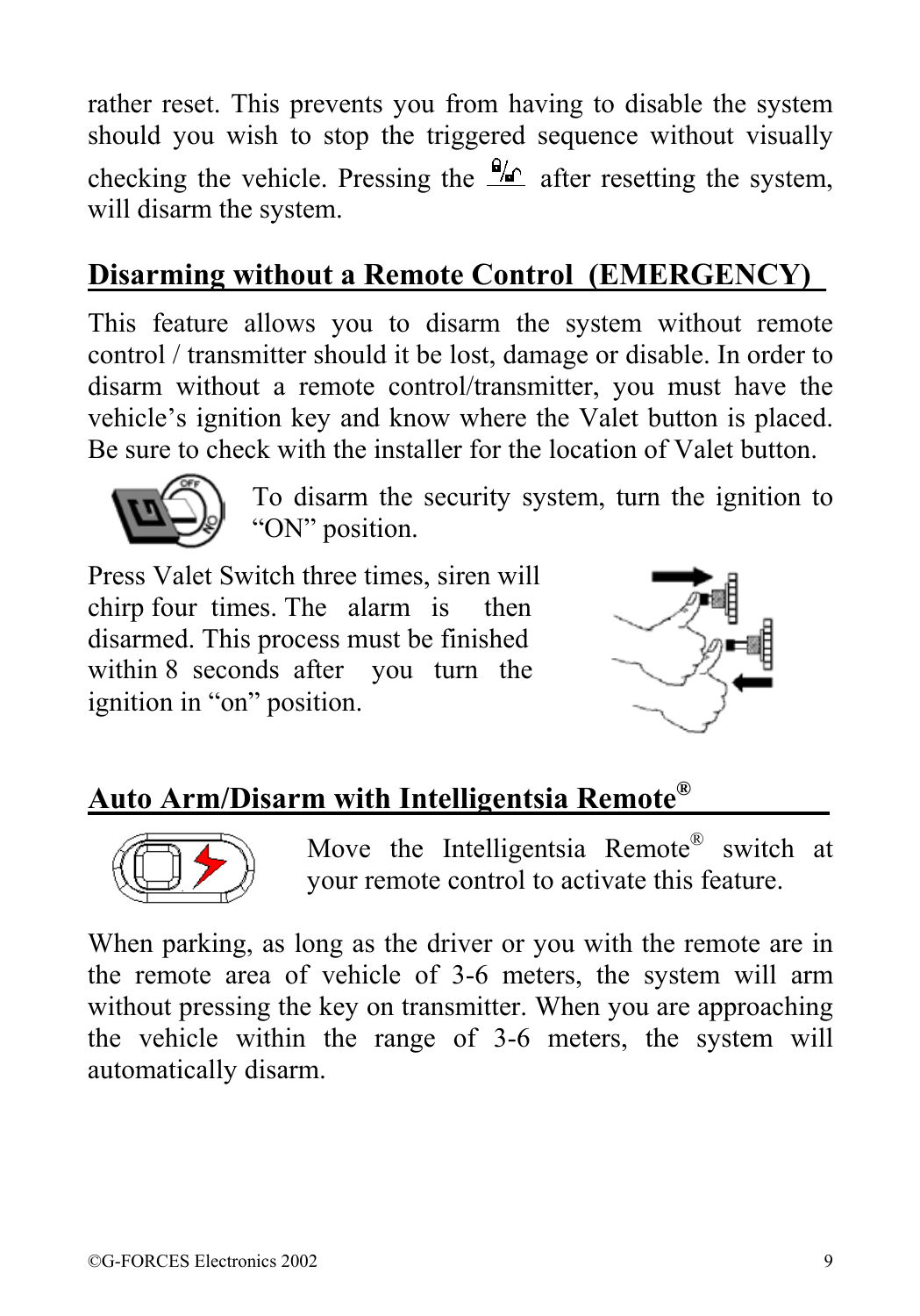#### **Auto Arm:**

When you move out of range with the Intelligentsia Remote<sup>®</sup> position is on, the system will:

- 1. Automatically arm the system.
- 2. Lock the vehicle's door.

### **Auto Disarm:**

When you move toward your vehicle with the intelligentsia Remote® position is on, the system will:

- 1. Automatically disarm the system.
- 2. Unlock the vehicle's door.

**Warning:** this function may reduce your battery remote's life. Use this function only for emergency or always turn off the Intelligentsia Remote® switch if not using.

#### **Fast key™ Silent Arm/Disarm\_\_\_\_\_\_\_\_\_\_\_\_\_\_\_\_\_\_\_\_\_\_\_**

To temporarily turn off the arm or disarm chirps, use the Fast Key™ Silent. Pressing the  $\circ$  button will be eliminated the chirps confirmation for that one operation only. Using this function only turn off the arm or disarm chirps, the parking light still flashing that indicated status system. If you want the arm/disarm chirps turned off permanently, ask to dealer and they can do this for you.

In Silent Arming, the Intelligent Double Impact Sensor will not activate the siren, will flash the parking light only, all the other sensors will activate siren.

In Silent Arming, when door not closed properly, siren will chirp 3 times, parking lights will flash 3 times and LED blink 3 times, pause 3 times.

In Silent Disarming, Tamper Alert function is still active.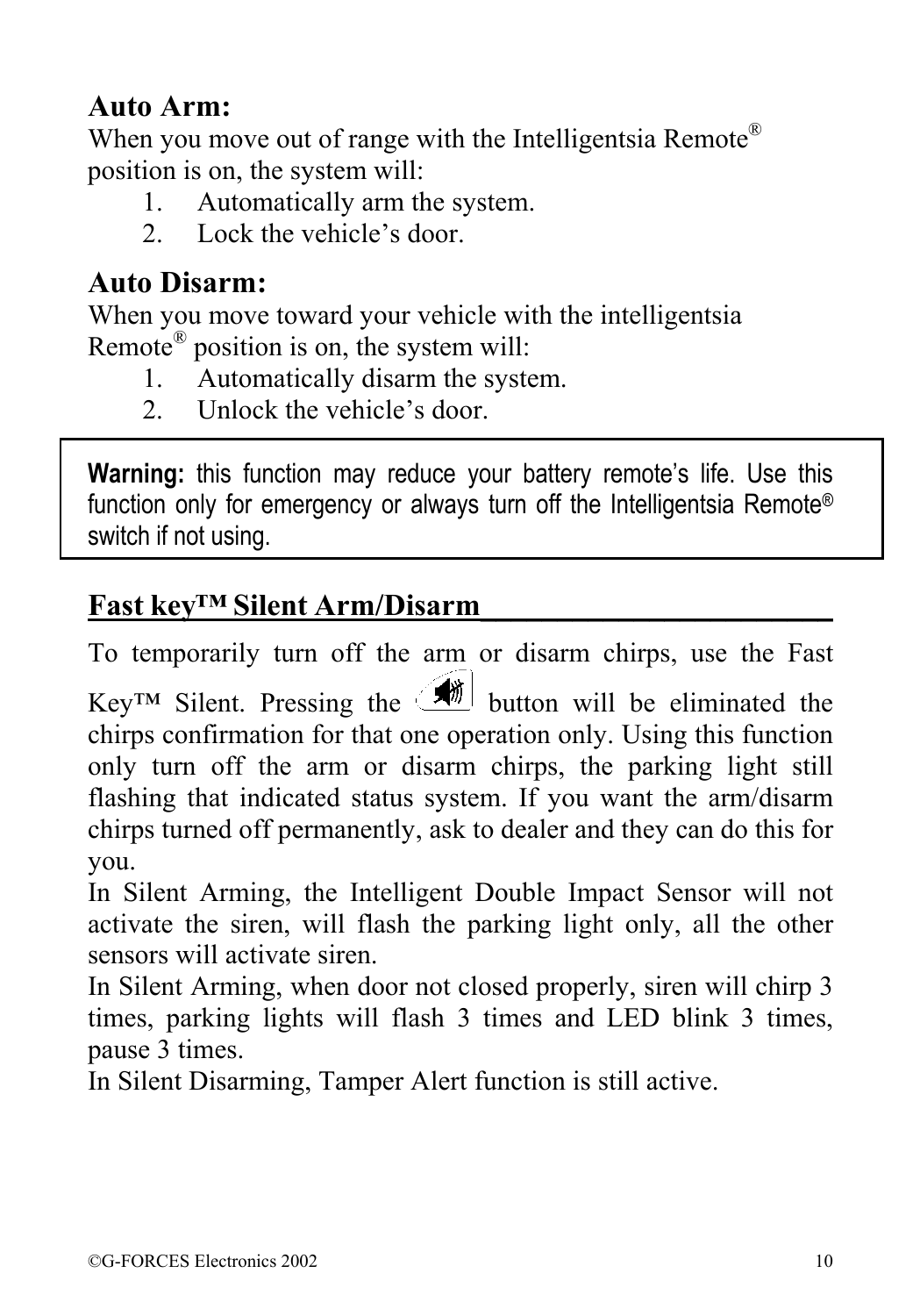#### **Emergency Sound "Panic"\_\_\_\_\_\_\_\_\_\_\_\_\_\_\_\_\_\_\_\_\_\_\_\_\_\_**

In a threatening situation, you can activate Emergency Sound Panic with safety Locks. When activated, the medallion siren will sound continually and the parking light will flash maximum 30 seconds. To activate this function just press  $\left( \frac{\cdot}{\cdot} \right)$  once and press again if you want to stop panic sound.

## **Trunk Release / Trunk Opener\_\_\_\_\_\_\_\_\_\_\_\_\_\_\_\_\_\_\_\_\_\_\_\_**

This function only operates when system is disarmed. Simple just press the  $\triangle$  button in disarming, the output will open your trunk (Optional - Some car needs additional part). Please consult to your dealer about this function.

#### **Stand by Valet Mode\_\_\_\_\_\_\_\_\_\_\_\_\_\_\_\_\_\_\_\_\_\_\_\_\_\_\_\_\_\_**

You can place your system in Stand by Valet Mode when your car is being serviced by mechanics, car wash personnel or driven by valet attendants, and still maintain possession of your remote control. In Stand by Valet Mode, the system will not arm, even with transmitter, but all convenience functions (door locks, trunk) release, etc) will work normally. Remember to check with installer for the location of the Valet button.



- To enter or exit Stand by Valet Mode:
- 1. Turn the ignition on.
- 2. Press & hold Valet Switch for 3 seconds.
- 3. This process must be finish after you turn the ignition in "on" position.

The Status LED Indicator will light solid if you are entering the Stand by Valet Mode after 8 seconds, and it will go out if you are exiting the Stand by Valet Mode.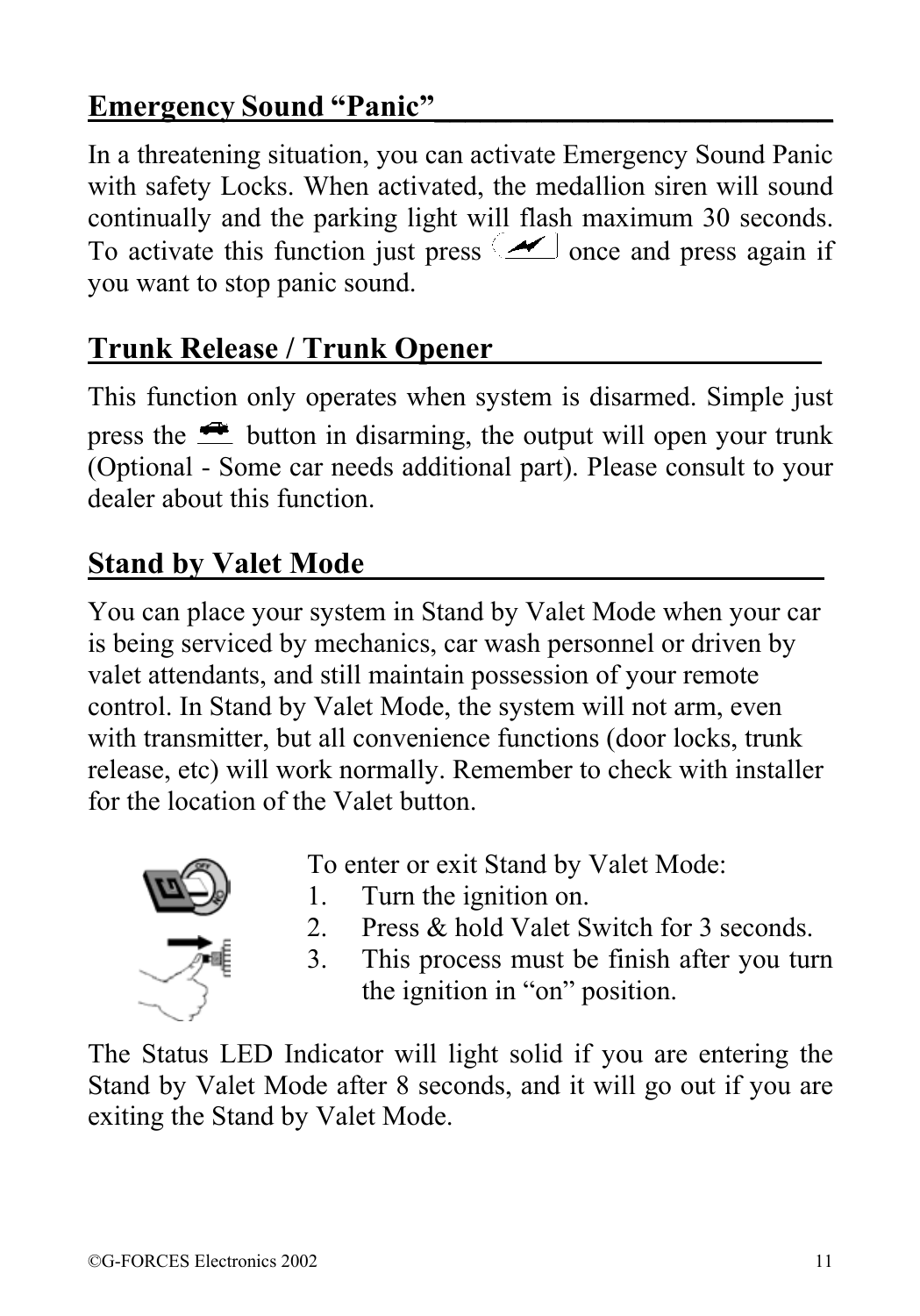#### **Keyless Entry:**

In Stand by Valet Mode, siren will chirp twice and parking lights will flash twice when you lock/unlock the door by remote control.

## **[ Door Open Warning ]**

This function remains you when you turn the ignition on but the doors or a door opened, the parking light will flash (maximum 60 seconds). When door closed, parking light will stop flashing.

### **[ Smart Memory Function ]**

This G-FORCES® security system is equipped with circuitry that will allow the unit to remember its alarm state if power lost and then reconnected. If your vehicle's battery is disconnected and later reconnected, the system will automatically return to its last state prior to disconnection, whether it was armed, disarmed or in Stand by Valet Mode. For examples, if power is disconnected during its full trigger sequence, when power is reconnected to the unit it will remain in the full trigger sequence. If power is disconnected when unit is disarmed, it will power back up disarmed. This also applies to the ACJ sequence. If the unit loses power at any time during the ACJ sequence, when the unit is powered back up it will automatically resume the ACJ full trigger sequence.

## **[ Auto Rearming ]**

This function is different with passive arming. If passive arming works based from the ignition and door closed, the Auto Rearming works based from transmitter and door open. Here's the system works; if you press remote button to disarm the system but you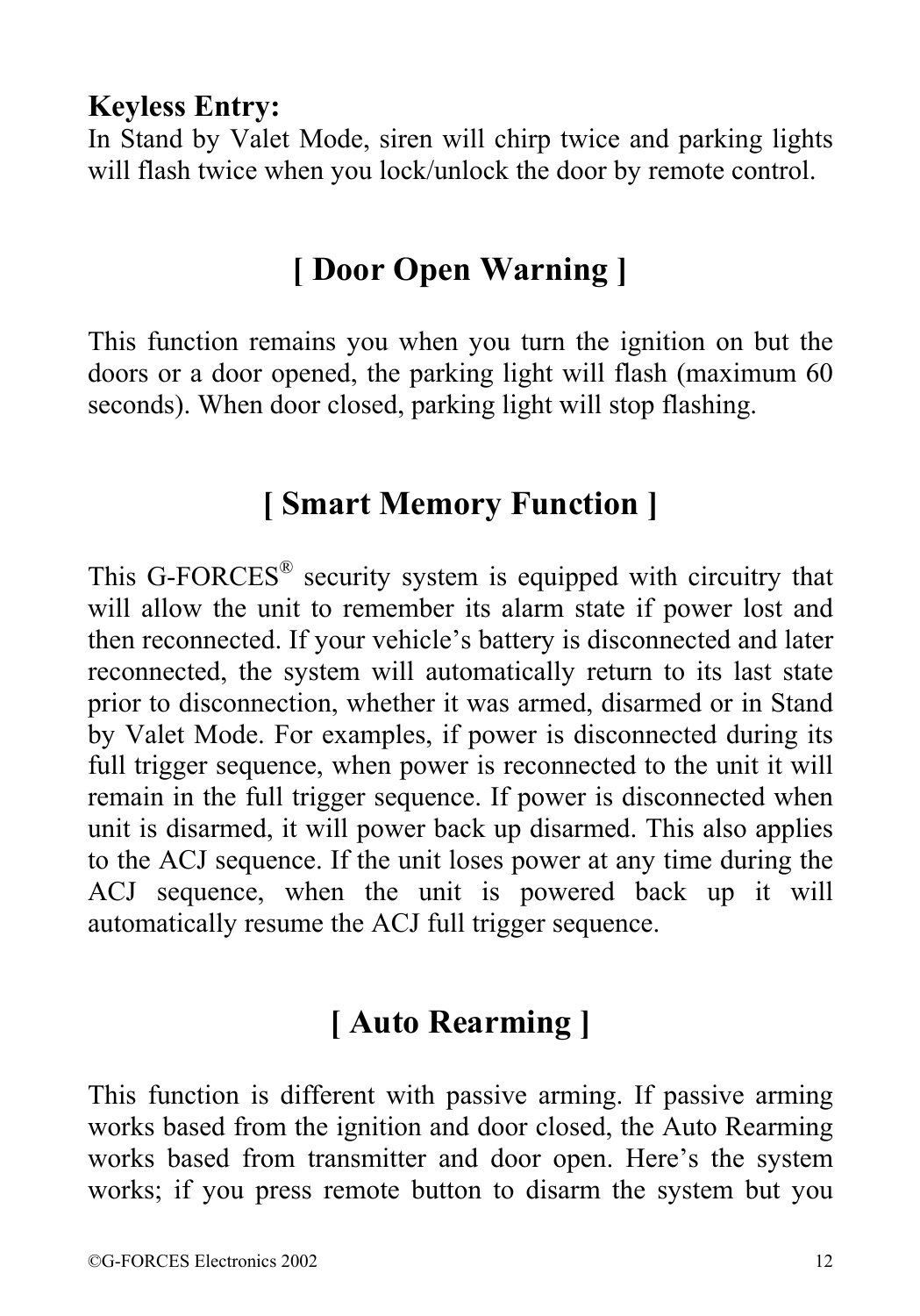never open the vehicle doors, the system will rearm after 30 seconds and also lock the doors. This function prevents to your car always in arming mode and your key never leaves inside the car.

## **[ Ignition Control Door Lock/Unlock ] ==With Foot Brake==**

When the ignition turned to ON position and vehicle doors closed, after 10 seconds, step the foot brake, then door will automatically locked. Turn the ignition OFF will unlock doors.

## **[ Diagnostics Section ]**

The 32-bit microprocessor at the heart of G-FORCES<sup>®</sup> system is always and constantly monitoring all of the switches and sensors connected to it. It detects any faulty switches and sensors and prevents them from disabling the entire system. The 32-bit microprocessor will also record and report any triggers that occurred during your absence.

#### **Arming Diagnostics\_\_\_\_\_\_\_\_\_\_\_\_\_\_\_\_\_\_\_\_\_\_\_\_\_\_\_\_\_\_\_\_**

If the system is armed while the door opened the unit will chirp three times when arming and this condition called Door Bypassed Arming. The system will ignore the active input until it ceases. Five seconds later it will monitor that input normally.

For example; if your car has interior light exit delay, and you arm the system before the interior light goes out, you may receive Door Bypassed Arming. When the interior light goes out, however, the doors are monitored normally.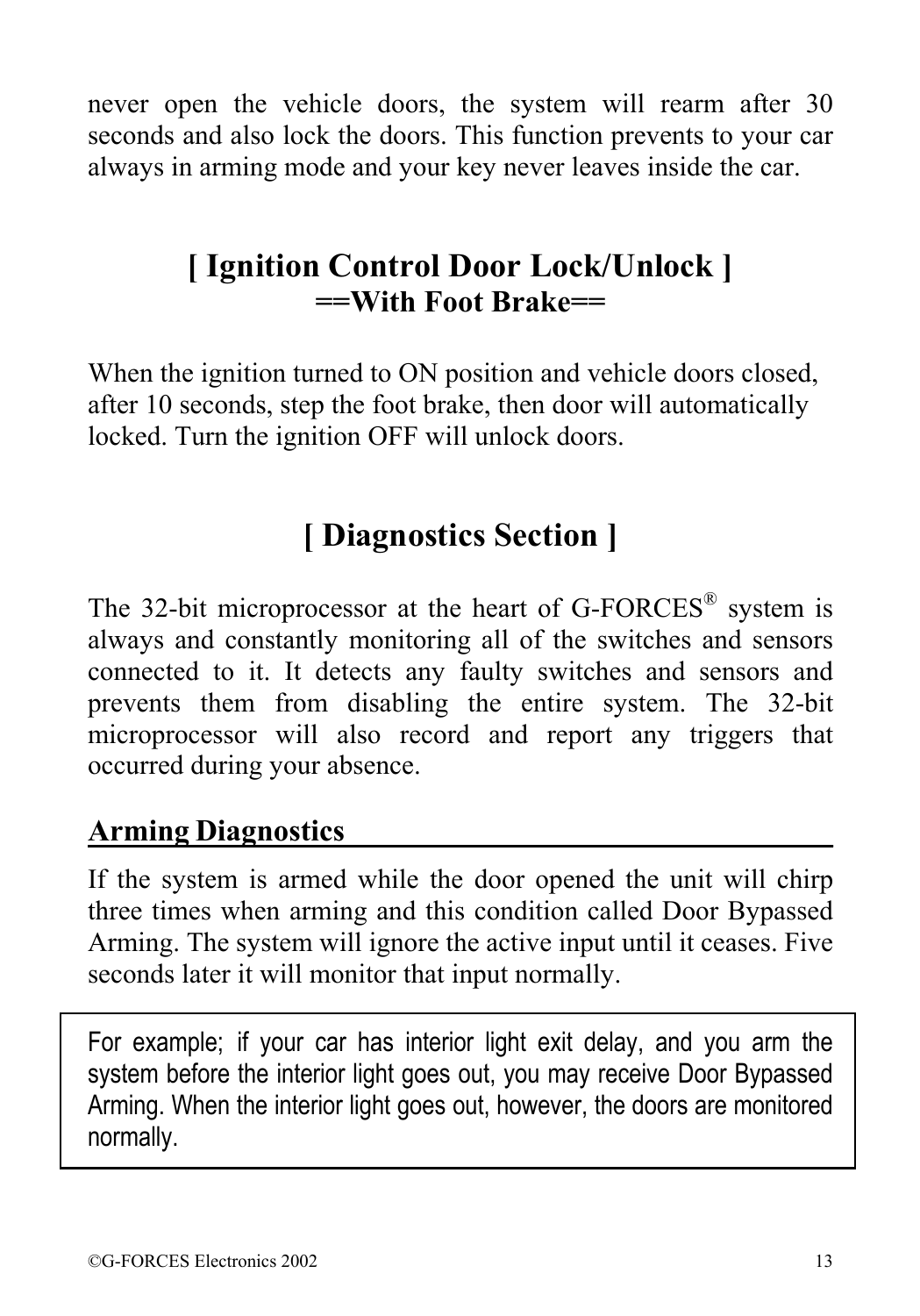When system finds other sensor or component in malfunction, siren will chirp five times.

#### **Disarming Diagnostics\_\_\_\_\_\_\_\_\_\_\_\_\_\_\_\_\_\_\_\_\_\_\_\_\_\_\_\_\_**

Extra disarm chirps are called Tamper Alert. If four chirps are heard when disarming, the system was triggered in your absence. The Status LED indicator will indicate which zone was involved (see Table of security zones). The system will retain this information in its memory, and extra chirps each time it is disarmed, until the ignition key is turned on.

#### **Table of Security zones\_\_\_\_\_\_\_\_\_\_\_\_\_\_\_\_\_\_\_\_\_\_\_\_\_\_\_\_\_**

The zone number is the number of LED flashes used by the system to identify that input.

| <b>ZONE</b><br>(Number of LED flashes)<br>every 2 seconds) | <b>DESCRIPTION</b>                                                                                                       |
|------------------------------------------------------------|--------------------------------------------------------------------------------------------------------------------------|
|                                                            | Instant trigger – often used for optional sensor<br>such as Radar sensor and Glass Sensor (Ready<br>with plug in socket) |
|                                                            | Intelligent Impact Sensor®                                                                                               |
|                                                            | Door switch trigger                                                                                                      |
|                                                            | Ignition trigger                                                                                                         |

Note: Tamper Alert always keeps the report to you until you turn the ignition key to "on' position its will reset.

#### **Status LED Flashing Group\_\_\_\_\_\_\_\_\_\_\_\_\_\_\_\_\_\_\_\_\_\_\_\_\_**

The Status LED indicator on your vehicle's dashboard or center console will inform you of the system status.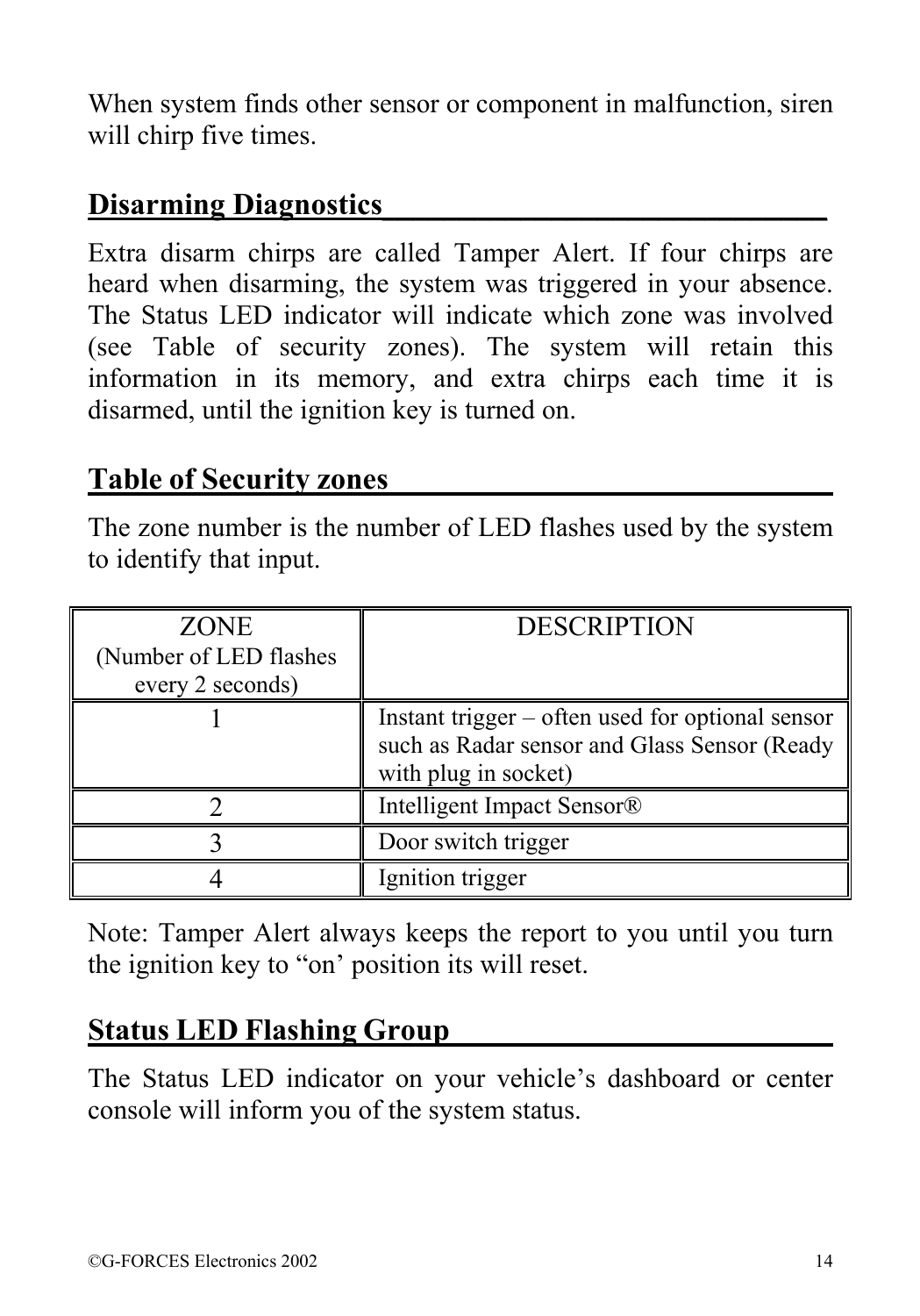| <b>LED</b> Flashing                  | <b>DESCRIPTION</b>                                                |
|--------------------------------------|-------------------------------------------------------------------|
| Normal                               | System is Arm                                                     |
| <b>OFF</b>                           | System is Disarm (passive arming not selected<br>or a door open)  |
| FAST – twice from<br>normal flashing | System is in counting to Passive Arming (all<br>doors are closed) |
| <b>SOLID ON</b>                      | System is in Stand by Valet mode                                  |
| 1 flash every 2 seconds              | Zone 1 is triggered (see table of security<br>zones)              |
| 2 flash every 2 seconds              | Zone 2 is triggered (see table of security zones                  |
| 3 flash every 2 seconds              | Zone 3 is triggered (see table of security zones                  |
| 4 flash every 2 seconds              | Zone 4 is triggered (see table of security zones)                 |

Note: Status LED Indicator will reset after you turn the ignition on.

# **[ Anti- Carjacking (ACJ) ]**

The Anti-Carjacking (ACJ) feature of the G-FORCES<sup>®</sup> alarm system is designed for personal protection as well as the recovery of carjacked vehicle. In the even of a carjacking attempt, DO NOT resists it because that will be dangerous for you.

The ACJ feature can not prevent a carjacking attempt, however, it doest to ensure that if your vehicle is taken by unauthorized user, it will be disabled (after several progressive warning) as safely as possible. Should a carjacking occur, the ACJ allows you to concern your self with your personal safety without worrying about your property.

Thank to the immobilize starter kill and ACJ feature to provide the best combination of personal safety and property protection available. If properly installed, the system can never inadvertently stop your vehicle in traffic, on railroad tracks, etc., unlike any system that shuts down your engine while it is running. This system is designed to perform starter interrupt, or immobilize starter kill.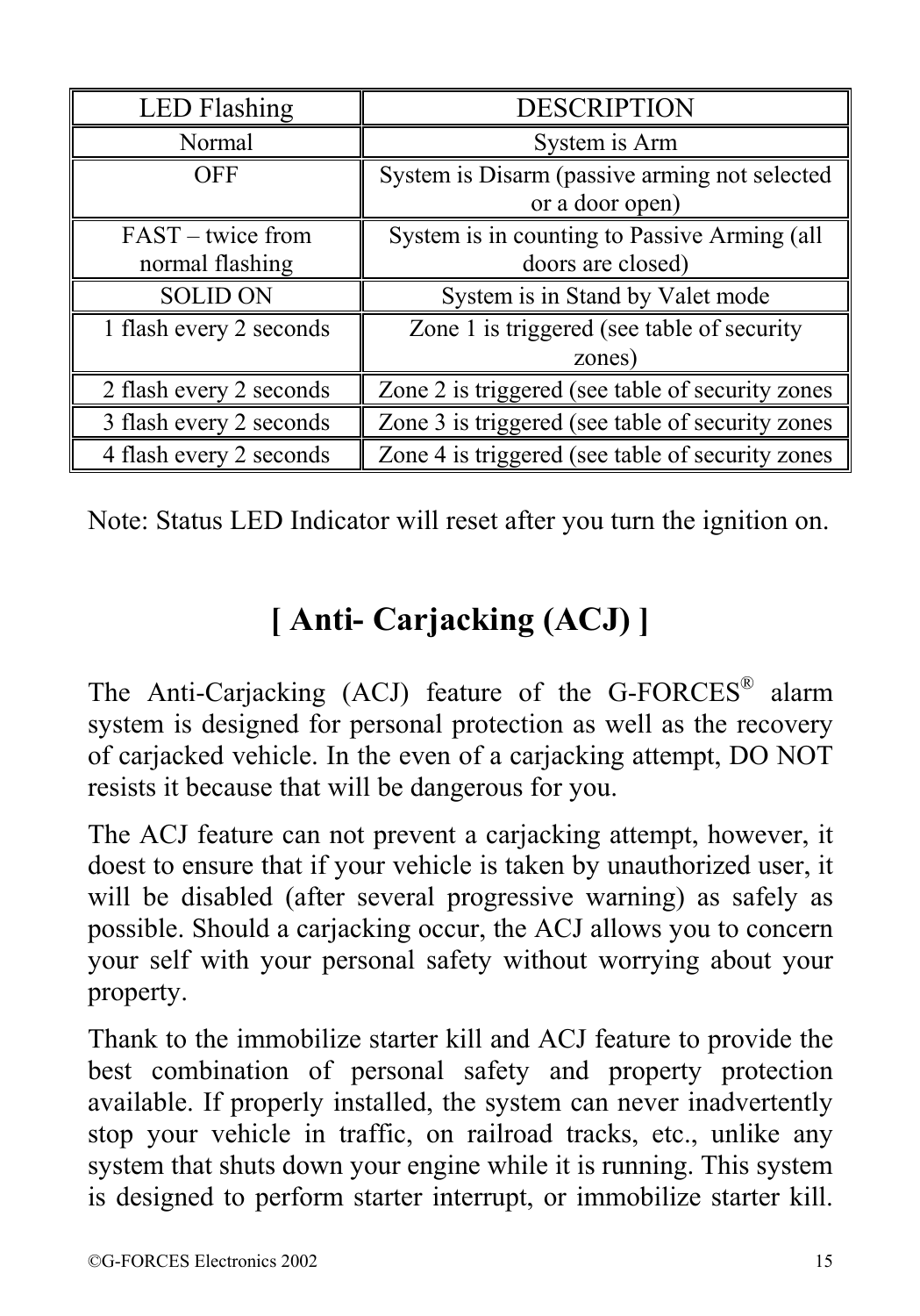The immobilize Starter kill can not shut down an already-running engine; it only prevents an engine from starting in the first place.

Any installation which allows this product to shut down a vehicle's engine when running is contrary to the product's design and intended usage, and  $\overline{G}$ -FORCES<sup>®</sup> expressly disclaims any liability resulting there from and VOID the product warranty.

#### **Arming the ACJ System\_\_\_\_\_\_\_\_\_\_\_\_\_\_\_\_\_\_\_\_\_\_\_\_\_\_\_\_**

To arm the ACJ, push the button  $\mathcal{H}_0$  on the remote while the vehicle's ignition is on and you will hear one chirp sound indicate the ACJ is in standby mode activated. Once the system is in standby mode, it will go into its triggered sequence (see below) if any door is opened and closed or the ignition turn off and then on again. If you are forced from vehicle, the ACJ system will trigger when the door is opened and closed as you leave the vehicle. This is how the system works to combat intersection carjacking.

#### **ACJ Triggered Sequence\_\_\_\_\_\_\_\_\_\_\_\_\_\_\_\_\_\_\_\_\_\_\_\_\_\_\_**

- 1. Fifteen seconds after the last door has closed, the system's Status LED indicator will begin flashing rapidly. This delay allows you time to distance yourself from your vehicle in the event of a carjacking.
- 2. Fifteen seconds later, the siren will begin chirping once every 2 seconds and the parking lights will begin flashing. The Status LED indicator shall flash like trigger mode. This time could be used to notify authorities that your vehicle has been hi-jacked, and tell them what the ACJ will do next.

**In this stage, the driver could use the remote (press button 1 over 5 seconds) to return to the standby mode.**

3. Twenty seconds after the siren chirps begin, the siren's output will change to a continuous blast for three minutes.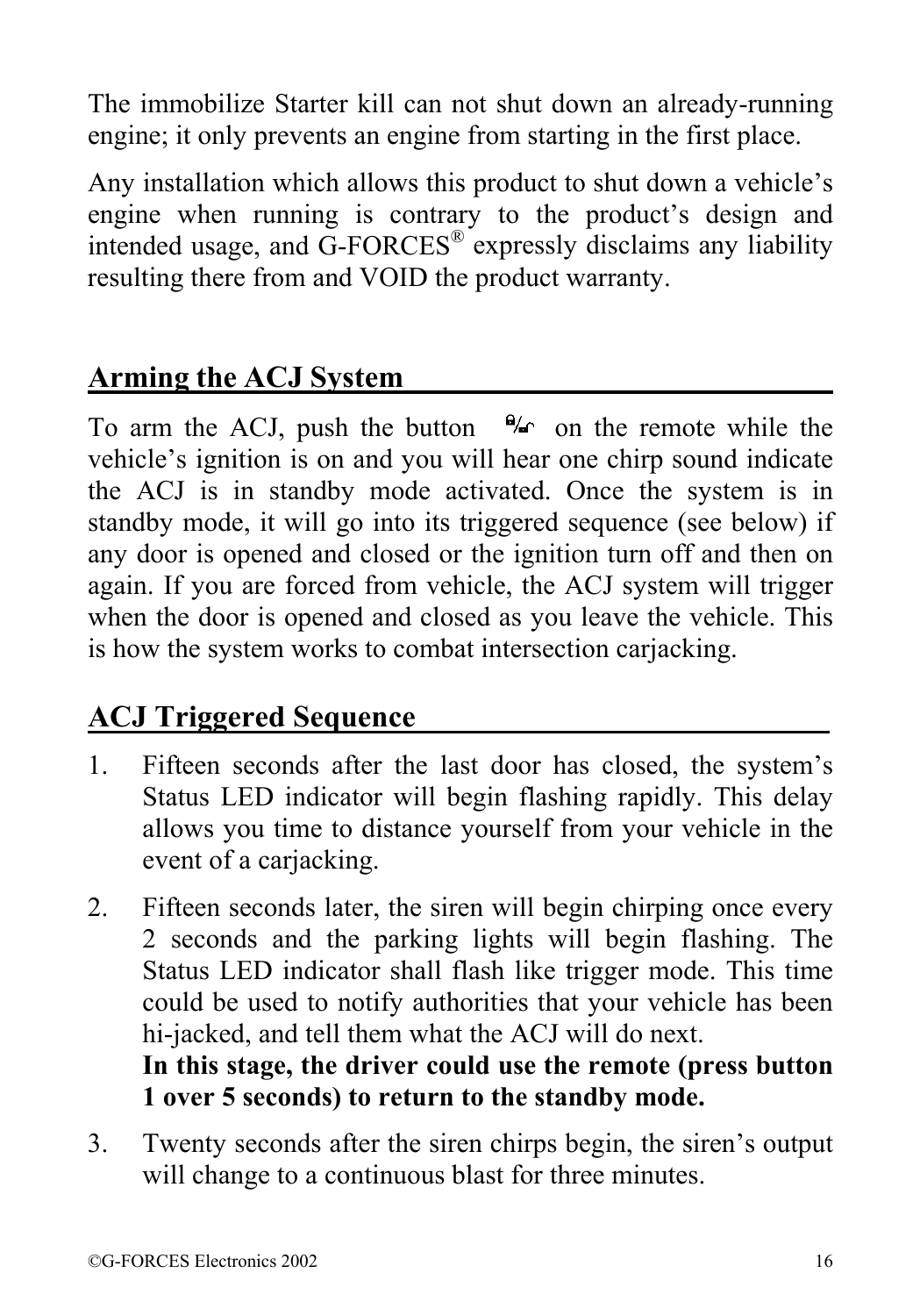From this point on, when the ignition key is turned off, the ACJ will immediately turn on the Immobilize Starter kill relay. This will prevent the vehicle from being restarted, thus immobilizing it at that spot.

**In this stage, the driver could only use the emergency override to exit ACJ (press valet switch three times). If ACC OFF, then the siren shall sound for the three minutes since last trigger. Once ACC ON again, the siren continues to long sound. But if the door is triggered, the siren shall sound for only 3 minutes.** 

Three minutes after the constant siren output begins, the flashing parking lights and the siren will stop. The Immobilize Starter kill remains active until the system is disarmed. If the door is opened or the ignition is turned off and on in an attempt to restart the car, the siren and the light flashing will begin again.

#### Disarming the **ACJ**

Take time to familiarize yourself with the ACJ triggering sequence and disarm procedure. It is important to recognize the ACJ sequence and know how to disarm it in case of accidental activation.

Once the ACJ is armed, it will automatically disarm when the ignition is turn off if the vehicle's door never open and closed and arming the system.

Pressing the button  $\frac{6}{6}$  for over three seconds when the ignition on will disarm the ACJ on the progressive step 2.

Pressing the emergency override "Valet switch' three times within 8 seconds when ignition is ON and wait for 5 seconds, the system will disarm.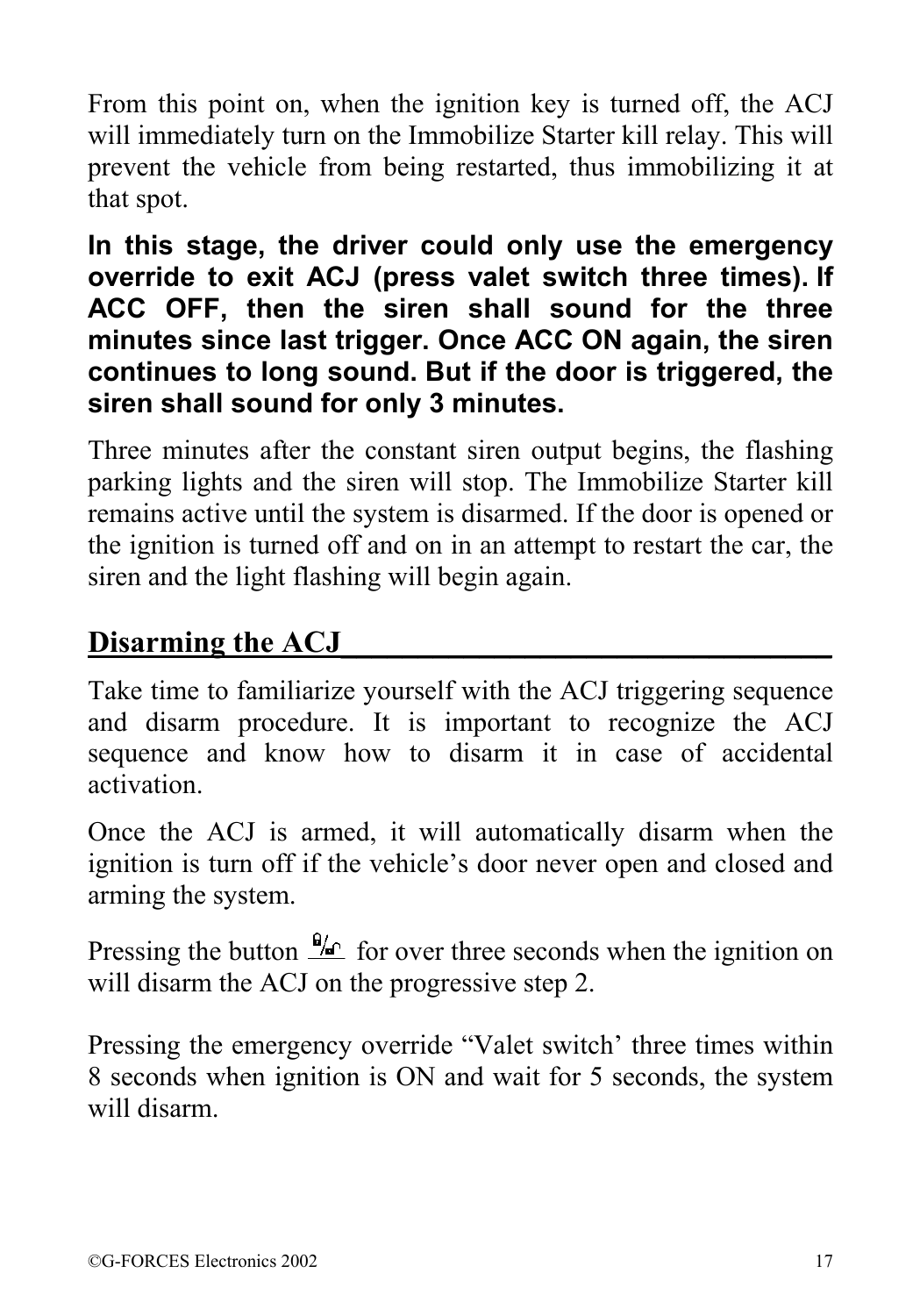## **[ High & Clear Frequency ]**

Your system transmits and receives at 434 MHz. This provides a cleaner spectrum with less interference and a more stable signal. Enjoy a phenomenal increase in range – even in areas with high radio interference.

## **[ Code Logic Jump ]**

The receiver and transmitter each use a mathematical formula called an algorithm to change their code each time the transmitter is used. This technology has been developed to increase the security of the unit. The control unit knows what the next codes should be. This helps to keep the transmitter "in sync" with the control unit even if you use the remote control out of range of the vehicle. However, if the transmitter has been pressed many times out of range of the vehicle, or the battery has been removed, it may get out of sync with the control unit and fail to operate the system. To re-sync the remote control simply press of the transmitter several times within range of the vehicle. The alarm will automatically resync and respond to the transmitters normally.

## **[ Programming Options ]**

Programming options control what your system does during normal operation, and require few or no additional parts. However, some may require additional installation labor. The following is a list of program settings, with the factory default setting in **bold & underline:**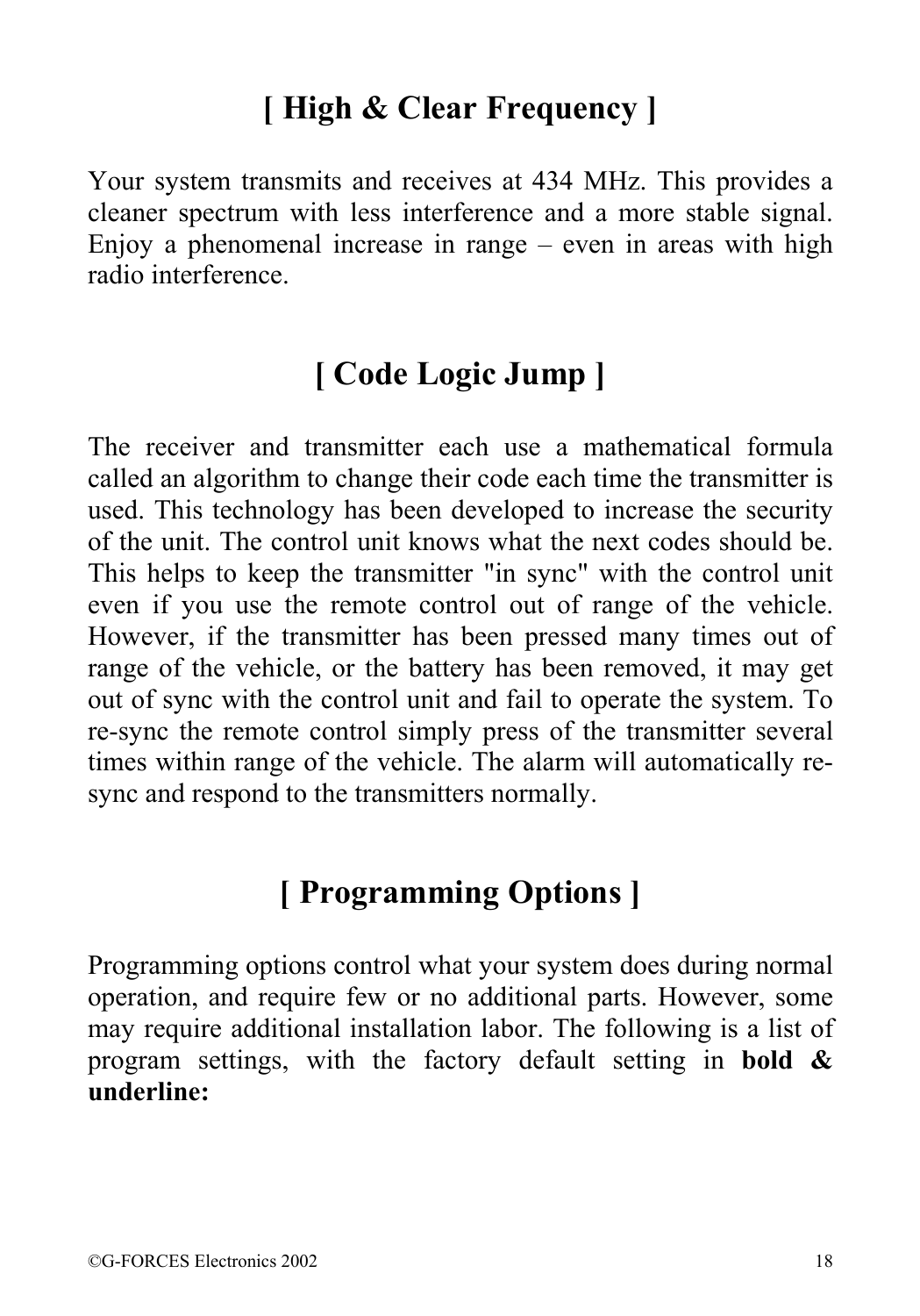- **Passive arming (automatic arming 30 seconds after the last door has been closed and the ignition is off)** or active arming (from transmitter only).
- Passive arming with locking the door (Under passive arming mode) ON or **OFF**
- **Auto Rearming ON** or OFF.
- **Chirp Sound ON** or OFF.
- **Ignition control door Lock/Unlock from foot brake ON** or OFF.
- Door lock pulse output  $\rightarrow$  Sorry this program only for *installer.*
- Double pulses unlock  $\rightarrow$  Sorry this program only for *installer.*
- **Door Open Warning ON** or OFF.
- **Anti-Carjacking ON** or OFF.

## **[ Installation Options ]**

The system has many options that many extra parts and labor. Some of the possibilities are listed here:

- ; **Second unlocking:** In most cars with electric power door locks, the system can be configured so that when disarmed, only the driver's door unlocks. A second press of the button three within three seconds of disarming unlocks the passenger's door. Additional relay will be necessary for connection.
- ; **Anti Car Jacking (ACJ):** ACJ is an anti-car jacking device designed to help in safe recovery of your vehicle should you be carjacked. Please refer to the Anti Car Jacking section of this manual for a complete explanation of how the Anti Car Jacking system operates.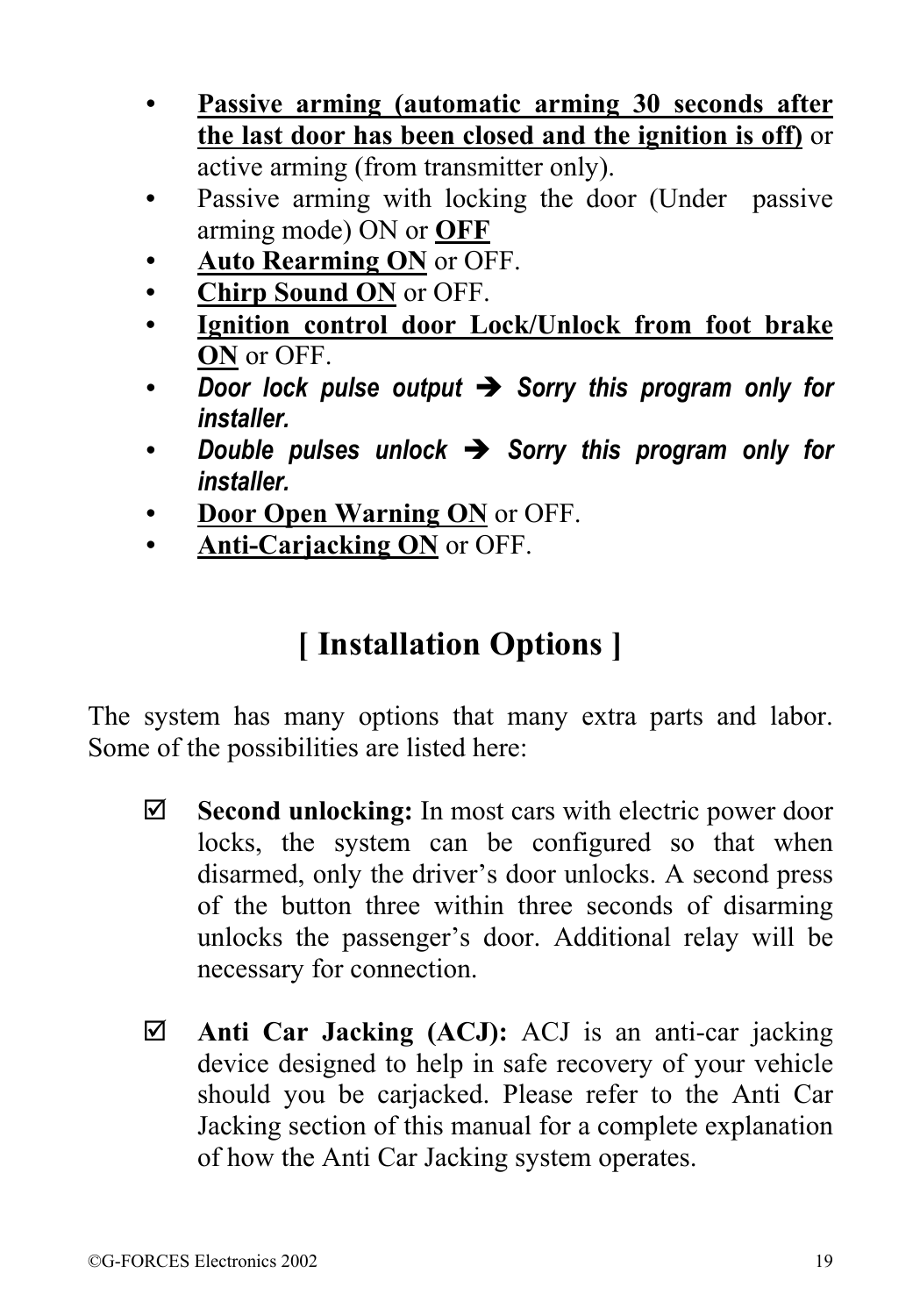# **[ Glossary of Terms ]**

**Main unit:** The "brain" of your system, usually hidden placed under the dash area of the vehicle. It houses the microprocessor that monitors your vehicle and controls all the alarm functions.

**Immobilizer Starter Kill:** an automatic switch controlled by the system that prevents the starter from cranking whenever the system is armed. The vehicle is never prevented from cranking when the system is disarmed, in standby valet mode, or if the starter kill switch fail. Installation of this feature may require additional labor.

**Status LED:** Blue light mounted somewhere in the vehicle. It used to indicate the status of your system and for warning the thief. It is also used to report triggers and faults in the system or sensor.

**Input:** A physical connection to the system. An input can be provided by a sensor, pin switch or by existing system in the vehicle, such as ignition or courtesy lights.

**Siren:** Noise generating device usually installed in the engine compartment of the vehicle. It is responsible for generating the "chirps" you hear, as well as the six tones you hear while the alarm triggered.

**Impact Sensor:** This system is packaged with a Double Impact Sensor. This sensor is mounted in the vehicle and designed to pick up impacts to the vehicle or glass.

**Emergency Valet Switch:** A small push button switch mounted somewhere inside the vehicle. It is used to override the alarm when the remote transmitter is lost or damaged, programming the system, or to put into Standby Valet Mode.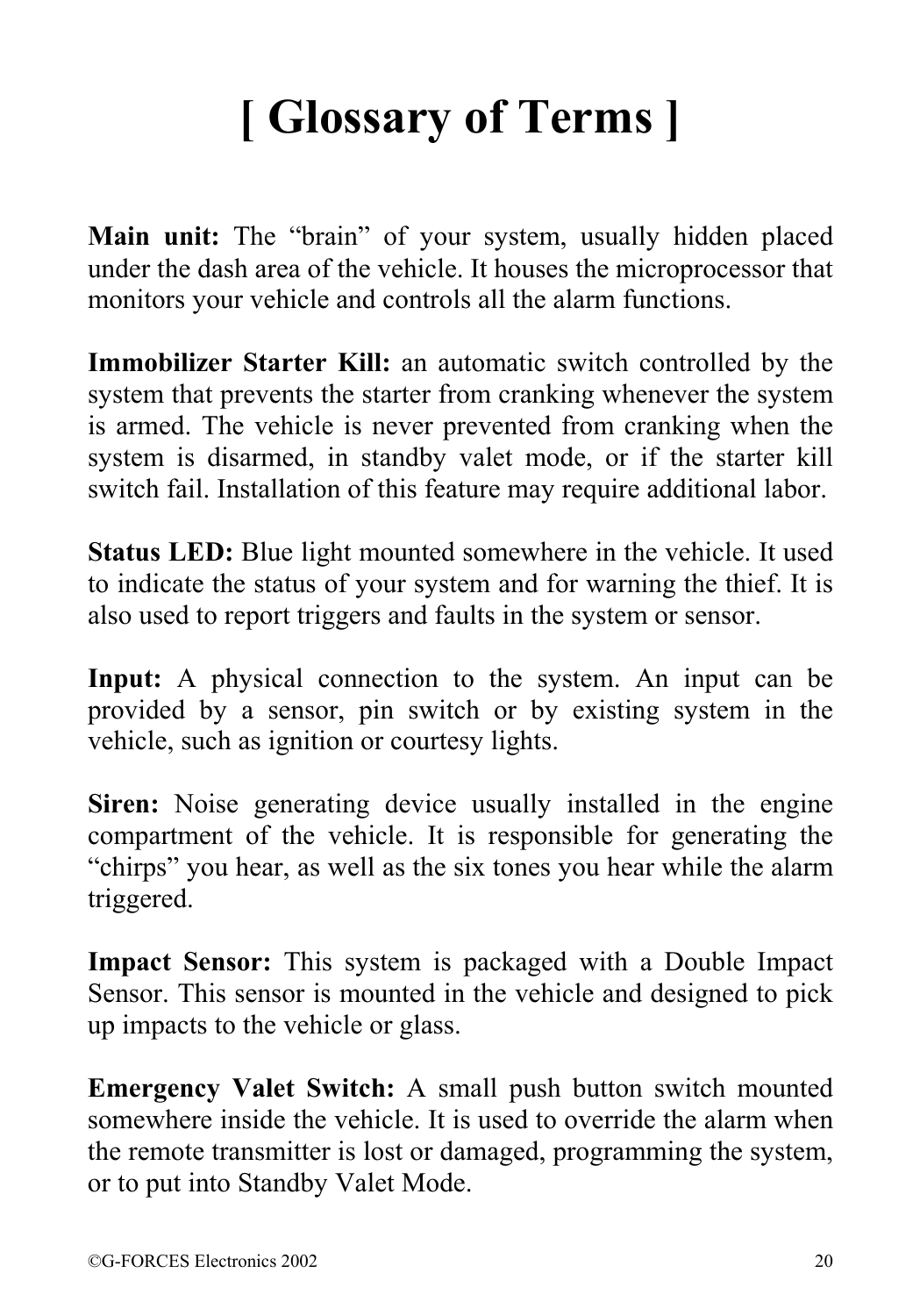**Transmitter:** Hand-held, remote control that operates the various system functions.

**Trigger or Triggered Sequence:** This is what happens when the alarm "goes off" or "trips." The triggered response of your security system consists of 30 seconds of siren sounding and parking light flashing.

**Pre-warn Signal Response:** Lighter impacts to the vehicle will generate the pre-warn signal. It is consists of several seconds of siren chirps and parking light flashes.

**Zone:** A zone is separate input that the security alarm can recognize as unique. Each input to the security system is connected to a particular zone. Often two or more inputs may share the same zone.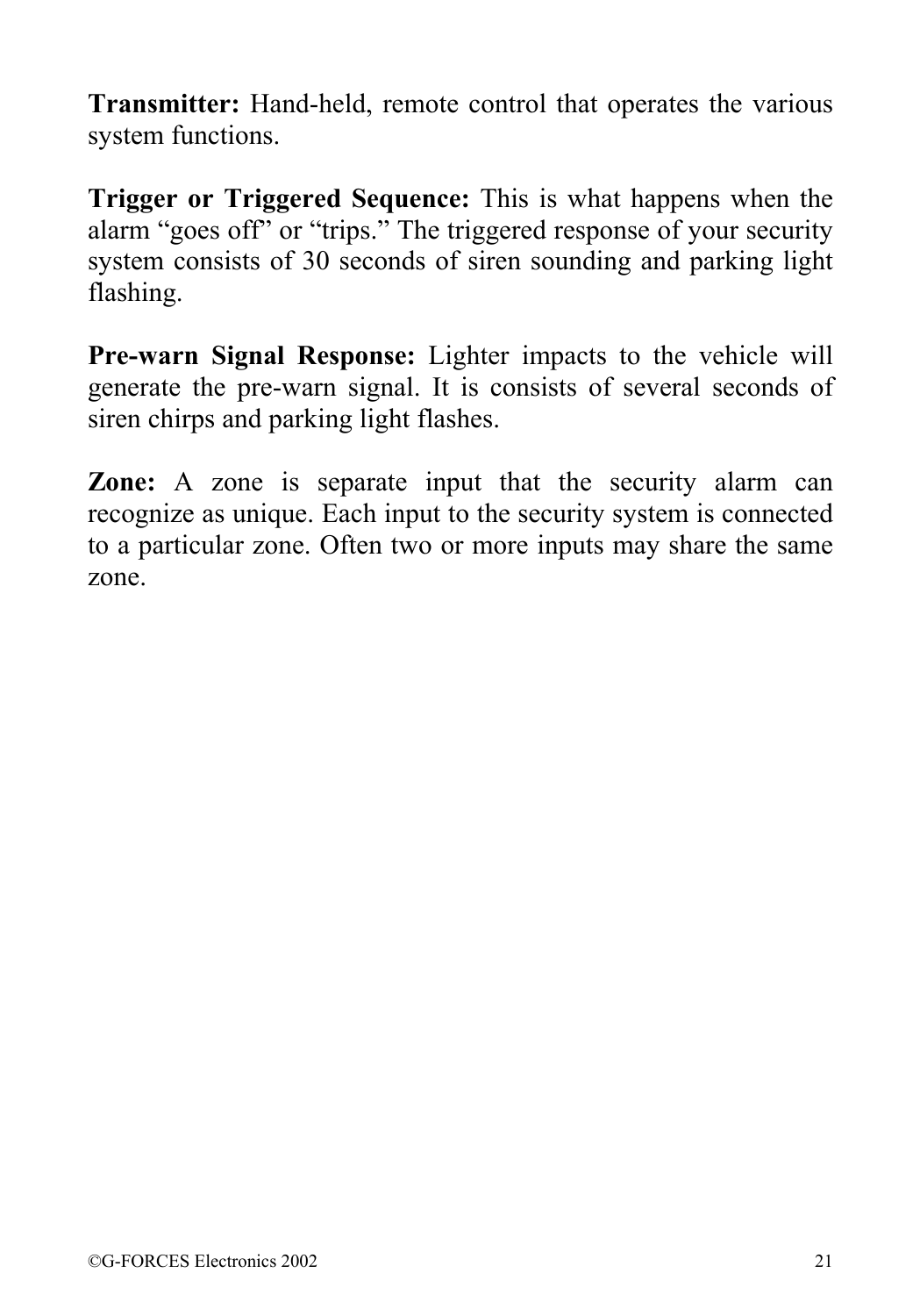## **[ Security & Convenience Expansions ]**

Here we have listed only some of the many expansion options available. Please contact your dealer for a complete explanation of all the options available to you.

**Glass Breakage Sensor:** Metal on glass, glass cracking, and breaking glass each produce distinctive acoustic signatures. The GG-100 Glass Breakage Sensor ignores normal sounds to prevent false alarms. Sensitivity adjustment is available.

**Microwave Sensor:** An invisible dome of coverage is established by installing the GM-100 "radar" sensor. Your security system can detects any movement inside the vehicle.

**Power Trunk Release:** The channel two output of the system can operates a factory power release for the vehicle's trunk or hatch. (An optional relay may be required.) If the factory release is not power activated, then GT 522 trunk release solenoid can often be added.

**Window Closer:** Automatic power window control is provided with the GW 200 and PW 400. Both window closers roll up windows automatically when security system is armed, will sense obstruction and stop immediately.

**Engine Starter System:** For the ultimate in convenience, the Engine Starter System can start your vehicle, monitor engine functions, and power your climate control system with a push of a button!

**Pager System:** The GP 800 is a one-way pager system that can be added to any compatible G-FORCES® security system.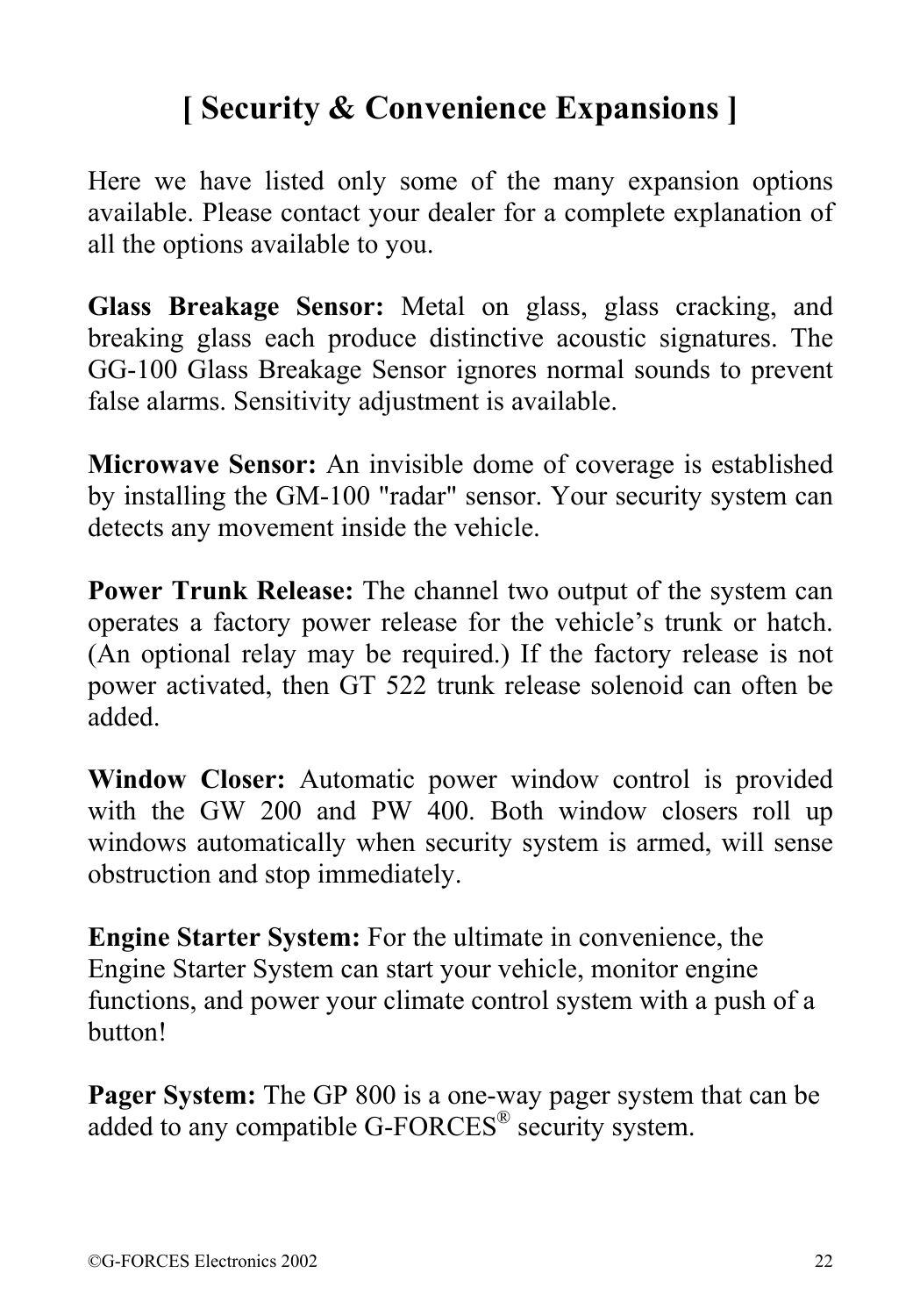# DAFTAR ISI

| Umur Garansi Konsumen                                    | 24 |
|----------------------------------------------------------|----|
| Penampang Remote                                         | 25 |
| Tindakan Pencegahan Keamanan                             | 26 |
| Apa saja yang termasuk                                   | 27 |
| Fungsi remote                                            | 27 |
| Penggunaan Sistim                                        | 28 |
| Mengaktifkan sistim                                      | 28 |
| Tingkat pilihan keamanan aktif<br>٠                      | 29 |
| Menonaktifkan sistim<br>٠                                | 30 |
| Mematikan bunyi suara trigger<br>٠                       | 31 |
| Menonaktifkan tanpa remote<br>٠                          | 31 |
| Otomatis Aktif/nonaktif tanpa remote<br>Е                | 32 |
| Otomatis Aktif<br>$\circ$                                | 32 |
| Otomatis Non-aktif<br>$\circ$                            | 32 |
| $\blacksquare$<br>Kunci cepat tanpa suara Aktif/Nonaktif | 32 |
| Suara "Panik" keadaan Darurat<br>$\blacksquare$          | 33 |
| $\blacksquare$<br>Pembuka bagasi                         | 33 |
| ٠<br>Keadaan Diam (Valet)                                | 33 |
| Keyless entry                                            | 34 |
| Peringatan Pintu Terbuka                                 | 34 |
| Fungsi Pintar Memori                                     | 35 |
| Otomatis Aktif Kembali – Auto Rearm                      | 35 |
| Kunci kontak mengatur pintu kunci/tak terkunci           | 36 |
| Bagian Dianostik                                         | 36 |
| Dianostik Aktif                                          | 36 |
| Dianostik Nonaktif<br>٠                                  | 37 |
| Tabel zona keamanan<br>٠                                 | 37 |
| Grup kedipan Lampu LED                                   | 38 |
| Anti-Rampok (ACJ)                                        | 38 |
| Mengaktifkan sistim ACJ                                  | 39 |
| Urutan pemicu ACJ<br>٠                                   | 40 |
| Menonaktifkan ACJ                                        | 41 |
| Frekwensi Tinggi dan Bersih                              | 41 |
| Logika Kode Lompat                                       | 42 |
| Opsi Program                                             | 42 |
| Opsi Pemasangan                                          | 43 |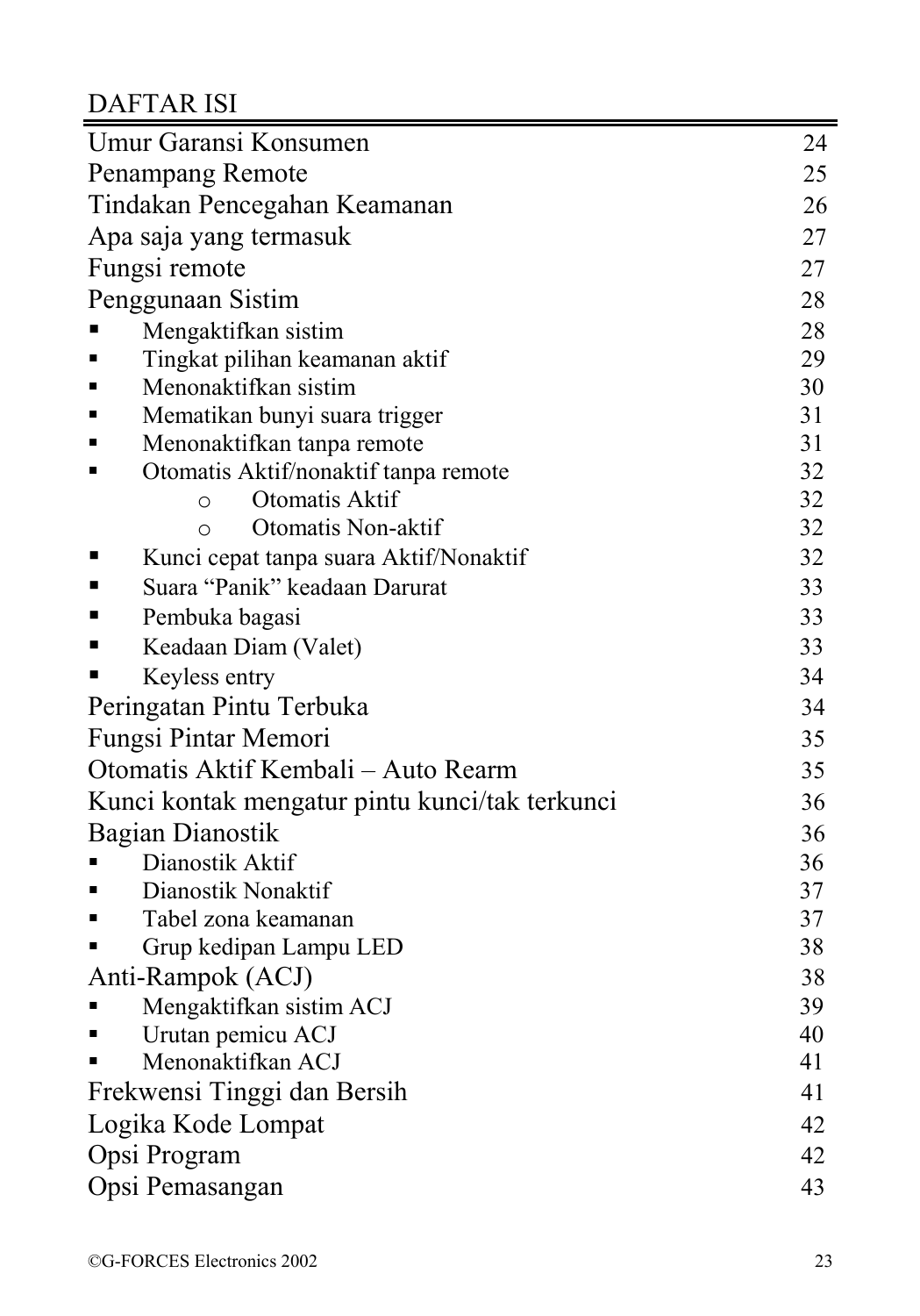Terima Kasih atas pembelian produk G-FORCES® sistim lengkap dari pengaman kendaraan dengan Anti-Rampok dan fungsi unik kami Intelligentsia Remote® dibuat oleh G-FORCES® Elektronik. Sistim ini telah di disain untuk mengatasi permasalahan pengoperasian selama beberapa tahun. Dengan sistim yang begitu rumit maka ini harus dipasang oleh dealer yang ditunjuk. Pengerjaan pemasangan produk ini kepada siapapun yang bukan dealer resmi/yang ditunjuk akan membatalkan garansi yang diberikan. Semua Dealer ditunjuk dengan sertifikat yang dicetak untuk menandakan mereka adalah dealer resmi. Akhir kata kami mengucapkan kepada anda untuk menikmati dengan senang hati produk ini.

Untuk benar-benar menikmati keuntungan dari kemungkinan sistim ini, harap membaca petunjuk ini dengan baik dan anda akan mengetahui semua fungsi dari sistim pengamanannya. Silahkan atur waktu untuk membacanya untuk mempergunakan sistim ini.

# **[ Umur Garansi Konsumen ]**

G-FORCES® Elektronik menjanjikan kepada pembeli pertama untuk diperbaiki atau diganti dengan perbandingan unit lain G-FORCES® (selanjutnya disebut unit), diluar kecuali sirine, remote transmitter, sensor-sensor dan aksesori lainnya yang mana terbukti menjadi tidak bekerja didalam pengerjaan atau materi komponen didalam masa garansi pada kendaraan dengan kondisi bahwa unit dipasang melalui dealer resmi dari G-FORCES®, unit akan kembali dipasang pada kendaraan melalui dealer resmi dan unit dikembalikan kepada G-fORCES® Elektronik atau perwakilannya pada negara tersebut.

Pastikan bahwa anda menerima kartu jaminan dari dealer, tuliskan informasi yang dibutuhkan pada kartu jaminan dengan lengkap dan mengirimkannya ke G-FORCES® Elektronik atau dealer setempat.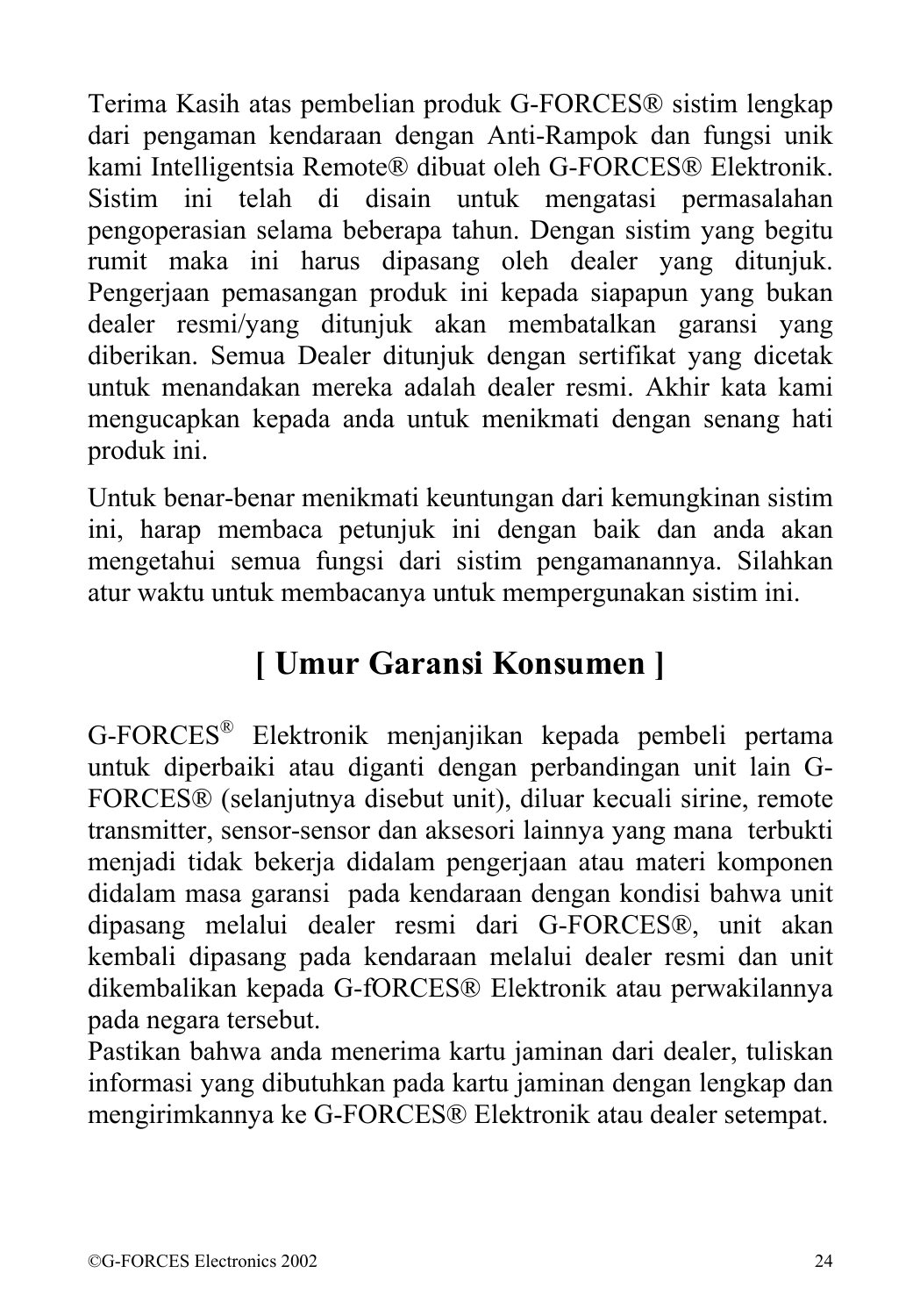# [ PENAMPANG REMOTE ] Dengan standar konfigurasinya



Remote control ini adalah mini transmisi yang menggunakan battery kecil 3 volt (2 buah dalam 1 remote). Rintangan, medan magnet atau gelombang radio, kondisi cuaca, kaca film atau battery yang lemah dapat mengurangi jangkauan penerimaan. Remote anda adalah sebagai kunci untuk sistim alarm dan digunakan untuk mengaktifkan (arm) dan menonaktifkan (disarm) alarm, mengunci atau membuka pintu, dan juga mengontrol tambahan opsi seperti membuka bagasi mobil.

> Aktif / Nonaktif / Kunci / Membuka pintu / menghentikan bunyi sirine / mengaktifkan Anti-Rampok (ACJ) / menonaktifkan Anti-Rampok (ACJ) adalah fungsi yang dapat diaktifkan dengan menekan tombol ini.



 $\mathbf{a}_{\mathbf{n}}$ 

Membuka bagasi hanya pada saat sistim nonaktif dengan menekan tombol ini.



Tanpa suara Aktif/Nonaktif, menghentikan bunyi sirine dengan menekan tombol ini.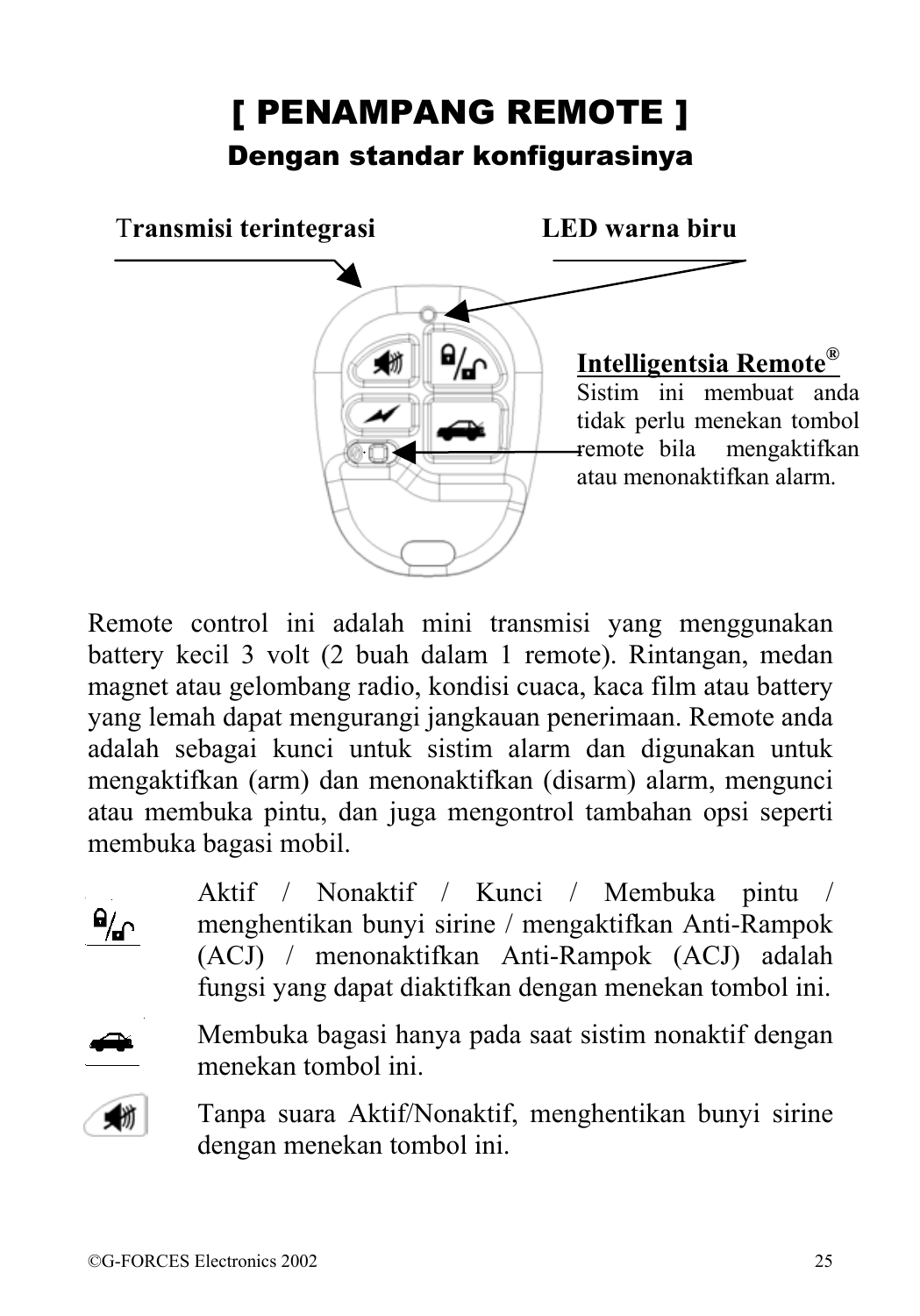

Suara panik keadaan darurat atau mencari mobil dengan hanya menekan tombol ini.

 Switch untuk fitur Intelligentsia remote® Off/ON 60)

# **[ TINDAKAN PENCEGAHAN KEAMANAN ]**



Kami merekomendasikan untuk menggunakan battery orisinil G-FORCES® Lithium Battery type CR 206.



Selalu memasang dan memperbaiki di dealer resmi G-FORCES®.



Matikan suara sirine jika pulang terlalu malam atau pada saat berada didekat tempat ibadah seperti gereja, mesjid, vihara atau lainnya.



Tetap jaga dan periksa voltase aki mobil selalu dalam keadaan stabil 12 Volt. Voltase yang lemah dapat menyebabkan alarm berbunyi atau bekerja tidak semestinya.

### **Harap perhatikan:**



Stasiun pemancar radio akan berakibat pada jarak penerimaan menjadi lebih sulit atau lebih dekat.



Kami menganjurkan untuk selalu menggunakan komponen aksesori asli G-FORCES® untuk menghindari kerusakan dan berpengaruh pada jaminan.



Pergunakan sisitim ini dengan benar sehingga membuat anda merasa aman dengan lingkungan sekitarnya.



Kontrol unit, sirene, remote dan komponen lainnya bukanlah anti air, jauhkan dari air secara langsung.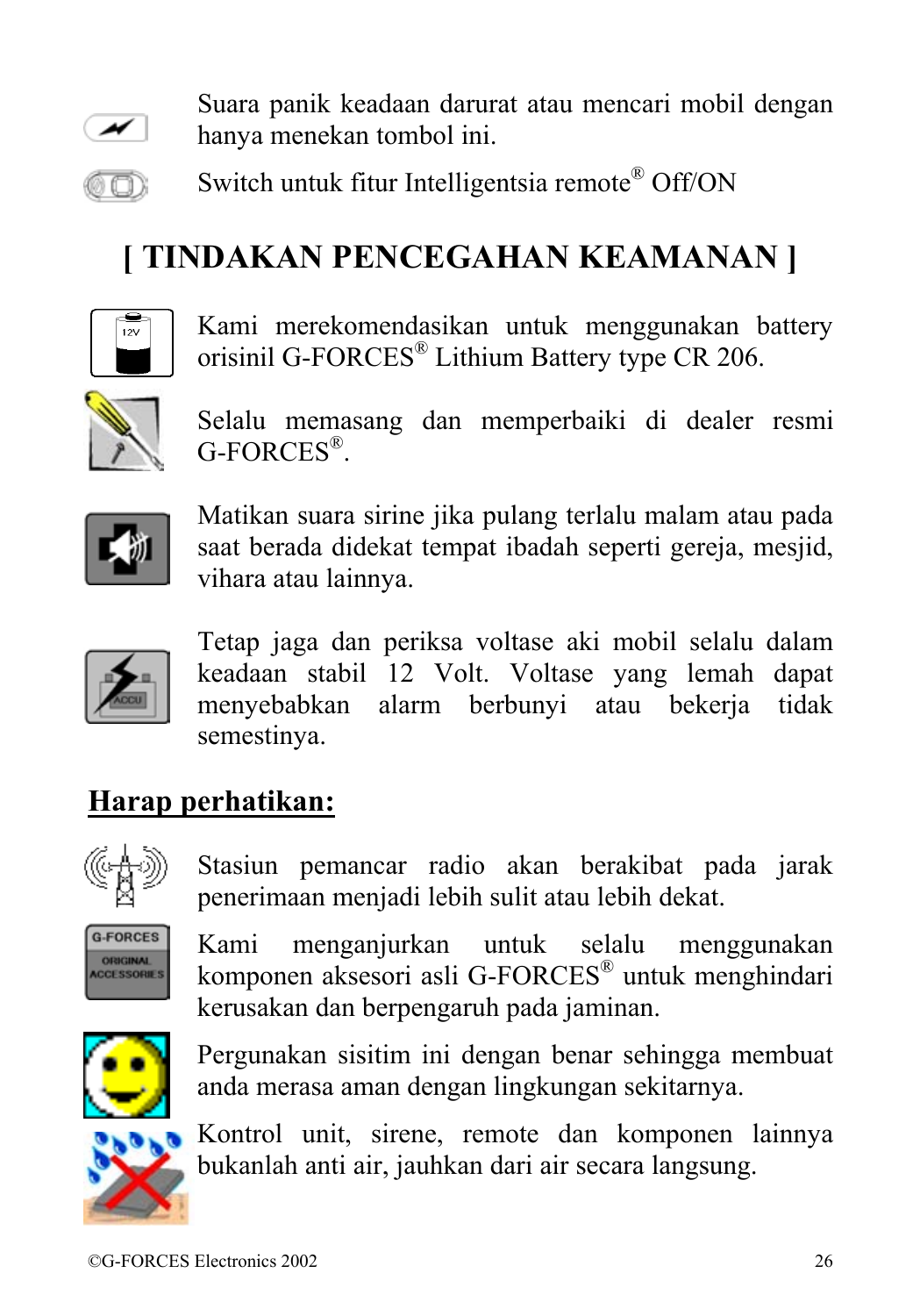# **[ Apa saja yang termasuk ]**

Setiap anda membeli produk ini, pastikan untuk memeriksa komponen apa saja yang ada didalamnya yaitu:

- $\boxtimes$  Sepasang remote empat tombol dengan intelligentsia Remote®, satu buah sebagai master remote dengan bahan karbon.
- $\boxtimes$  4 chanel penerima unit utama alarm.
- ; Sensor Getar "Intelligent Impact Sensor" dengan teknologi piezo.
- $\boxtimes$  Sirine jenis medallion enam jenis suara.
- $\boxtimes$  Lampu LED Indikasi alarm warna biru cahaya kuat.
- $\boxtimes$  Sebuah tombol darurat atau untuk program (valet).
- $\boxtimes$  Anti-starter yang sudah terintegrasi.
- $\boxtimes$  Xtreme Antena untuk jangkauan yang lebih jauh.
- $\boxtimes$  Kartu jaminan.
- $\boxtimes$  Kabel utama 8 kabel isi perak.
- $\boxtimes$  Central lock kabel isi perak sebanyak 13 kabel.
- $\boxtimes$  Sticker kaca dari dalam G-FORCES<sup>®</sup>.

## **[ Fungsi Remote ]**

Unit penerima menggunakan sebuah dasar komputer otomatis berupa Code Learning untuk mengenal secara langsung fungsi dari keseluruhan dengan otomatis. Anda dapat menambahkan atau mengisi kode program baru sampai maksimum 4 buah remote di memori komputernya.

Jika sebuah remote di program maka semua remote yang ada harus kembali deprogram pada saat yang bersamaan.

**PERHATIAN: Jika salah satu remote hilang, anda harus memprogram remote yang tersisa untuk mencegah remote yang hilang agar tidak dapat berfungsi / digunakan oleh orang lain terhadap mobil anda.**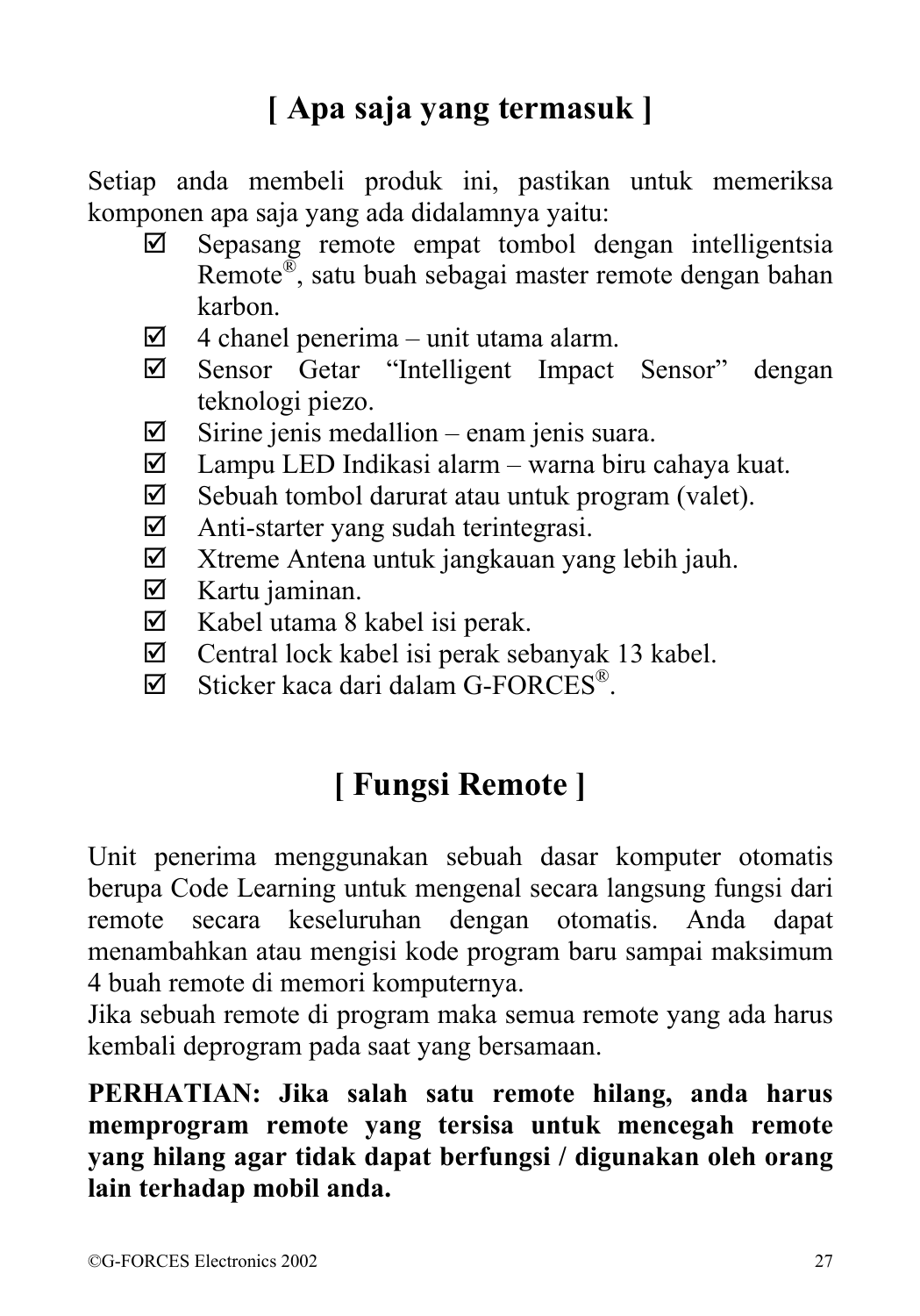# **[ Penggunaan Sistim ]**

Jumlah tombol pada remote digunakan sesuai dengan penjelasan pada buku panduan ini sesuai pada bagian penampang remote.

#### **Mengaktifkan Sistim\_\_\_\_\_\_\_\_\_\_\_\_\_\_\_\_\_\_\_\_\_\_\_\_\_\_\_\_\_\_\_**

Anda dapat mengaktifkan sistim hanya dengan menekan tombol  $\frac{a}{b}$  nada remote selama satu detik. Ketika sistim aktif, akan terdengar bunyi "chirp" dari sirine dan lampu sen kanan kiri akan berkedip satu kali. Jika kendaraan memiliki central lock maka dapat digabungkan pada sistim alarm dan pintu mobil akan terkunci.

Selama sistim aktif, lampu LED akan berkedip sekali setiap detik menandai bahwa sistim sedang aktif dan melindungi kendaraan anda. Jiak terdengar 3 kali suara chirp (lampu sen berkedip 3 kali) pada saat sistim diaktifkan dan lampu LED berkedip 3 kali – diam – 3 kali – diam dan seterusnya… menandakan bahwa ada pintu yang tidak tertutup dengan benar atau kerusakan pada switch pintu dan sistim akan otomatis melewatkan zona itu.

Ketika sistim menemukan salah satu sensor atau komponen tidak bekerja, akan terdengar 5 kali suara chirp. Untuk mengetahui tentang status kedipan lampu LED, silahkan lihat pada bagian Diaknostik pada buku manual ini.

#### **Passive Arming:**

Sistim ini juga dapat di program untuk aktif secara otomatis, disebut **Passive Arming**. Jika sistim di program passive arming, maka sistim akan otomatis aktif dalam 30 detik setelah kunci kontak dimatikan atau dicabut dan sistim mendeteksi anda membuka pintu kemudian menutup pintu kembali. Pada saat sistim dalam 30 detik perhitungan passive arming, lampu LED alarm akan berkedip cepat (dua kali kedipan normal aktif). Setelah 30 detik, sirene akan berbunyi chirp sekali dan lampu sen akan berkedip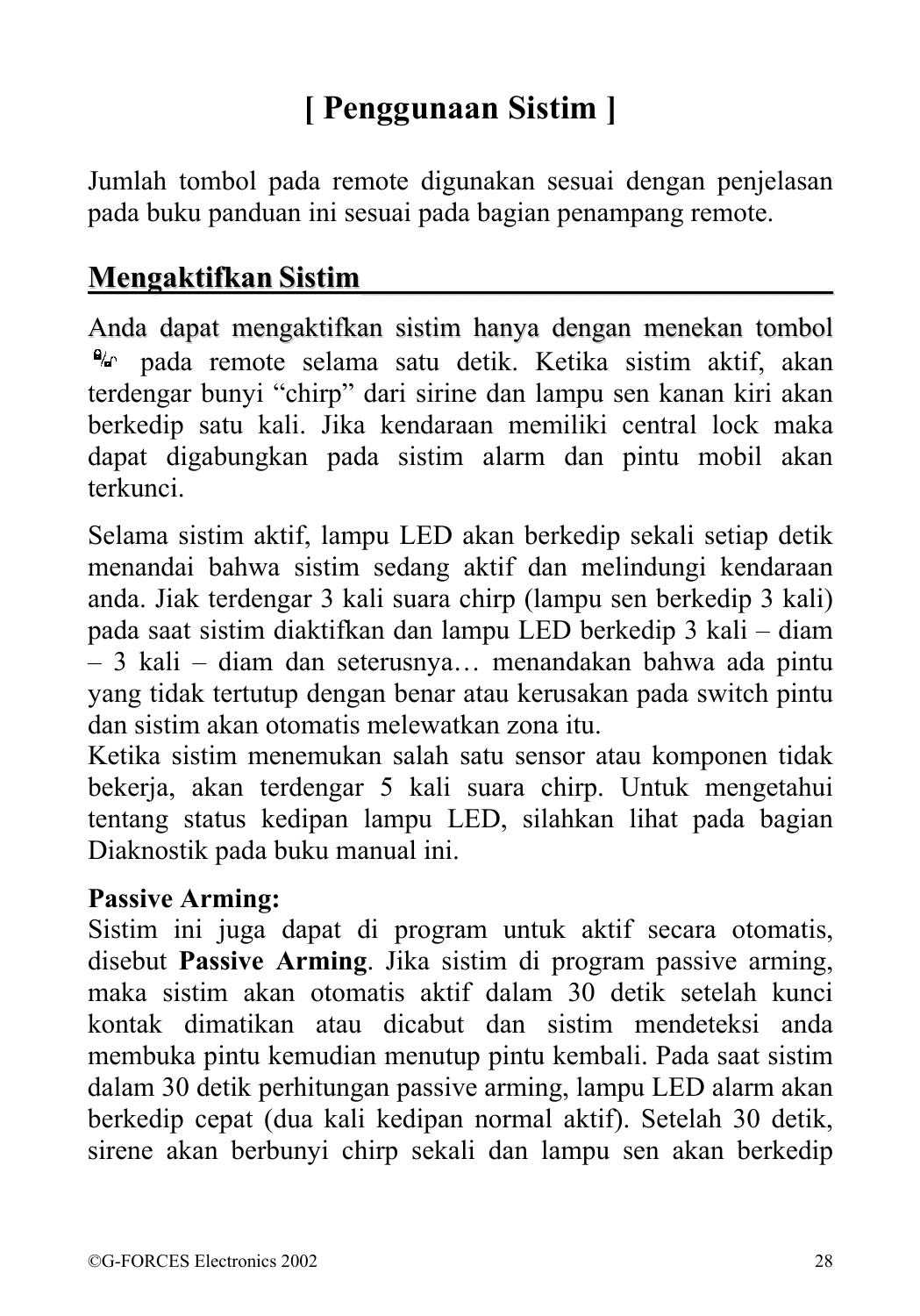sekali, dan lampu LED akan berkedip normal yang artinya sistim sekarang sudak aktif.

Pada saat passive arming, Anda dapat memilih central lock mobil untuk otomatis mengunci atau tidak. Harap lihat pada bagian Opsi Program.

**Catatan:** Jika bagian yang di lindungi terbuka (seperti pintu atau bagasi yang ada switchnya), sistim tidak akan passive arming. Tambahan lagi, setiap kali sensor mendeteksi gangguan dalam waktu perhitungan passive arming berjalan, maka 30 detik perhitungan akan berakhir dan mulai dari awal lagi.

Ketika dalam keadaan aktif, kendaraan anda akan di lindungi pada bagian dibawah ini:

- Getaran ringan akan memberikan sinyal peringatan. Ketika terdeteksi, sirine akan berbunyi chirp (2 kali dalam sedetik) dan lampu sen akan berkedip selama 10 detik.
- Getaran keras akan memberikan sinyal kesistim, maka sirine akan berbunyi selama 30 detik. (Enam suara)
- Jika pintu dibuka dan dibiarkan tetap terbuka, maka sirine akan berbunyi segera selama 3 putaran. 1 putaran = 30 detik.
- Memutar kunci kontak keposisi On akan langsung membunyikan sirine selama 1 putaran.
- Immobilize starter kill (Anti Starter) akan mencegah mobil dari usaha menghidupkan mesin.
- Sensor tambahan (seperti radar sensor atau glass sensor) akan memberikan efek sirine berbunyi selama 30 detik.

#### **Tingkat pilihan alarm aktif\_\_\_\_\_\_\_\_\_\_\_\_\_\_\_\_\_\_\_\_\_\_\_\_\_**

Fungsi ini memberikan anda untuk memilih sensor mana yang aktif dan mana yang tidak ingin diaktifkan. (Lihat pada seksi dianostik, tabel zona pengaman)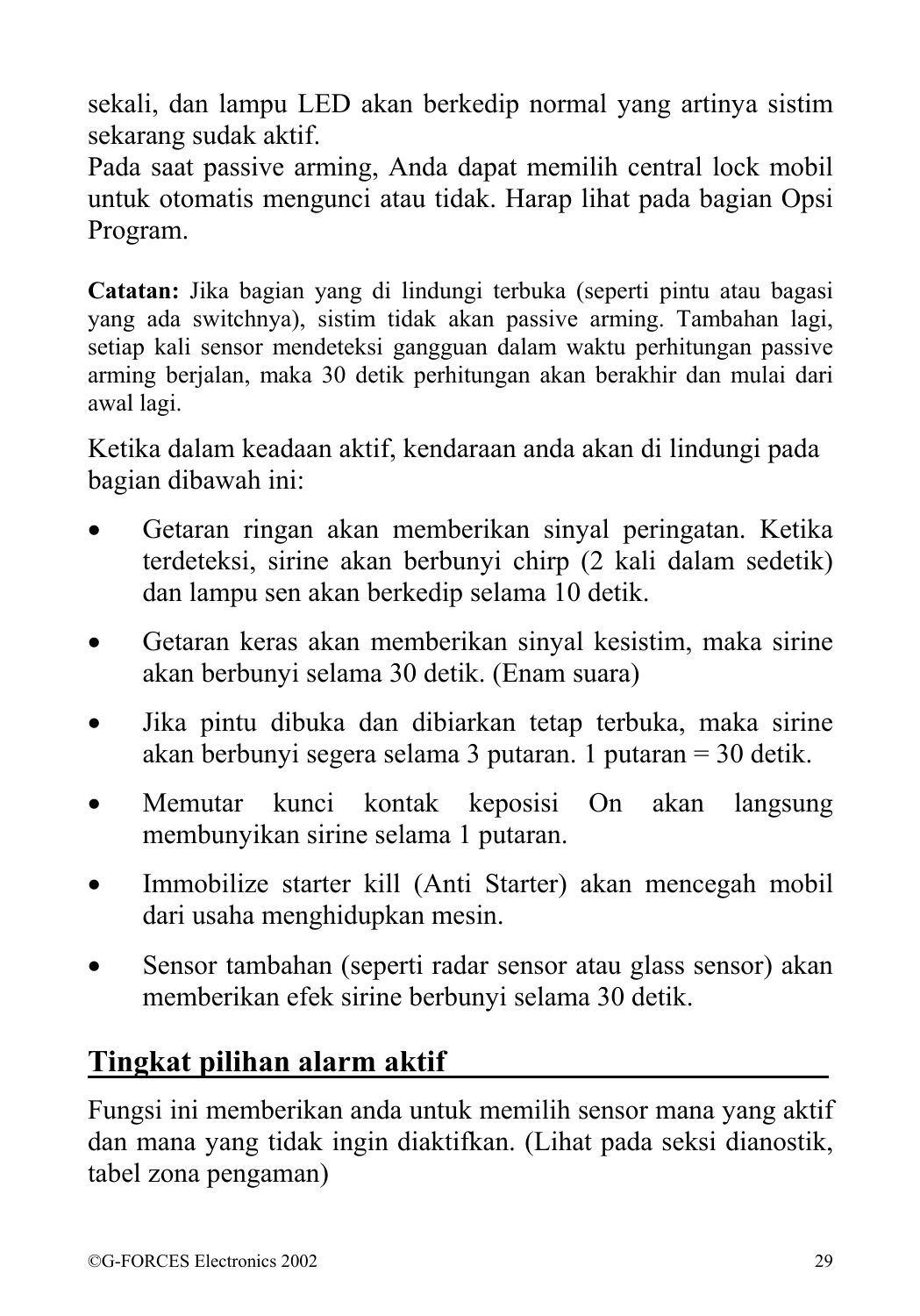Menekan tombol  $\frac{0}{2}$  untuk mengaktifkan sistim kemudian dalam waktu 5 detik setelah itu tekan  $\mathcal{H}$  akan mengaktifkan tingkat pilihan alarm. Setiap tombol  $\mathcal{M}$  ditekan setelah menekan tombol  $\frac{a}{c}$  menyebabkan tingkat pengaman alarm yang lain telah dipilih.

Tingkat pilihan pengaman adalah sebagai berikut; (alarm dalam kondisi non-aktif)

- Tekan tombol  $\frac{9}{4}$  kemudian tekan 1 kali  $\frac{1}{4}$  dalam 5 detik: sirine akan berbunyi chirp sekali tanda alarm diaktifkan kemudian disusul bunyi chirp panjang 1 kali. Ini mengartikan bahwa sensor pada zona 1 telah di bypass/nonaktifkan. (sensor radar - ini bersifat tambahan)
- Tekan tombol  $\frac{9}{4}$  kemudian tekan 2 kali  $\frac{1}{4}$  dalam 5 detik: sirine akan berbunyi chirp sekali tanda alarm diaktifkan kemudian disusul bunyi chirp panjang 2 kali. Ini mengartikan bahwa sensor pada zona 2 telah di bypass/nonaktifkan. (sensor getaran – standard dari alarm)
- Tekan tombol  $\frac{\Theta_{\text{AC}}}{\text{K}}$  kemudian  $\frac{\Theta_{\text{AC}}}{\text{K}}$  +  $\frac{\Theta_{\text{AC}}}{\text{K}}$  secara bersamaan dalam 5 detik: sirine akan berbunyi chirp sekali tanda alarm diaktifkan kemudian disusul bunyi chirp panjang 3 kali. Ini mengartikan bahwa sensor pada zona 1 dan 2 sekarang telah di nonaktifkan/bypass. (sensor radar dan sensor getar)

### **Menonaktifkan sistim \_\_\_\_\_\_\_\_\_\_\_\_\_\_\_\_\_\_\_\_\_\_\_\_\_\_\_\_\_**

Untuk menonaktifkan sistim, hanya diperlukan menekan tombol  $\frac{d\mathcal{L}}{dt}$  ini kembali. Akan terdengar suara chirp 2 kali, dan lampu sen akan berkedip 2 kali. Jika terdengar chirp 4 kali dan lampu sen berkedip 4 kali, itu menandakan bahwa sistim telah pernah berbunyi / alarm pernah berbunyi sebelumnya. Ini disebut Tamper alert. Jika sentral lock dihubungkan ke sistim, pintu akan terbuka. Lampu plafon mobil akan menyala otomatis (maksimum 30 detik). Fungsi ini sangat berguna bagi anda untuk melihat keadaan didalam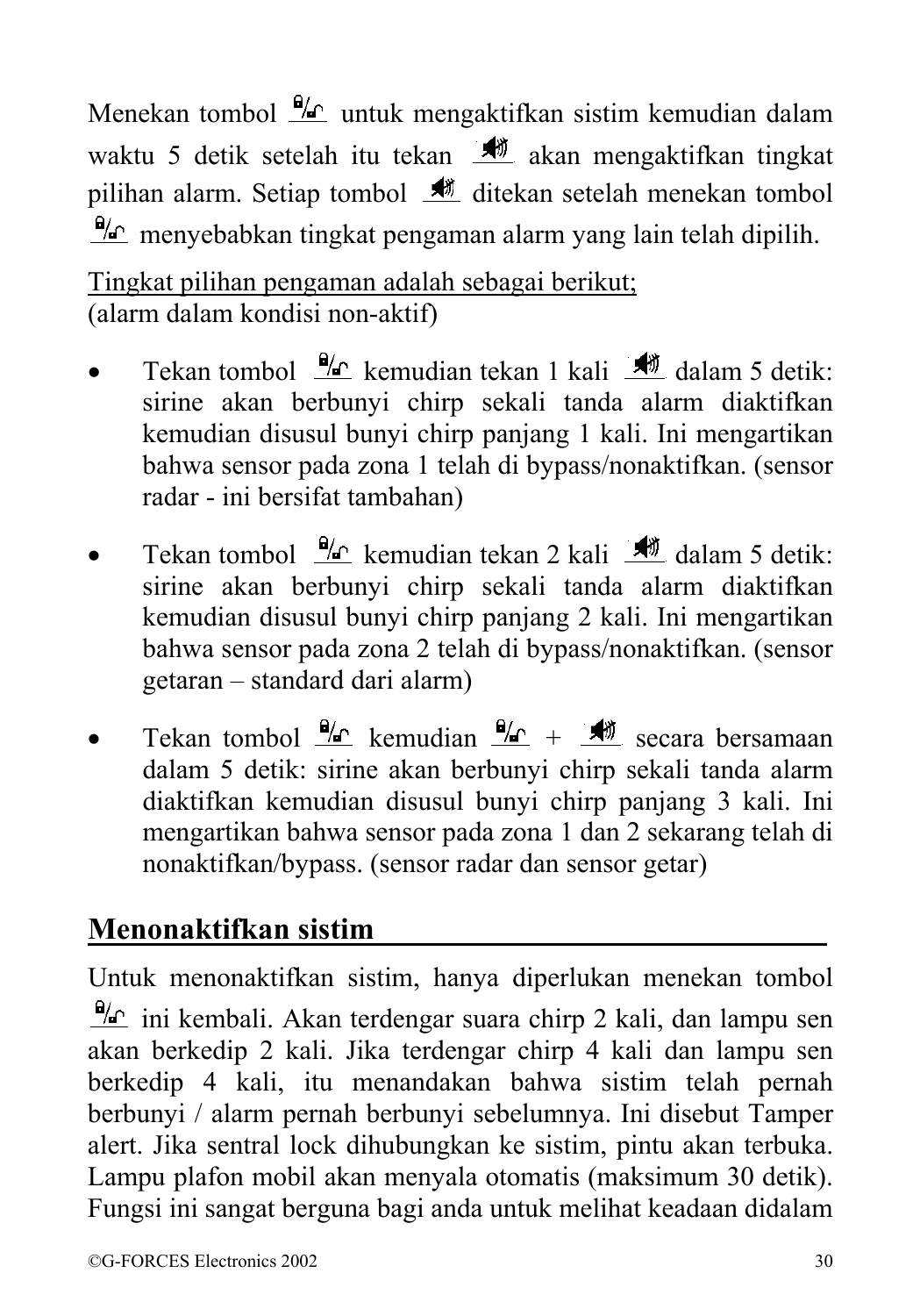mobil sebelum masuk. Ketika kunci kontak mobil diputar ke posisi ON, lampu plafon akan segera padam.

#### **Mematikan bunyi suara trigger\_\_\_\_\_\_\_\_\_\_\_\_\_\_\_\_\_\_\_\_\_\_**

Fungsi ini akan tetap menjaga sentral lock mobil dalam keadaan terkunci jika pemilik dengan remote kontrolnya mematikan suara alarm yang sedang berbunyi. Sistim ini memberikan pengamanan tingkat tinggi ketika kita mematikan suara sirine dan mengembalikan posisi sistim tetap aktif tanpa harus menonaktifkan sistim. Jika sistim sedang diganggu (alarm berbunyi), tekan tombol  $\frac{a}{c}$  atau  $\frac{a}{c}$  pada remote akan mengakibatkan hanya suara sirine yang mati (reset) tetapi sistim alarm tetap aktif. Ini mencegah anda mematikan sistim tanpa disadari atau tanpa melihat kondisi mobil anda. Menekan tombol  $\frac{a}{n}$  setelah me-reset sistim akan membuat

## **Menonaktifkan tanpa remote (EMERGENCY)\_\_\_\_\_\_\_\_**

Fungsi ini memungkinkan anda menon-aktifkan sistim tanpa remote atau bila remote rusak atau hilang. Pada saat menonaktifkan sistim tanpa remote ini, anda harus memiliki kunci kontak mobil tersebut dan mengetahui dimana posisi tombol Valet diletakan. Pastikan anda mendapatkannya lokasi tersebut oleh mekanik yang memasang.



sistim non-aktif.

Untuk menon-aktifkan sistim, putar kunci kontak ke posisi ON.

Tekan tombol valet 3 kali, sirine akan Berbunyi chirp 4 kali. Kemudian alarm akan Non-aktif (setelah 8 detik). Proses ini harus sudah diselesaikan dalam waktu 8 detik.

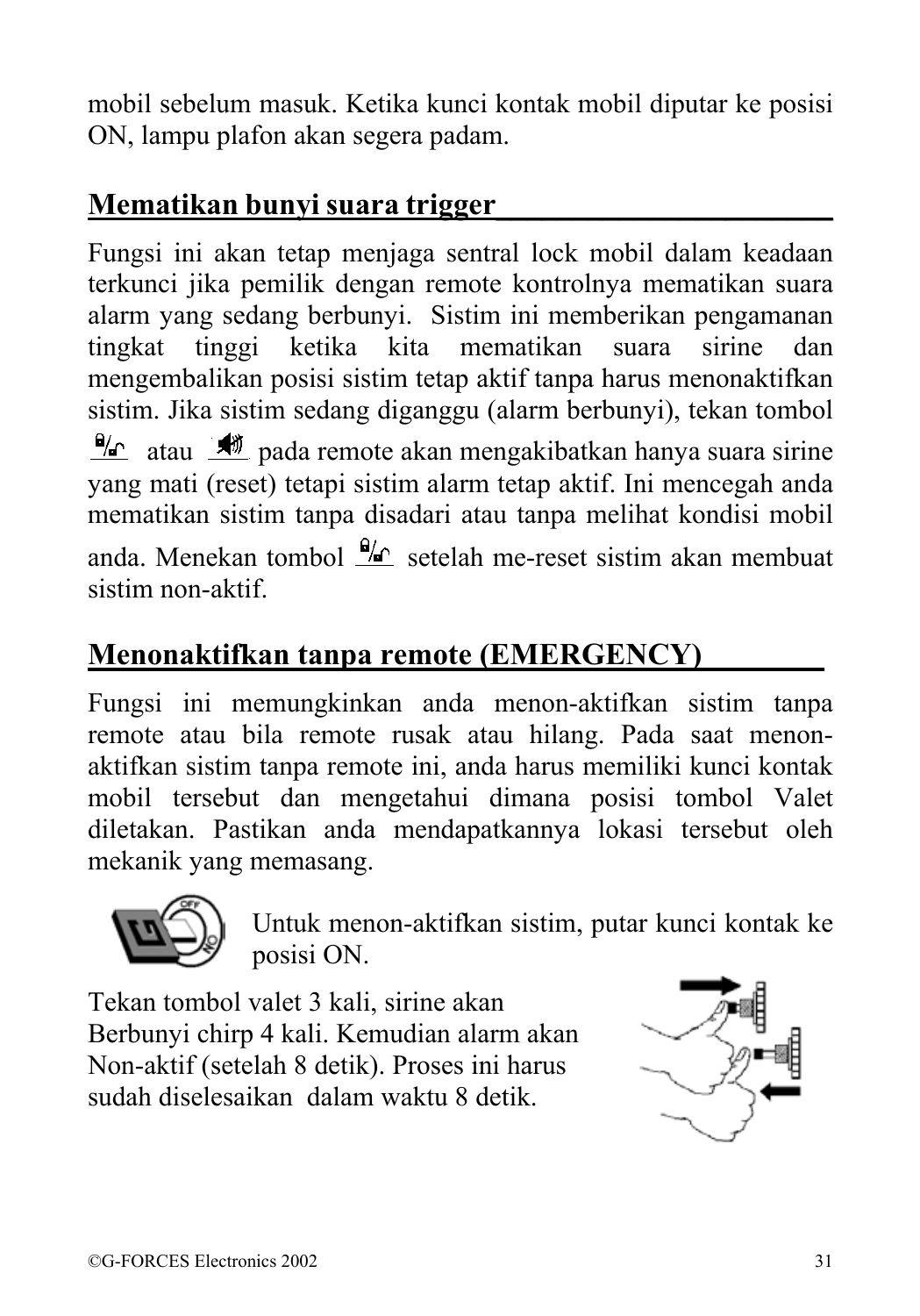#### **Otomatis aktif/non-aktif tanpa remote\_\_\_\_\_\_\_\_\_\_\_\_\_\_\_\_**



 Geser switch Intelligentsia Remote® pada remote kontrol untuk mengaktifkan fungsi ini.

Ketika parkir, selama pengemudi atau anda dengan remote berada dalam jangkauan area kendaraan sekitar 3-6 meter, sistim akan akatif dengan sendirinya tanpa kita harus menekan tombol pada remote. Ketika anda mendekat ke kendaraan dalam jarak 3-6 meter, sistim akan otomatis non-aktif.

#### **Otomatis Aktif:**

Ketika anda menjauh dari jarak jangkauan kendaraan dengan posisi Intelligentsia Remote® ON maka sistim akan:

- 1. Otomatis aktif .
- 2. Mengunci pintu kendaraan.

#### **Otomatis Non-aktif:**

Ketika anda mendekat pada kendaraan anda dengan posisi Intelligentsia Remote® ON maka sistim akan:

- 1. Otomatis Non-aktif.
- 2. Membuka kunci pintu kendaraan.

**Peringatan:** Fungsi ini akan mengurangi umur battery remote anda. Pergunakan fungsi ini hanya pada saat dibutuhkan atau selalu geser switch ini pada posisi OFF jika tidak digunakan.

#### **Kunci cepat tanpa suara aktif/nonaktif\_\_\_\_\_\_\_\_\_\_\_\_\_\_\_**

Untuk secara sementara mematikan suara chirp sirine pada saat aktif/non-aktif, gunakan kunci cepat tanpa suara (Silent). Tekan tombol *om* akan menghilangkan suara chirp sebagai konfirmasi sistim akttif/non-aktif. Menggunakan fitur ini hanya untuk menghilangkan suara chirp aktif/non-aktif, lampu sen akan tetap berkedip yang menandakan status dari sistim. Jika anda mau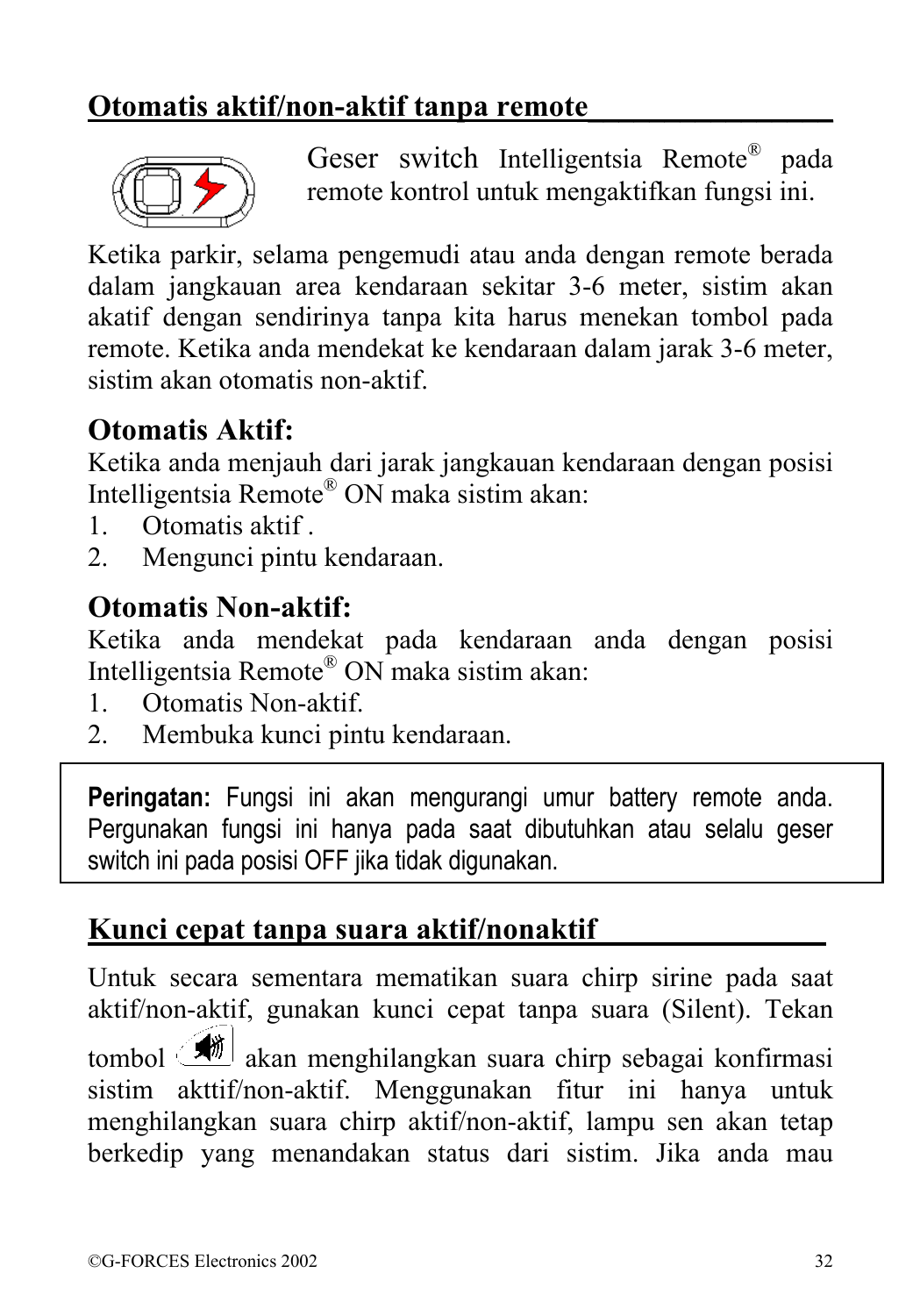menghilangkan suara chirp ini secara permanent, tanyakan kepada dealer dan mereka akan mengerjakannya untuk anda.

Pada saat mengaktifkan sistim tanpa suara ini (Silent), Sensor getar "Intelligent Double Impact Sensor" bila terganggu tidak akan membunyikan sirine, tetapi hanya lampu sen saja yang berkedip, semua sensor yang lain atau zona perlindungan yang lain masih tetap mengaktifkan sirine.

Pada saat mengaktifkan sistim tanpa suara (Silent), jika pintu tidak tertutup rapat, sirene tetap akan berbunyi chirp 3 kali, lampu sen akan berkedip 3 kali juga dan lampu LED indicator sistim berkedip 3 kali ..kemudian diam..kemudian 3 kali lagi dan seterusnya. Ini menandakan bahwa zona perlidungan pintu ada yang tidak beres.

#### **Suara "Panik" keadaan Darurat\_\_\_\_\_\_\_\_\_\_\_\_\_\_\_\_\_\_\_\_\_**

Pada saat dalam situasi yang genting, anda dapat mengaktifkan Suara "Panik" dengan keadaan pintu tetap terkunci. Ketika diaktifkan, sirine jenis medallion akan berbunyi secara konstan dan lampu sen akan berkedip selama maksimum 30 detik. Untuk mengaktifkan fungsi ini, tinggal menekan tombol sekali dan tekan lagi bila ingin mematikan/mengakhiri suara "panik".

#### **Pembuka bagasi\_\_\_\_\_\_\_\_\_\_\_\_\_\_\_\_\_\_\_\_\_\_\_\_\_\_\_\_\_\_\_\_\_\_\_\_\_**

Fungsi ini hanya dapat berfungsi bila sistim alarm dalam keadaan non-aktif (Disarm). Caranya mudah yaitu dengan menekan tombol pada saat sistim non-aktif, maka sinyal akan keluar untuk membuka bagasi mobil anda (Ini bersifat tambahan – dapat langsung beroperasi untuk jenis mobil tertentu misalnya HONDA CRV, dan untuk mobil yang lainnya membutuhkan tambahan alat khusus pembuka bagasi). Harap konsultasikan kepada dealer anda mengenai fungsi ini.

#### **Keadaan Diam (Valet)\_\_\_\_\_\_\_\_\_\_\_\_\_\_\_\_\_\_\_\_\_\_\_\_\_\_\_\_\_**

Anda dapat menempatkan sistim dalam keadaan diam / tidak berfungsi total secara sementara (Valet) ketika mobil anda sedang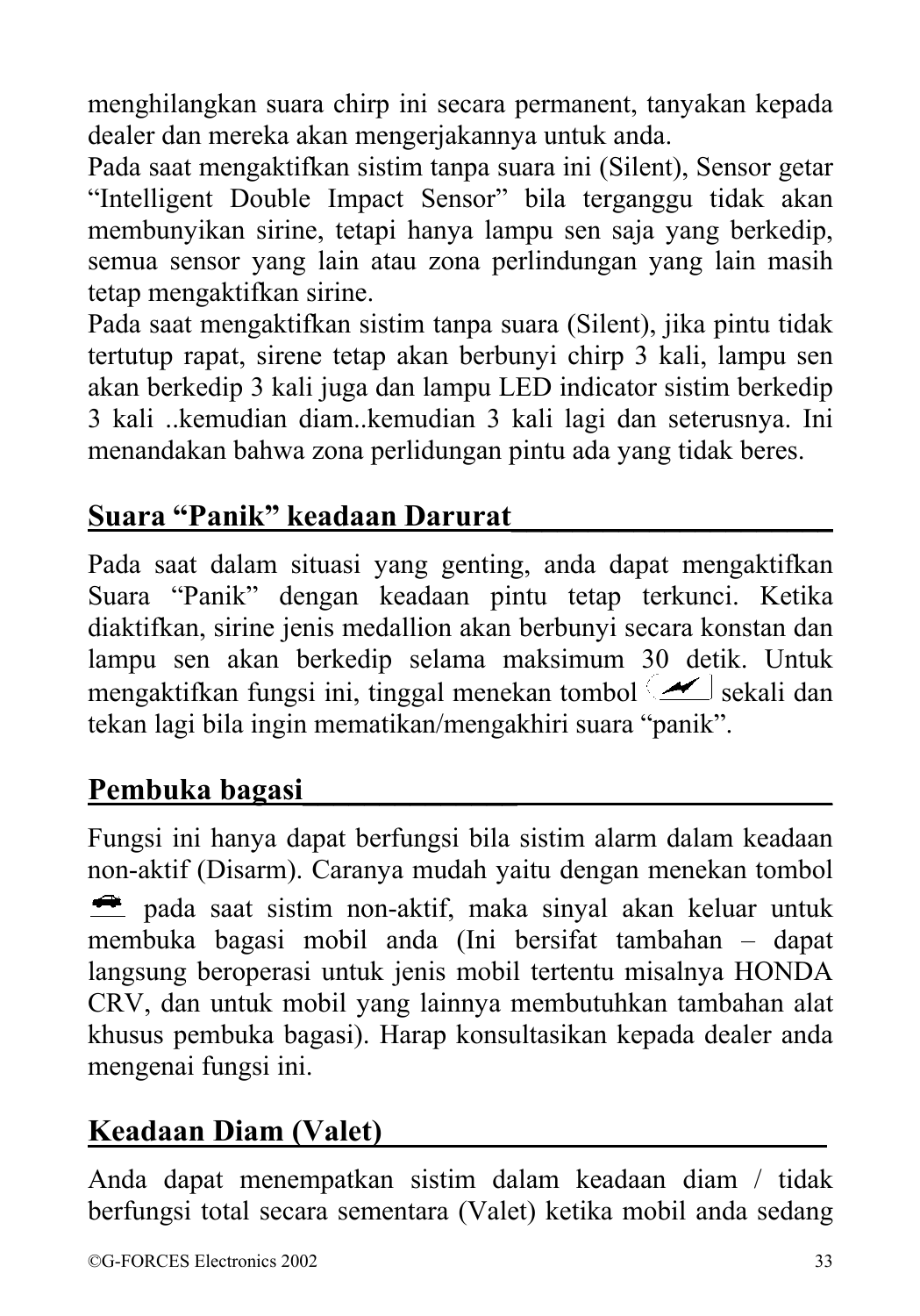diperbaiki dibengkel , atau sedang dicuci atau dikendarai oleh orang lain yang tidak mengerti sistim alarm dan tetap dapat dikendalikan memalui remote kontrol. Dalam keadaan diam (Valet), sistim tidak akan aktif walaupun menggunakan remote control, tetapi fungsi kenyamanan tetap berfungsi (membuka/mengunci pintu, membuka bagasi, dll). Harap mengingat posisi letak dari tombol Valet ini dari teknisi yang mengerjakan mobil anda.



- Untuk masuk/keluar dari keadaan diam (Valet):
- 1. Putar kunci kontak keposisi ON.
- 2. Tekan dan TAHAN tombol Valet selama 3 detik. (Lampu Led menyala /mati)
- 3. Proses ini harus diselesaikan dalam waktu 8 detik setelah kunci kontak ke posisi ON.

Lampu LED Indikator akan menyala terus tanpa berkedip jika anda memasuki keadaan diam (Valet) setelah 8 detik, dan akan padam jika anda keluar dari keadaan diam (Valet).

#### **Keyless Entry:**

Dalam keadaan diam (Valet), sirine akan berbunyi chirp 2 kali dan lampu parkir akan berkedip 2 kali ketika mengunci pintu dengan remote. Sirine akan berbunyi chirp 3 kali jika membuka kunci pintu melalui remote.

## **[ Peringatan Pintu Terbuka ]**

Fungsi ini mengingatkan anda ketika menghidupkan mesin / kunci kontak posisi ON tetapi ada salah satu pintu yang masih terbuka/tidak rapat, maka lampu sen akan berkedip (maksimum 60 detik). Ketika pintu telah ditutup rapat, lampu sen akan berhenti berkedip.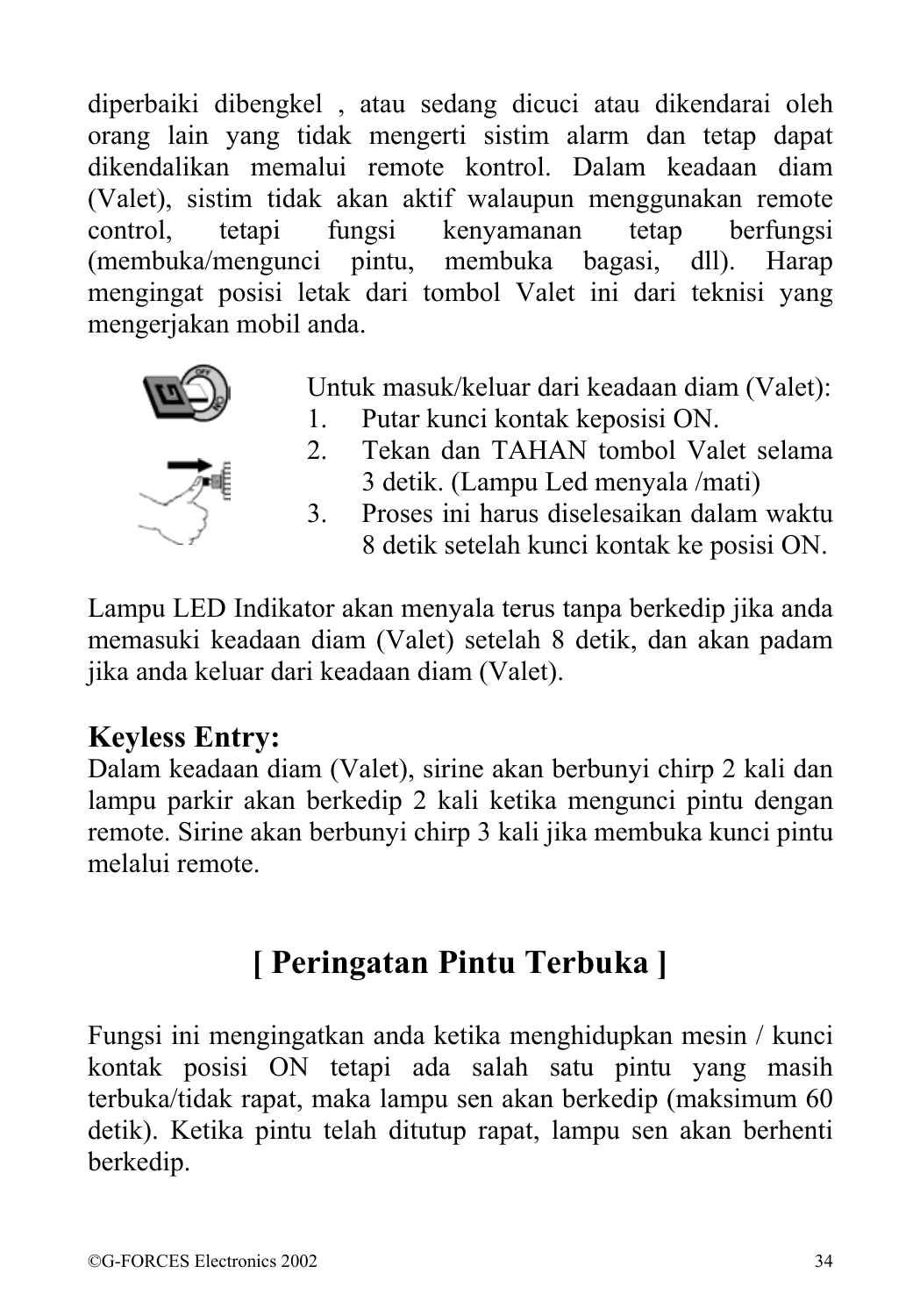## **[ Fungsi Pintar Memori ]**

Sistim alarm G-FORCES® ini disertai dengan komponen yang akan memberitahukan kepada unit untuk memngingat posisi terakhir dari sistim sebelum sumber tegangan hilang atau diputus. Jika mobil anda aki-nya dilepas dan kemudian disambung kembali, sistim akan secara otomatis kembali pada keadaan terakhir sebelum aki di lepas, meskipun sebelumnya sistim aktif, non-aktif atau dalam keadaan diam (Valet). Sebagai contoh; Jika aki dicabut/putus pada saat alarm sedang berbunyi, maka menyambung kembali aki akan tetap membuat kondisi alarm berbunyi. Jika aki dicabut/putus pada saat alarm sedang dalam posisi non-aktif, maka menyambung kembali aki akan tetap mengembalikan sistim dalam keadaan nonaktif.

Fungsi ini juga berlaku untuk Anti-Rampok (ACJ – Anti Car-Jacking). Jika unit kehilangan tegangan pada saat fungsi Anti-Rampok berjalan, ketika tegangan tersambung lagi maka sistim akan kembali berjalan untuk fungsi Anti-Rampok.

## **[ Otomatis Aktif Kembali – Auto Rearm ]**

Fungsi ini berbeda dengan passive arming. Jika passive arming bekerja berdasarkan kunci kontak off dan pintu dibuka kemudian ditutup. Otomatis Aktif Kembali /Auto Rearm bekerja berdasarkan dari remote dan posisi pintu terbuka/tertutup. Beginilah cara kerjanya; jika anda menekan tombol remote untuk menon-aktifkan sistim tetapi anda tidak membuka pintu mobil (masuk kedalam mobil), sistim akan aktif otomatis setelah 30 detik dan juga akan mengunci kembali pintu mobil anda. Fungsi ini menjaga mobil selalu dalam keadaan terjaga oleh sistim alarm dan kunci tidak akan pernah tertinggal di mobil.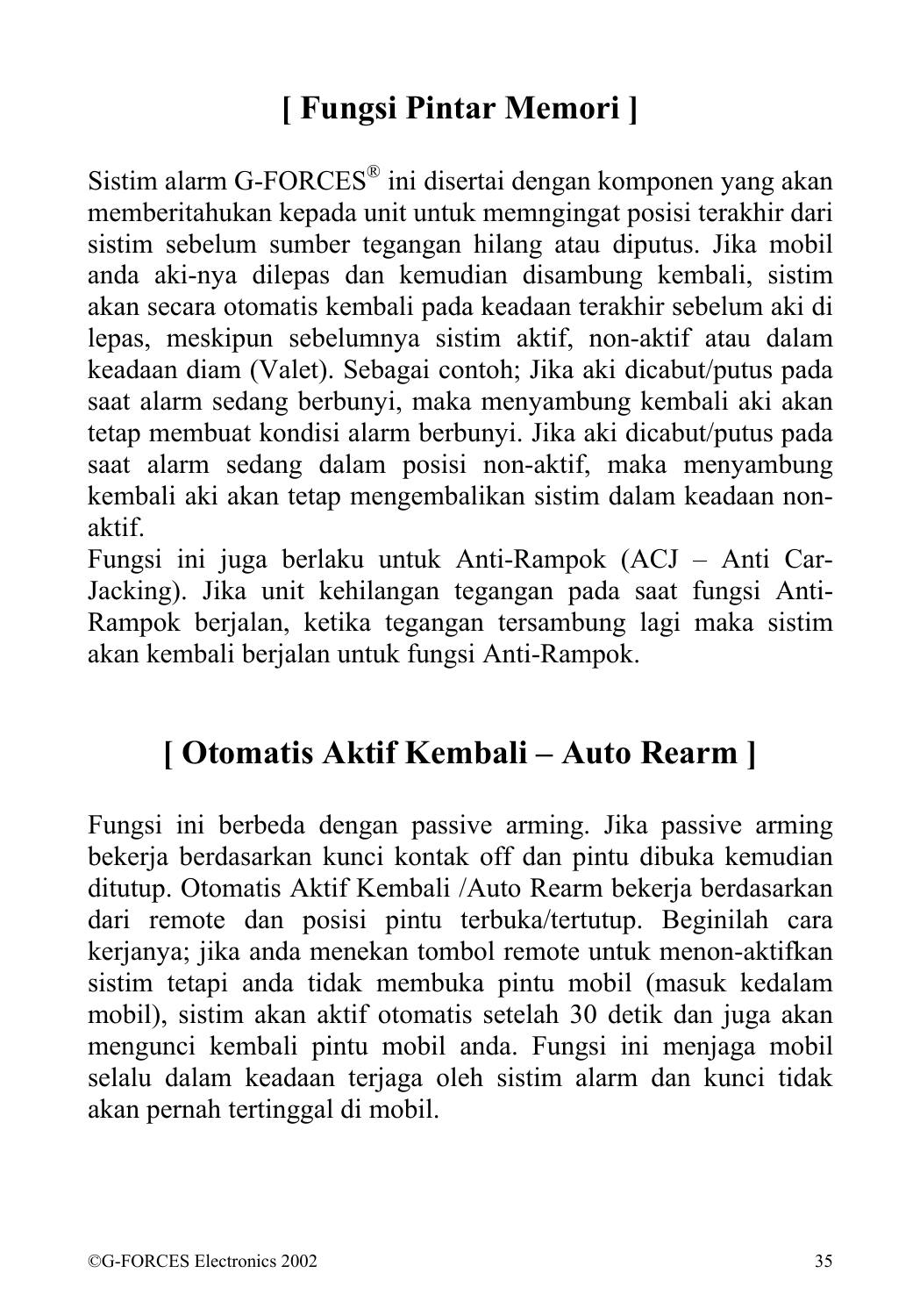## **[ Kunci kontak pengatur pintu kunci/tak terkunci ] ==Dengan Rem Kaki==**

Ketika kunci kontak pada posisi ON atau mesin hidup dan pintu mobil sudah tertutup rapat, setelah 10 detik, menginjak pedal rem akan menyebabkan pintu mobil terkunci. Mematikan mesin atau kunci kontak ke posisi OFF akan membuka kunci pintu mobil secara otomatis.

## **[ Bagian Dianostik ]**

Pusat kinerja G-FORCES® adalah sebuah 32-bit mikroprosesor yang mengontrol sistim kerja alarm ini dari semua sensor maupun switch yang tersambung dengannya. Sistim akan mendeteksi segala gangguan yang terjadi pada switch dan sensor serta mencegahnya dari usaha untuk melumpuhkan sistim. Mikroprosesor 32-bit juga menyimpan catatan dari gangguan yang terjadi pada saat anda tidak ada saat kejadian.

#### **Dianostik Aktif\_\_\_\_\_\_\_\_\_\_\_\_\_\_\_\_\_\_\_\_\_\_\_\_\_\_\_\_\_\_\_\_\_\_\_**

Jika sistim diaktifkan selama pintu masih terbuka / tidak tertutup rapat, unit akan memberikan nada suara chirp 3 kali ketika aktif (normalnya adalah 1 kali) dan ini disebut Door Bypassed Arming yang artinya zona bagian pintu untuk sementara diabaikan proteksinya. Sistim akan mengabaikan sementara sampai zona tersebut normal kembali (pintu ditutup kembali). Lima detik kemudian semua sistim akan kembali bekerja normal.

Sebagai contoh; jika mobil anda memiliki fungsi lampu plafon otomatis dan anda mengaktifkan sistim sebelum lampu plafon padam, maka anda akan menerima kondisi Door Bypassed Arming. Jika lampu telah padam, maka zona pintu akan terjaga dengan normal.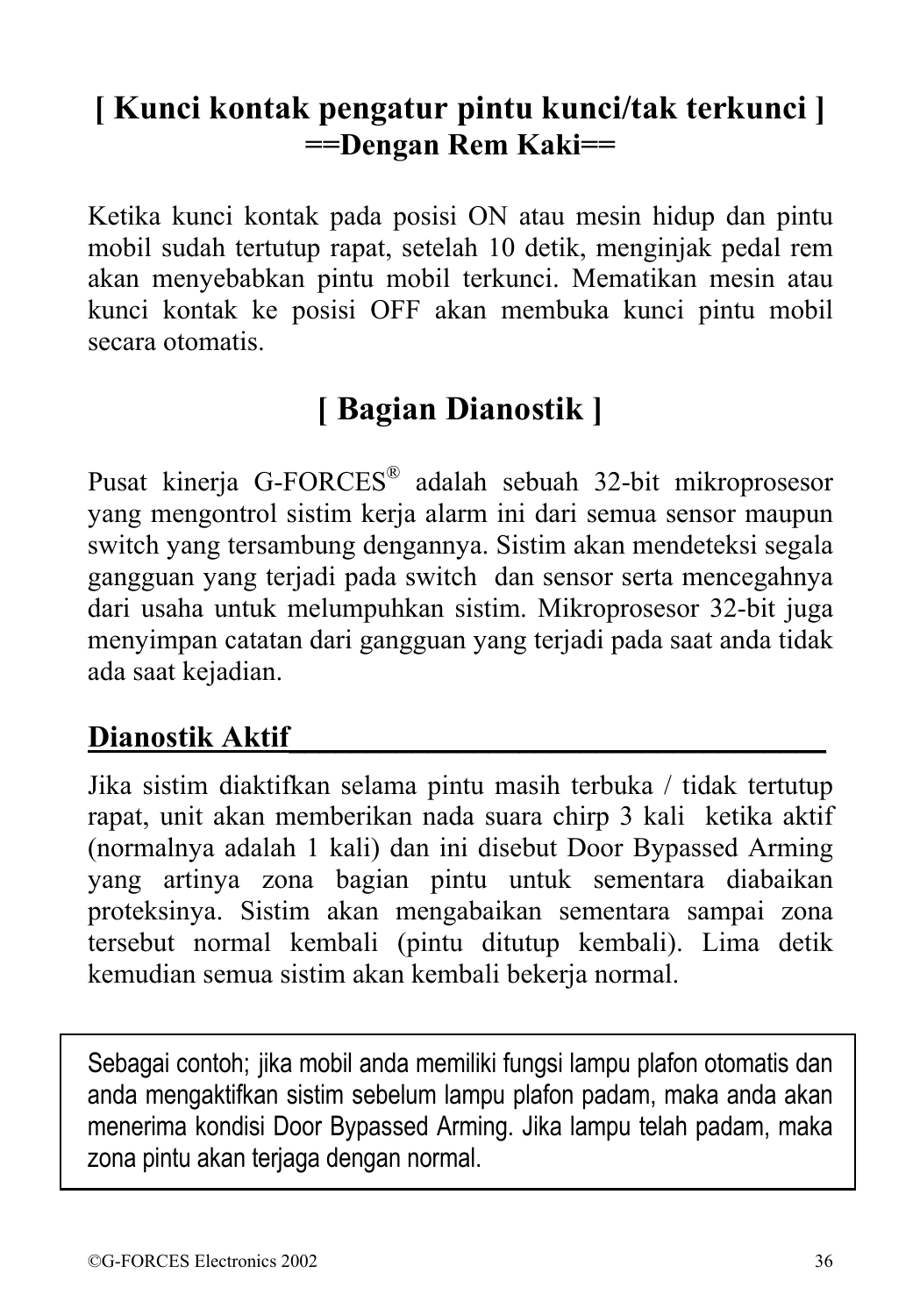Ketika sistim menemukan sensor yang lain tidak berfungsi baik atau rusak, sirine akan berbunyi chirp 5 kali.

#### **Dianostik Nonaktif\_\_\_\_\_\_\_\_\_\_\_\_\_\_\_\_\_\_\_\_\_\_\_\_\_\_\_\_\_\_\_\_**

Bunyi kelebihan suara chirp pada saat sistim di non-aktifkan disebut Tamper Alert. Jika 4 kali suar chirp terdengar saat di nonaktifkan, artinya sistim pernah berbunyi sebelumnya atau pada saat anda tidak berada ditempat. Lampu LED indikator akan mengindentifikasi zona mana yang diganggu atau menyebabkan sistim berbunyi (lihat pada Tabel zona keamanan). Sistim akan memberikan nada gangguan ini pada saat di non-aktifkan sampai kunci kontak diputar keposisi ON.

#### **Tabel Zona Keamanan\_\_\_\_\_\_\_\_\_\_\_\_\_\_\_\_\_\_\_\_\_\_\_\_\_\_\_\_\_**

Nomor zona adalah sama dengan kedipan lampu yang digunakan oleh sistim untuk mengidentifikasi asal gangguan.

| <b>ZONA</b><br>(Jumlah kedipan lampu<br>LED setiap 2 detik) | Keterangan                                                                                                                        |
|-------------------------------------------------------------|-----------------------------------------------------------------------------------------------------------------------------------|
|                                                             | Pemicu langsung – sering kali digunakan untu<br>tambahan sensor seperti Radar sensor atau<br>Sensor kaca (soket tersedia di unit) |
|                                                             | Pemicu Sensor Getar - Intelligent Impact<br>Sensor®                                                                               |
|                                                             | Pemicu Switch pintu                                                                                                               |
|                                                             | Pemicu Kunci kontak                                                                                                               |

Catatan: Tamper Alert selalu akan menyimpan laporan kesalahan ini sampai anda memutar kunci kontak ke posisi ON untuk mereset kembali.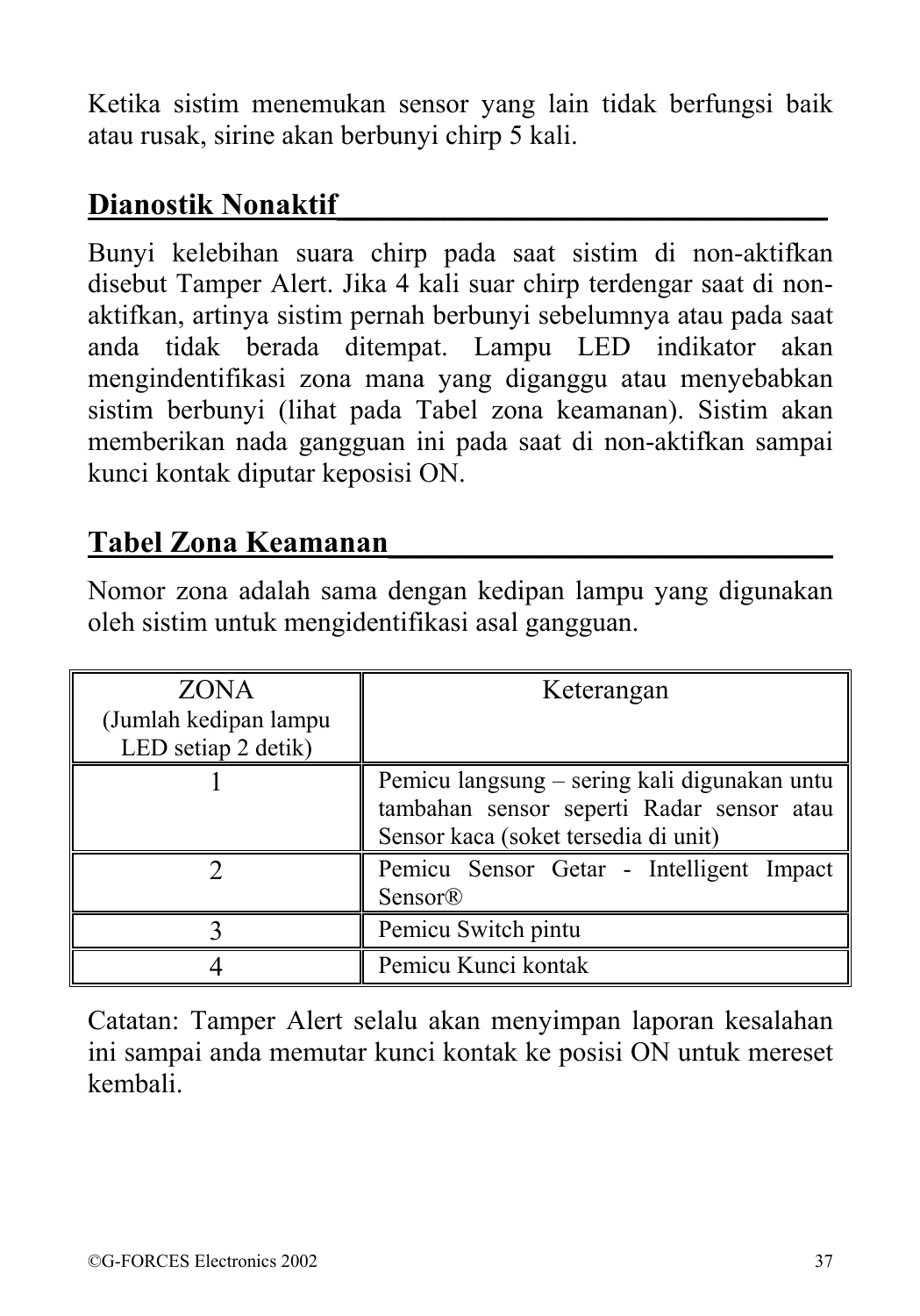#### **Grup kedipan lampu LED\_\_\_\_\_\_\_\_\_\_\_\_\_\_\_\_\_\_\_\_\_\_\_\_\_\_**

Lampu LED indikator pada kendaraan anda yang terletak di dasboard atau konsul box akan memberikan informasi tentang status dari sistim.

| Kedipan lampu LED                     | Keterangan                                                                                          |
|---------------------------------------|-----------------------------------------------------------------------------------------------------|
| Normal (1 kali tiap detik)            | Sistim sedang aktif                                                                                 |
| Mati / padam                          | Sistim sedang non-aktif (passive arming tidak<br>dipilih atau pintu terbuka)                        |
| Cepat – 2 kali dari<br>kedipan normal | Sistim sedang dalam penghitungan memasuki<br>Passive Arming (semua pintu dalam keadaan<br>tertutup) |
| Menyala terus                         | Sistim dalam keadaan diam (Valet)                                                                   |
| 1 kedipan tiap 2 detik                | Zona 1 sedang diganggu (lihat tabel zona<br>keamanan)                                               |
| 2 kedipan tiap 2 detik                | Zona 2 sedang diganggu (lihat tabel zona<br>keamanan)                                               |
| 3 kedipan tiap 2 detik                | Zona 3 sedang diganggu (lihat tabel zona<br>keamanan)                                               |
| 4 kedipan tiap 2 detik                | Zona 4 sedang diganggu (lihat tabel zona<br>keamanan)                                               |

Catatan: Kedipan Lampu LED Indikator ini akan hilang setelah anda memutar kunci kontak ke posisi ON.

## **[ Anti- Rampok (ACJ) ]**

Fungsi Anti-Rampok (ACJ – Anti Car Jacking) dari G-FORCES® alarm ini di disain untuk perlindungan pengendara dari usaha perampasan mobil. Dalam situasi perampokan yang terjadi, harap JANGAN MELAWAN karena akan berakibat fatal bagi anda.

Fungsi ACJ tidak mencegah perampokan, meskipun demikian sistim akan memastikan bahwa jika kendaraan anda diambil oleh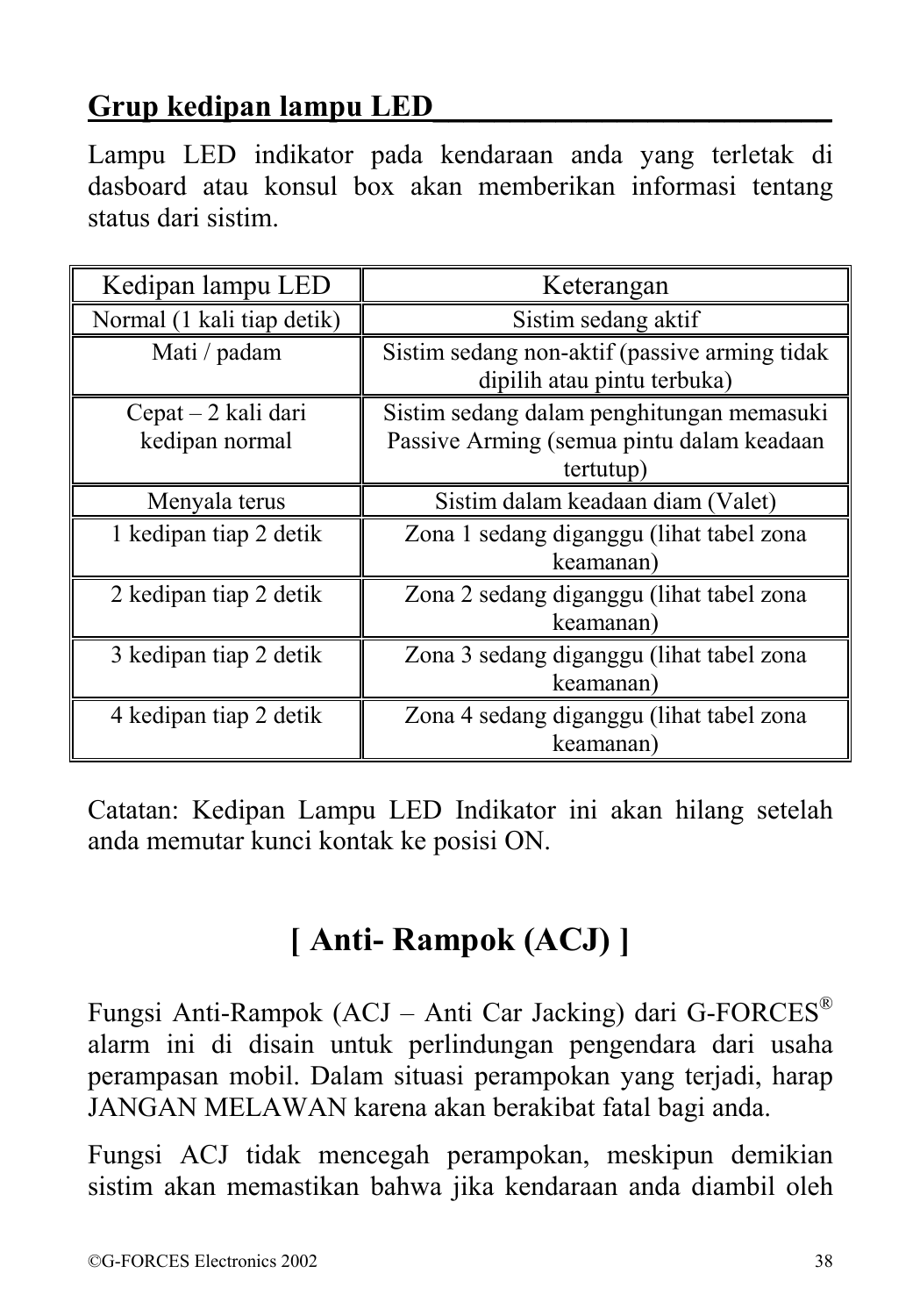yang bukan pemilik atau yang berwenang, Itu akan dihentikan (setelah melalui beberapa tahapan peringatan) sebagai suatu alternatif perlindungan yang memungkinkan. Selama terjadi perampasan/perampokan, ACJ selalu mengutamakan keselamatan anda tanpa harus mengkhawatirkan kendaraan.

Berkat adanya immobilizer Anti-starter dan fitur ACJ yang menghasilkan kombinasi terbaik dari perlindungan keamanan diri dan kepemilikan yang ada. Jika terpasang benar, sistim tidak akan pernah mematikan mesin mobil dalam keadaan mesin masih hidup atau berjalan, tidak seperti sistim lain yang akan mematikan mesin pada saat mobil masih berjalan/mesin hidup. Sistim ini diciptakan untuk mengoptimalkan Anti-starter. Anti-Starter tidak akan mematikan mesin selama perjalanan; ini hanya mencegah usaha menghidupkan mobil kembali pertama kali.

Pemasangan yang membuat mesin mobil akan mati / berhenti ketika mobil berjalan (mesin hidup) adalah bertentangan dengan disain produk dan penggunaan, dan G-FORCES® langsung menolak segala tuntutan yang terjadi baik produk maupun yang lainnya.

#### **Mengaktifkan sistim ACJ\_\_\_\_\_\_\_\_\_\_\_\_\_\_\_\_\_\_\_\_\_\_\_\_\_\_**

Untuk mengaktifkan ACJ, tekan tombol  $\frac{9}{6}$  pada remote ketika kondisi mobil hidup atau kunci kontak pada posisi ON dan akan terdengar 1 kali chirp yang mengartikan ACJ sekarang dalam status siap (standby). Sekali sistim dalam status siap (standby), akan masuk dalam urutan perhitungan untuk aktif (lihat dibawah) jika ada salah satu pintu yang dibuka dan kemudian ditutup kembali atau kunci kontak diputar ke posisi OFF (mesin dimatikan) dan kemudian diputar keposisi ON lagi. Jika anda dipaksa keluar dari mobil, sistim ACJ akan aktif ketika pintu dibuka dan ditutup seperti anda keluar dari mobil. Ini adalah cara bagaimana sistim bekerja untuk melawan usaha pembajakan/perampasan.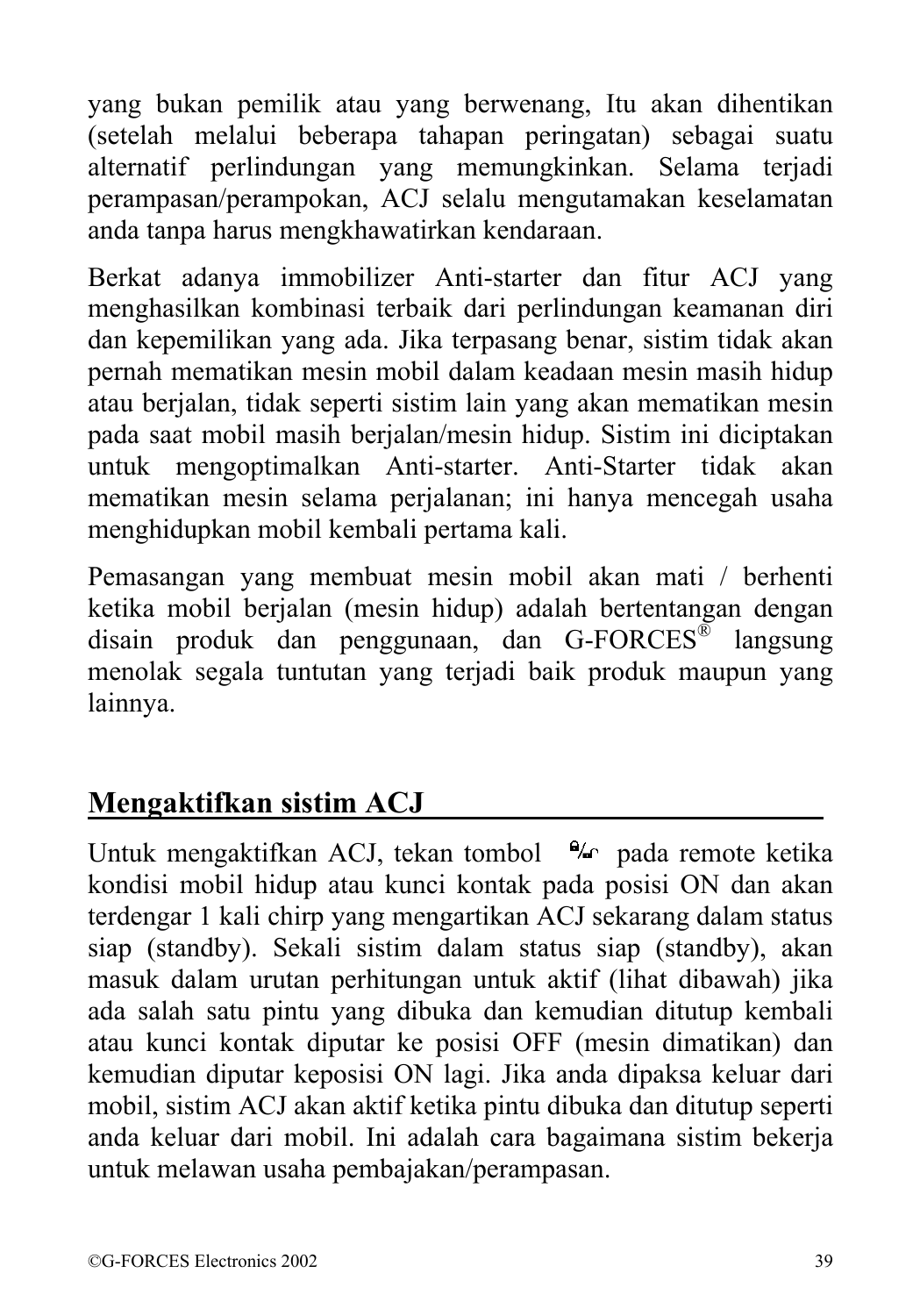#### **Urutan Pemicu ACJ\_\_\_\_\_\_\_\_\_\_\_\_\_\_\_\_\_\_\_\_\_\_\_\_\_\_\_\_\_\_\_**

- 1. Lima belas detik setelah pintu ditutup, lampu LED indikator akan berkedip cepat. Waktu ini memberikan anda jarak yang aman dari kendaraan saat terjadi perampokan/pembajakan.
- 2. Lima belas detik setelahnya, sirine akan mulai mengeluarkan bunyi chirp sekali tiap 2 detik dan lampu sen akan berkedipkedip. Lampu LED indikator akan berkedip layaknya alarm dalam keadaan aktif berbunyi. Waktu ini digunakan untuk memberitahukan bahwa mobil anda telah dibajak/ dirampok dan akan memberitahukan apa yang akan dilakukan oleh sistimm ACJ berikutnya.

**Pada tahap ini, pengendara masih dapat mengembalikan sistim keposisi standby dengan menekan tombol <sup>** $\mathbf{a}_{\alpha}$ **</sup> lebih dari 5 detik.**

3. Dua puluh detik kemudian setelah sirine mulai bersuara chirp, sirine berganti berbunyi panjang (seperti suara panik) selama 3 menit.

Dari poin ketiga ini, ketika kunci kontak diputar keposisi OFF, sistim ACJ akan segera menghidupkan Anti-Starter (Immobilize Starter kill relay). Ini akan mencegah kendaraan untuk di starter/ di hidupkan kembali, yaitu dengan sistim Anti-Starter itu.

**Pada bagian ini, pengendara hanya dapat menggunakan tombol Valet (emergency switch valet) untuk mematikan /keluar dari sistim ACJ (dengan menekan tombol valet 3 kali). Jika posisi kunci kontak OFF, sirine akan berbunyi selama 3 menit sejak posisi aktif terakhir. Sekali kunci kontak diputar keposisi ON lagi, maka sirine akan terus berbunyi. Tetapi jika pintu yang dibuka sirine hanya berbunyi selama 3 menit.** 

Tiga menit setelah sirine berbunyi, kedipan lampu sen dan suara sirine akan berhenti. Anti-Starter tetap aktif sampai sistim di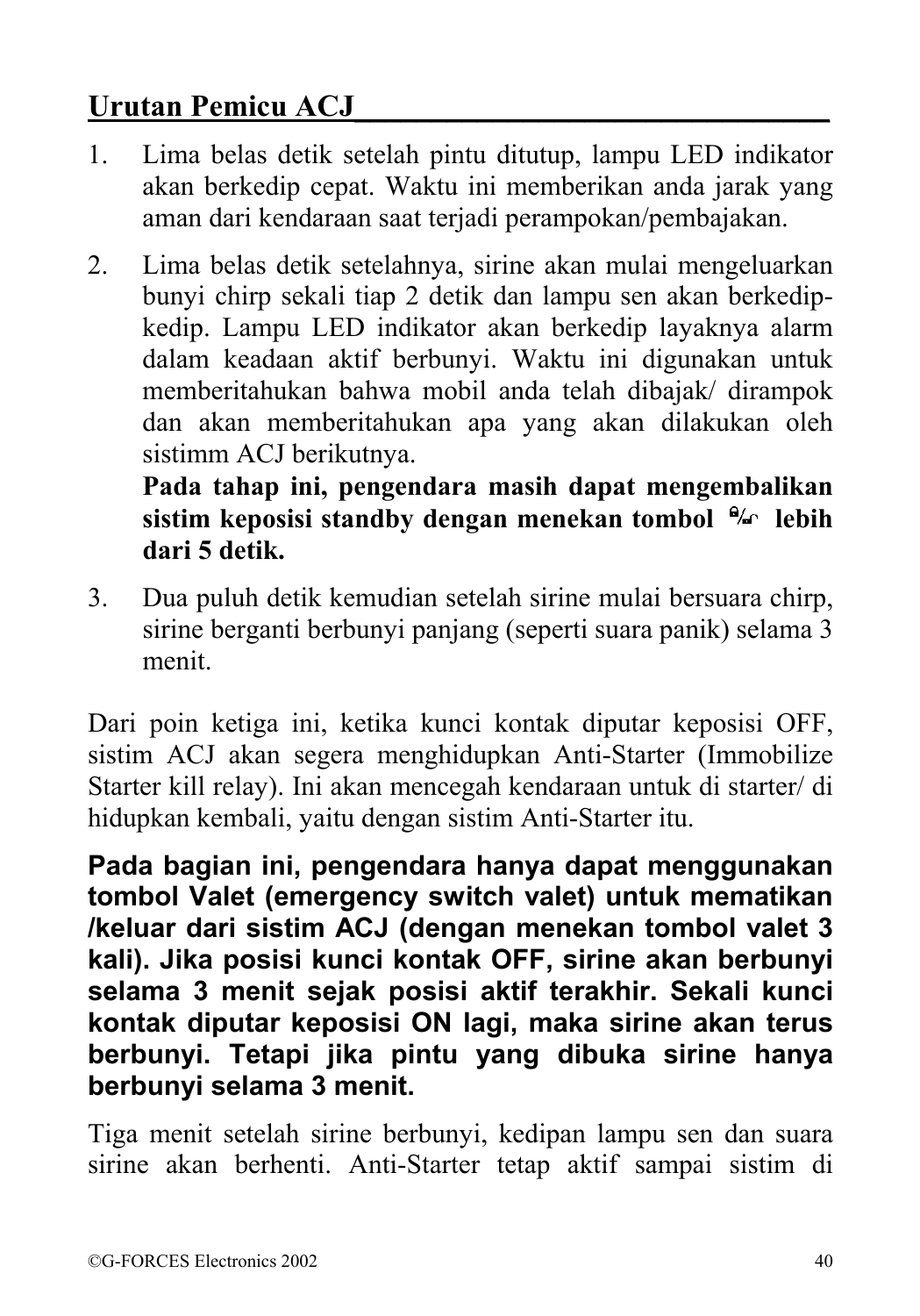nonaktifkan. Jika pintu dibuka atau mobil kembali di hidupkan, sirine dan lampu sen akan mulai beraksi kembali.

#### **Menonaktifkan ACJ\_\_\_\_\_\_\_\_\_\_\_\_\_\_\_\_\_\_\_\_\_\_\_\_\_\_\_\_\_\_\_**

Pergunakan waktu anda untuk terbiasa dengan urutan pemicu ACJ ini dan cara menonaktifkannya. Itu sangat penting untuk mengenali urutan aktif ACJ dan mengetahui bagaimana cara menonaktifkan bila secara tidak sengaja sistim ini aktif.

Sekali sistim ACJ aktif, itu akan nonaktif otomatis ketika mesin dimatikan jika pintu tidak pernah dibuka kemudian ditutup dan mengaktifkan sistim.

Menekan tombol  $\frac{9}{6}$  selama lebih dari 5 detik ketika kunci kontak ON atau mesin hidup akan menonaktifkan ACJ pada tahap step ke dua. (Nonaktif disini berarti kembali ke modus standby, kalau mau menon-aktifkan secara permanen atau keluar dari sistim ACJ tekan sekali lagi tombol  $\frac{\Theta_{\text{AC}}}{\Theta}$ ).

Menekan tombol Valet/Emergency sebanyak 3 kali dalam waktu 8 detik ketika kunci kontak posisi ON (harus kunci kontak OFF dulu kemudian ON) dan tunggu 8 detik kemudian sistim ACJ akan nonaktif secara permanen.

## **[ Frekwensi tinggi dan Bersih ]**

Sistim transmisi dan penerimaan remote anda menggunakan frekwensi 434 MHz. Ini menghasilkan sebuah gelombang spektrum yang bersih dengan sedikit gangguan yang ada dan sinyal lebih stabil. Nikmati fenomena peningkatan jarak walaupun ada diarea yang banyak pemancar radio.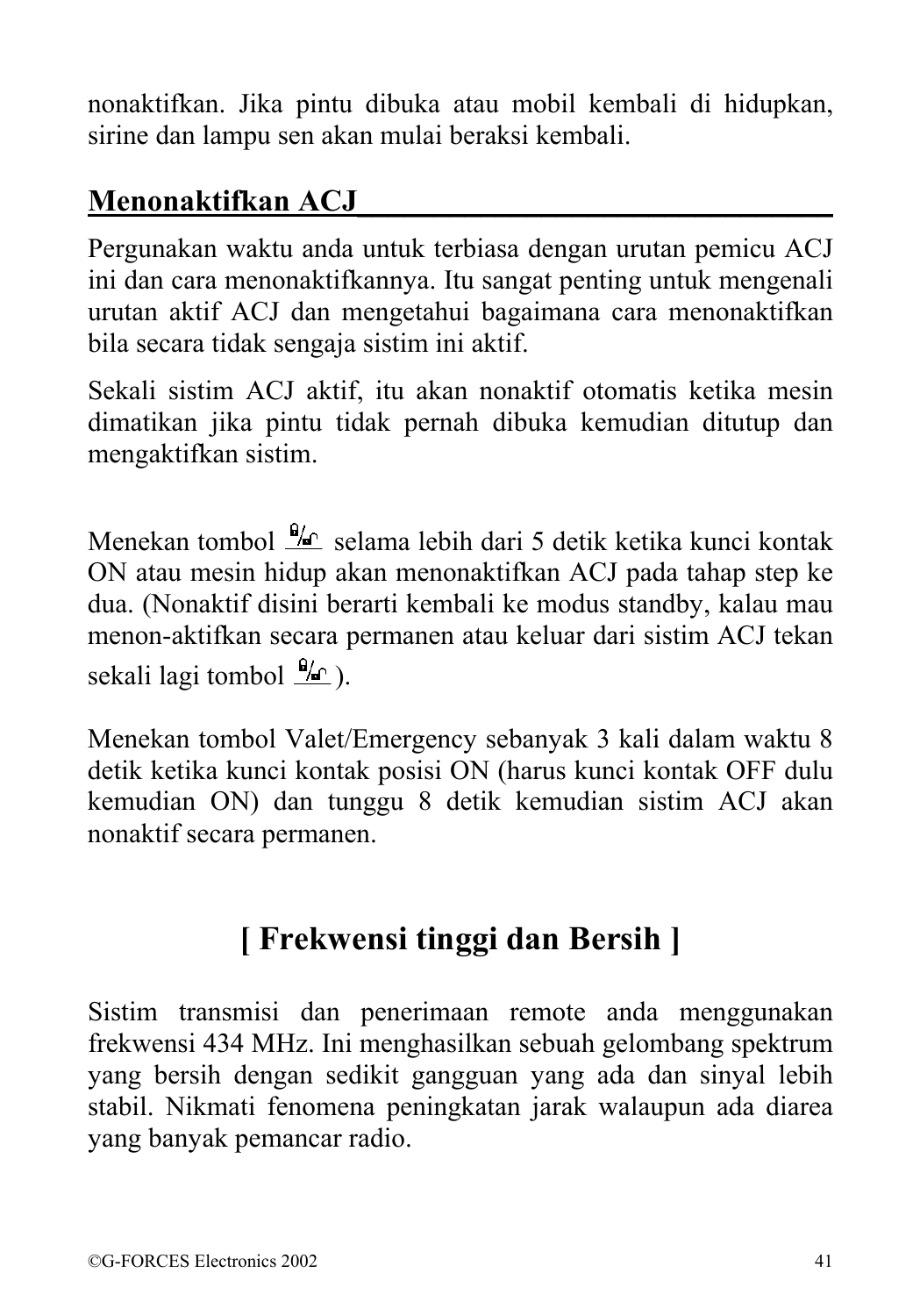# **[ Logika kode lompat ]**

Kedua bagian penerimaan dan transmisi (remote) menggunakan sebuah formula matematika disebut algoritma yang berubah kode digital frekwensi setiap kali transmisi (remote) digunakan. Teknologi ini telah di kembangkan untuk meningkatkan keamanan pada unit. Kontrol unit mengetahui kode digital apa yang berikutnya ia terima. Ini membantu transmisi (remote) tetap dalam urutan pengkontrolan meskipun jika anda menggunakan remote diluar jangkauan unit penerima pada kendaraan. Biarpun jika remote ditekan berulang kali diluar jangkauan, atau batterei remote diganti, yang menyebabkan pengurutan kode dengan unit mengalami masalah. Untuk kembali menyamakan urutan penerimaan pada unit caranya sangat mudah dengan menekan tombol remote beberapa kali dalam jarak jangkauan kendaraan. Alarm akan otomatis menyamakan urutan kode penerimaan dan merespon transmisi secara normal kembali.

# **[ Opsi program ]**

Opsi program ini mengontrol apa yang sistim anda lakukan dalam bekerja secara normal, dan membutuhkan sedikit atau tidak sama sekali alat tambahan. Akan tetapi beberapa mungkin membutuhkan pengerjaan pemasangan tambahan. Ikuti daftar dari program set dengan standar pabrik yang dicetak **tebal garis bawah**:

- **Passive arming (otomatis aktif 30 detik setelah pintu terakhir ditutup dan kunci kontak off)** atau active arming (Aktif hanya dari remote saja).
- Passive arming dengan mengunci pintu (Harus passive arming di aktifkan) ON atau **OFF**
- **Auto Rearming ON** atau OFF.
- **Suara Chirp Sirine ON** atau OFF.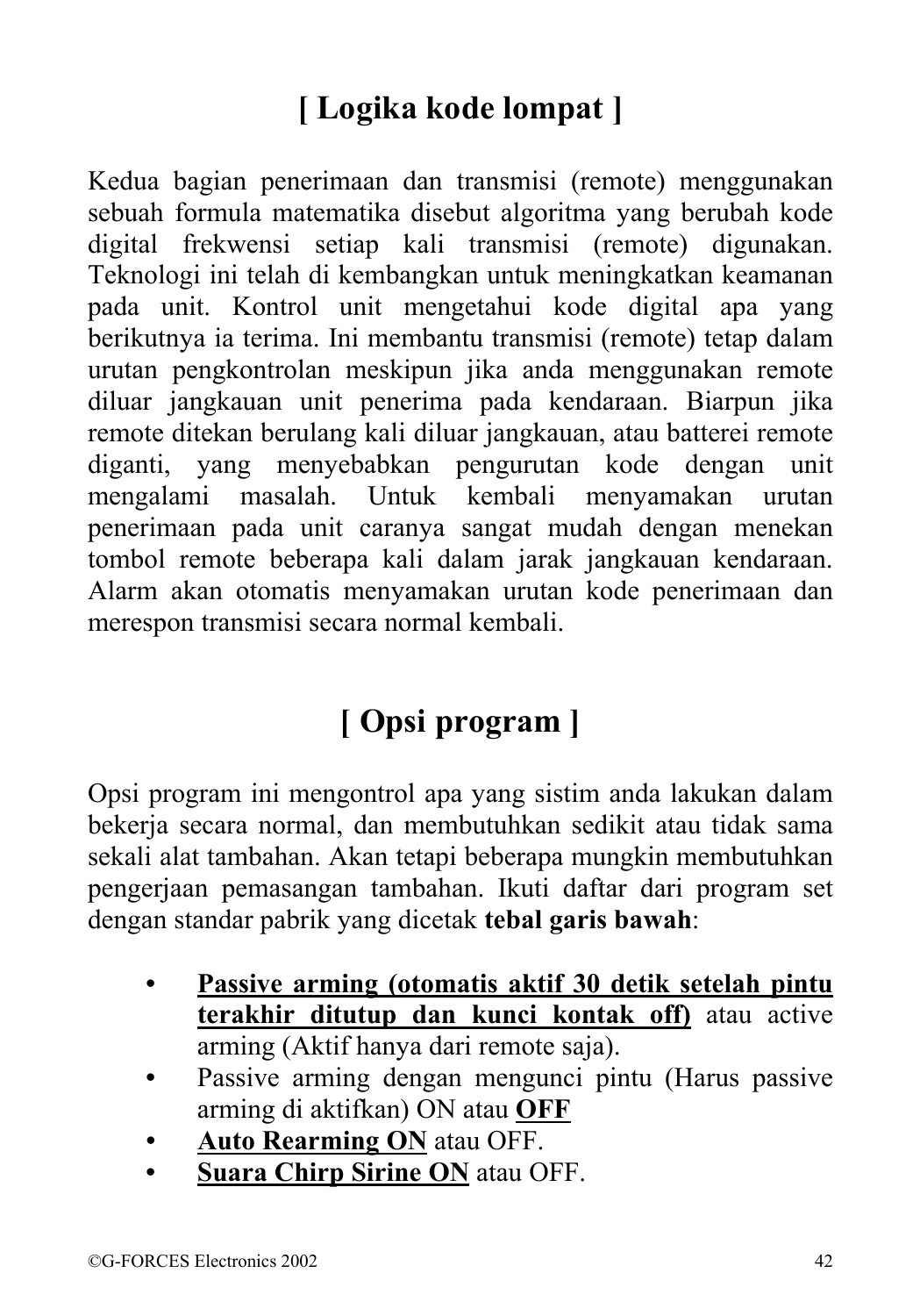- **Kunci kontak mengatur kunci pintu dari rem kaki ON** atau OFF.
- *Door lock pulse output* Î *Maaf, program ini hanya diperuntukan kepada teknisi.*
- *Double pulses unlock* Î *Maaf, program ini hanya diperuntukan kepada teknisi.*
- **Peringatan Pintu Terbuka ON** atau OFF.
- **Anti Rampok (ACJ) ON** atau OFF.

## **[ Opsi pemasangan ]**

Sistim ini mempunyai banyak opsi yang mana membutuhkan tambahan alat dan pengerjaan. Beberapa dari kemungkinan yang ada tertera dibawah ini:

- ; **Second unlocking (Pembuka pintu kedua kali):** Didalam kebanyakan mobil dengan sistim central lock, sistim ini dapat digunakan maka setiap sistim di nonaktifkan, hanya pintu supir yang terbuka kuncinya. Detik berikutnya dengan menekan tombol  $\frac{1}{\sqrt{2}}$  (dalam waktu 3) detik setelah tombol pertama ditekan) akan membuka semua pintu yang lainnya. Diperlukan penambahan komponen relay dan perubahan pemasangan.
- ; **Anti Rampok (ACJ):** ACJ adalah sebuah sistim anti rampok yang dibuat untuk menolong dengan aman cara melindungi kendaraan anda pada saat terjadi perampokan. Silahkan lihat pada bagian Anti Rampok dari buku panduan ini untuk secara lengkap mengoperasikannya.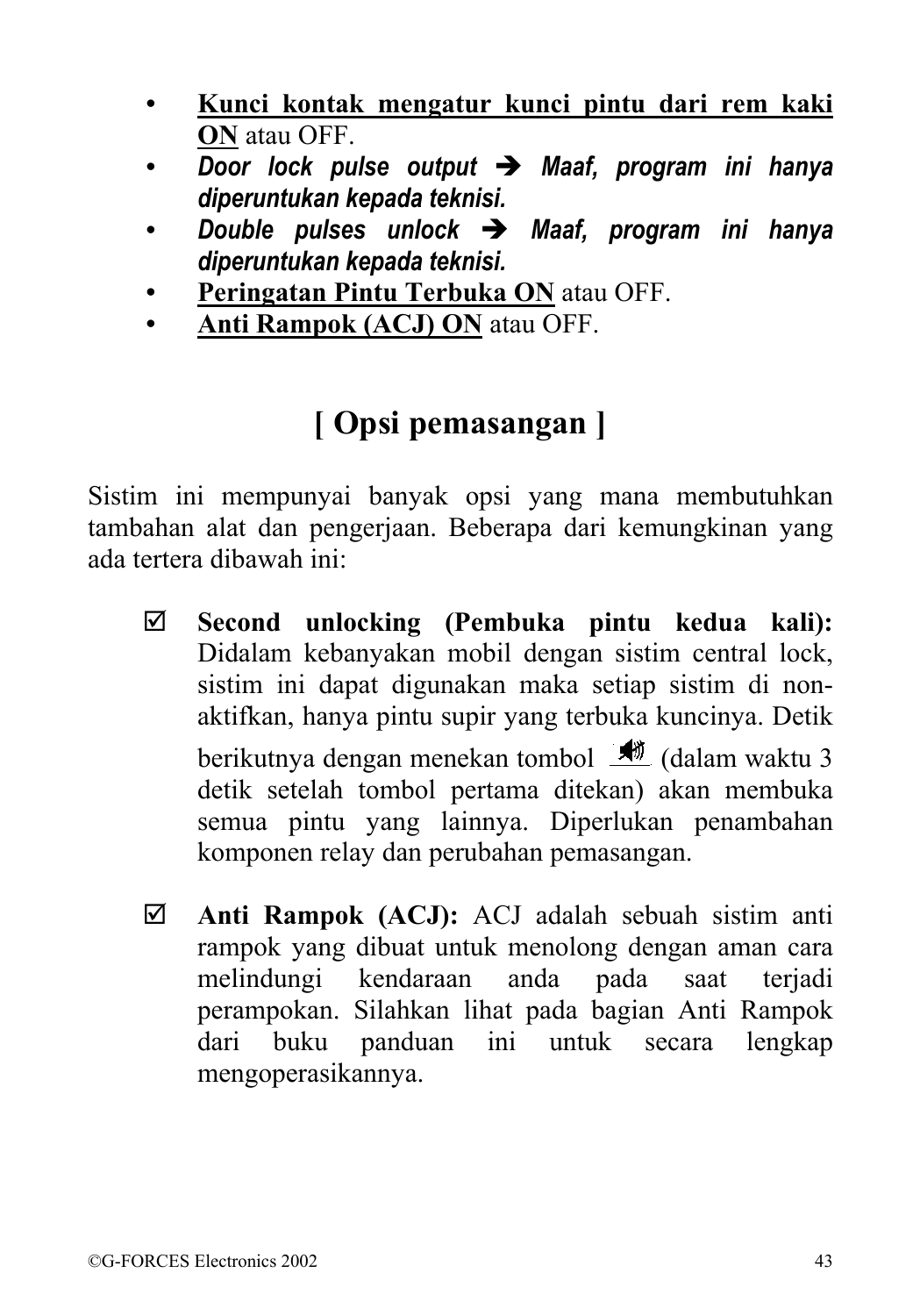# **[ Daftar Istilah ]**

**Unit utama:** adalah otak dari sistim alarm, biasanya ditempatkan ditempat tersembunyi dibawah atau didalam dashboard mobil. Merupakan rumah bagi microprocessor yang memonitor segala sistim fungsi alarm mobil anda.

**Anti Starter:** sebuah switch otomatis dikendalikan oleh sistim yang mencegah usaha menghidupkan mesin pada saat alarm dalam posisi aktif. Mobil tidak pernah mencegah usaha menghidupkan mesin jika alarm dalam keadaan non-aktif, keadaan diam (Valet), atau jika Anti Starter itu rusak. Pemasangan fitur ini membutuhkan tambahan alat.

**LED Indikator:** Lampu biru terpasang disuatu tempat didalam mobil. Digunakan sebagai indikasi status dari sistim alarm dan juga untuk peringatan bagi pencuri. Juga digunakan untuk memberikan laporan kesalahan yang terjadi pada sistim sensor.

**Masukan (Input):** Adalah secara sambungan secara fisik pada sistim alarm. Sebuah masukan dapat dilakukan oleh sensor, switch pintu ataupun sistim yang telah ada dimobil seperti kunci kontak dan lampu plafon.

**Sirene:** Alat penghasil suara biasanya dipasang pada ruangan mesin mobil. Berfungsi membuat suara "chirp" yang anda dengar pada saat mengaktifkan/nonaktifkan sistim ataupun bunyi panjang 6 suara pada saat alarm menerima masukan untuk berbunyi.

**Sensor Getar:** Sistim ini dipaketkan dengan sebuah Double Impact Sensor. Sensor ini dipasang di kendaraan untuk mendeteksi getaran yang terjadi pada kendaraan atau kaca.

**Switch Valet (emergency) :** Sebuah switch tombol kecil yang dipasang disuatu tempat didalam mobil. Digunakan untuk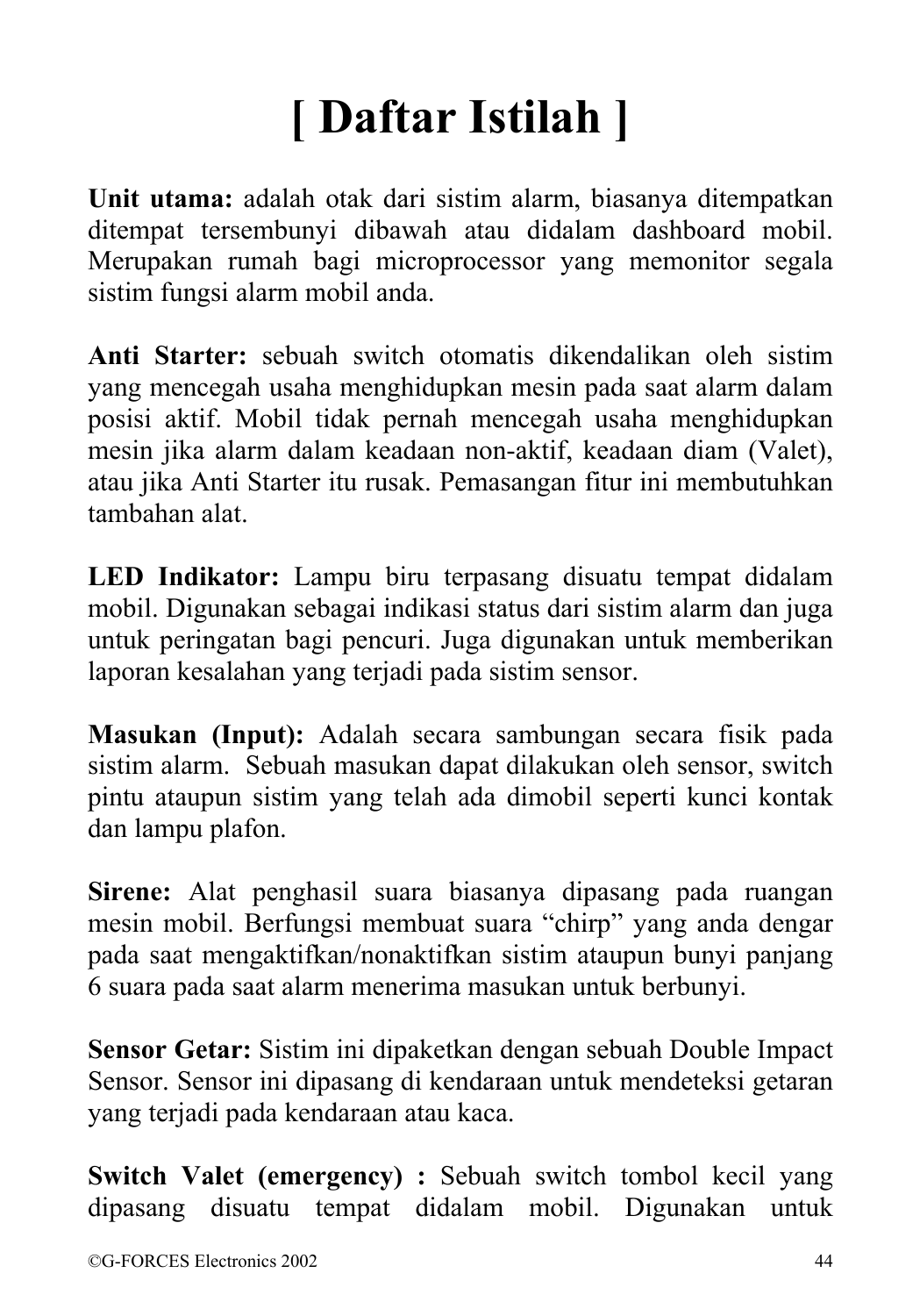mematikan alarm ketika remote rusak atau hilang, untuk memprogram fungsi, untuk memprogram remote baru atau menempatkan sistim dalam posisi keadaan diam (Valet).

**Transmitter/Pemancar:** Berupa alat genggam, remote yang mengontrol operasi dari sistim dan variasi fungsi yang lainnya.

**Pemicu atau urutan pemicu:** Ini akan menjelaskan apa yang terjadi ketika alarm berbunyi. Pemicu merespon yang didapat dari sistim alarm menghasilkan bunyi selama 30 detik dan lampu sen akan berkedip selama itu juga.

**Sinyal peringatan:** Sebuah getaran ringan pada kendaraan akan membangkitkan sinyal peringatan. Sinyal peringatan tersebut akan berbunyi berupa chirp selama beberapa detik dan lampu sein berkedip selama itu juga.

**Zona:** Sebuah zona adalah input yang terpisah dari pengaman mobil yang dapat mengenali bagiannya dengan sangat unik. Setiap input dari pengaman mobil disambung ke beberapa bagian dari zona. Adalah sangat jarang sekali ada dua atau lebih input pada zona yang sama.